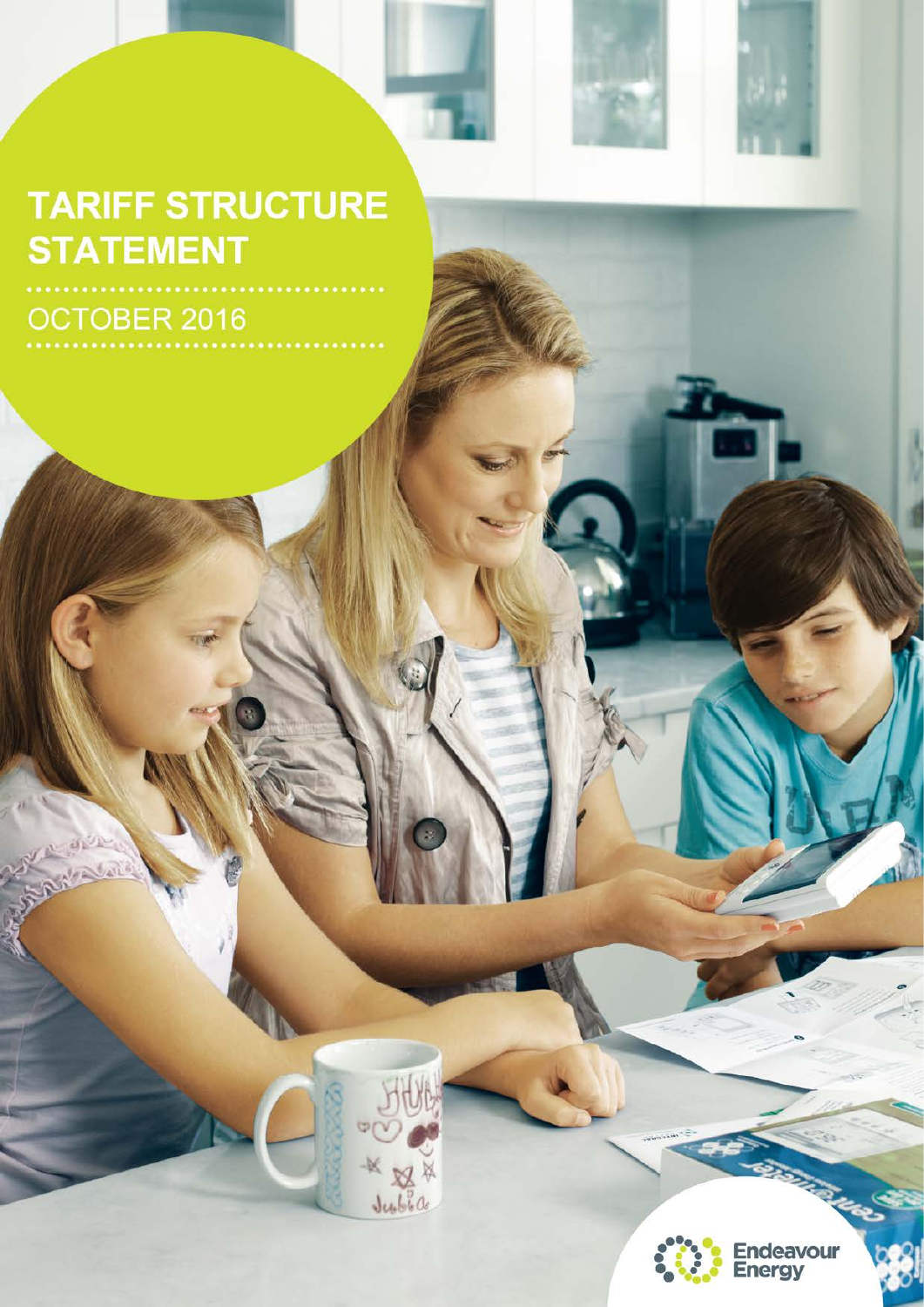## **CONTENTS**

#### *1. About this Tariff Structure Statement*

#### *2. Tariff Classes and Assignment Policies*

#### *3. Structure and Charging Parameters*

#### *4. Approach to Setting Tariffs*

| Glossary                                                      | 22 <sub>2</sub> |
|---------------------------------------------------------------|-----------------|
| <b>Compliance Checklist</b>                                   | 23              |
| <b>Indicative Price List for Standard Control Services</b>    | 25              |
| <b>Indicative Price List for Alternative Control Services</b> | 28              |
|                                                               |                 |

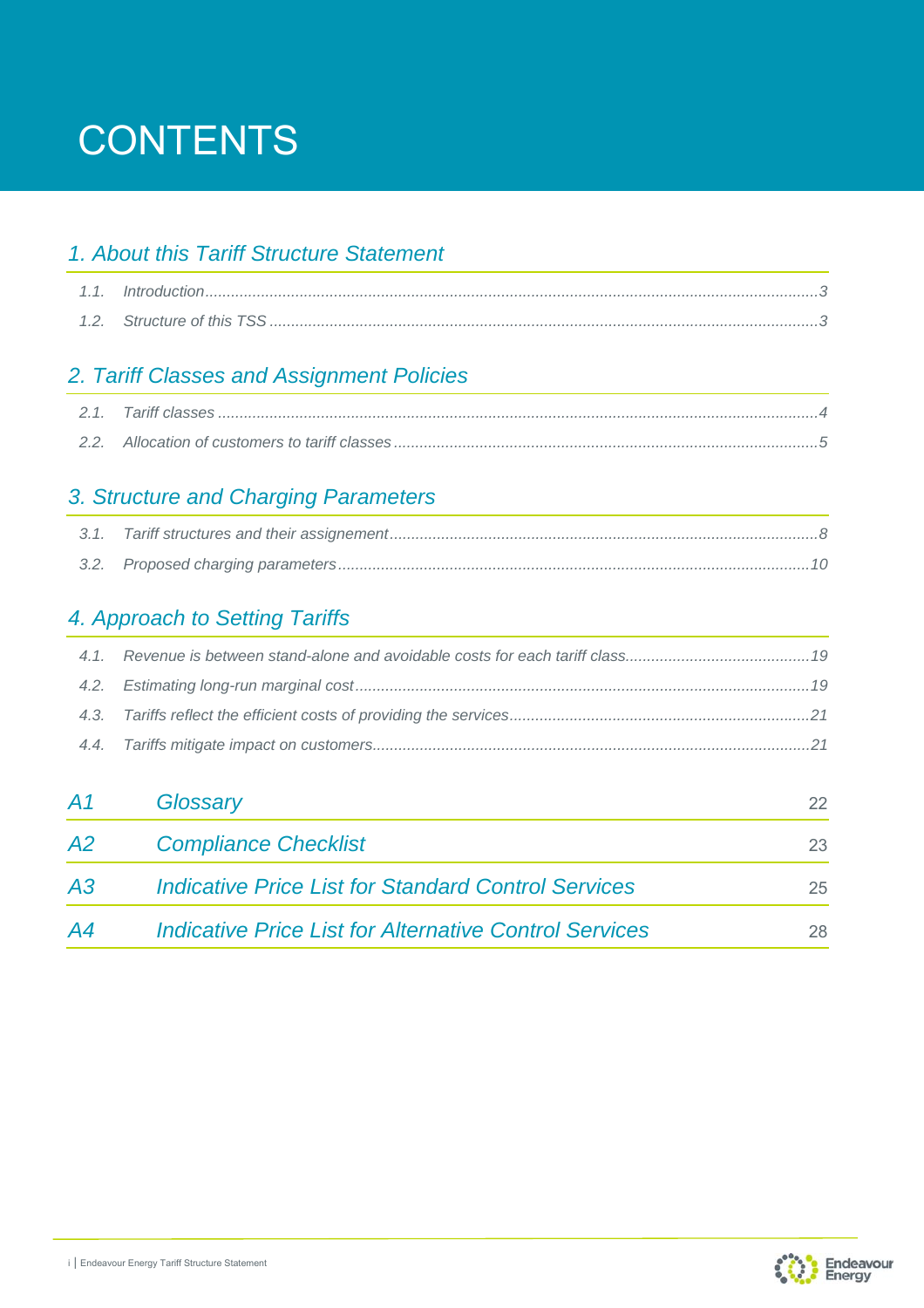## **CONTENTS**

### **Tables**

| Table 3.4: Charging parameters for the Subtransmission Voltage Demand Tariff Class 14 |  |
|---------------------------------------------------------------------------------------|--|
|                                                                                       |  |
|                                                                                       |  |
|                                                                                       |  |
|                                                                                       |  |
|                                                                                       |  |

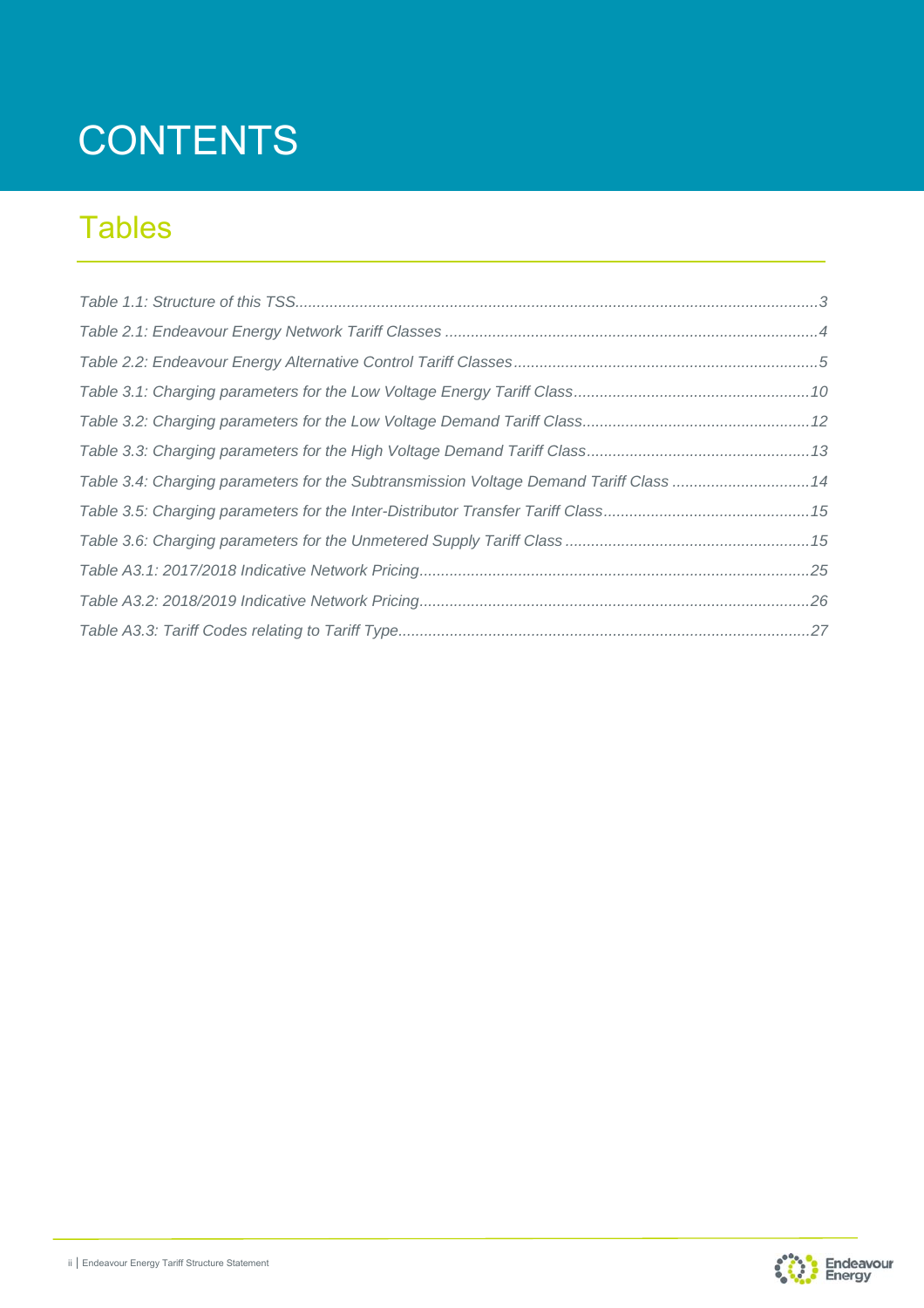# STRUCTURE STATEMENT ABOUT THIS TARIFF

#### *1.1.Introduction*

Endeavour Energy is submitting this Tariff Structure Statement (TSS) to the Australian Energy Regulator (AER) in accordance with the requirements of the National Electricity Rules (the Rules).<sup>1</sup>

The regulatory control period relevant to this TSS is 2015-19, although the period for which our tariffs will be applied is a shorter two year period from 2017/18 to 2018/19. Endeavour Energy is required to submit a new TSS covering the 2019/20 to 2023/24 period as part of our next regulatory proposal.

We have also submitted a Tariff Structure Explanatory Statement (TSES) that provides our reasons for choosing the tariffs in this document, and explains how they are compliant with the Rules.

#### *1.2.Structure of this TSS*

Table 1.1 sets out the structure of this TSS.

#### *Table 1.1: Structure of this TSS*

| <b>Chapter</b>                    | <b>Title</b>                                                                     | <b>Purpose</b>                                                                                                                                                                                    |  |
|-----------------------------------|----------------------------------------------------------------------------------|---------------------------------------------------------------------------------------------------------------------------------------------------------------------------------------------------|--|
| $\overline{2}$                    | <b>Tariff classes and</b><br>assignment policies                                 | This section sets out our proposed tariff classes and<br>the procedures that apply for the allocation of our<br>customers to different tariff classes                                             |  |
| 3                                 | Structure and charging<br>parameters                                             | The structure and charging parameters for our tariffs<br>are set out in this section in addition to the policies and<br>procedures for assigning retail customers to tariffs                      |  |
| Approach to setting tariffs<br>4  |                                                                                  | This section describes our approach to setting tariffs,<br>which includes calculating avoided and stand alone<br>cost, estimating LRMC, and other associated issues<br>related to setting tariffs |  |
| A <sub>1</sub>                    | Glossary                                                                         | This provides a definition for some key terms used<br>throughout this TSS                                                                                                                         |  |
| <b>Compliance Checklist</b><br>A2 |                                                                                  | This section sets out a checklist that identifies whether<br>this TSS meets the requirements in the Rules                                                                                         |  |
| A <sub>3</sub>                    | <b>Indicative Pricing Schedule</b><br>for Standard Control<br><b>Services</b>    | This section sets out some indicative prices for<br>standard control services based on the existing<br>determination, although we note that the determination<br>is subject to merits review      |  |
| A4                                | <b>Indicative Pricing Schedule</b><br>for Alternative Control<br><b>Services</b> | This section sets out some indicative prices for<br>alternative control services based on the existing<br>determination, although we note that the determination<br>is subject to merits review   |  |

<sup>&</sup>lt;sup>1</sup> As required under the Rules, Clause 6.18.1A.

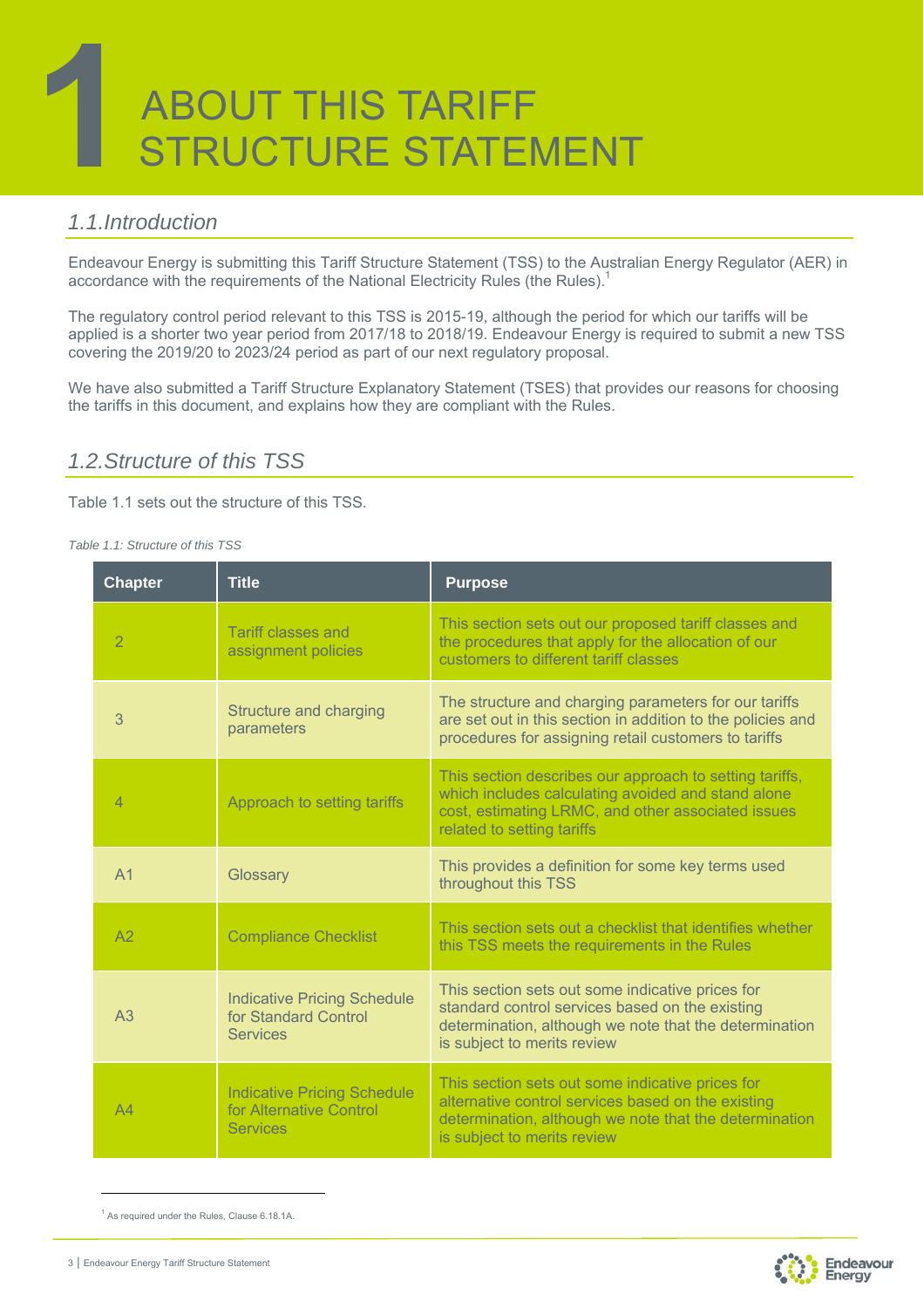# ASSIGNMENT POLICIES TARIFF CLASSES AND

This section sets out the tariff classes into which retail customers for direct control services will be divided, and the policies and procedures we will apply for assigning retail customers to tariff classes.<sup>2</sup> The policies and procedures for assigning retail customers to tariffs are set out in section 3.1.

#### *2.1.Tariff classes*

Our tariff classes for retail customers for direct control services are set on the basis of:<sup>3</sup>

- the nature of the customers' connection to the network, ie, whether they are high or low voltage customers or whether they are metered or unmetered
- the nature and extent of customers' usage, ie, above or below a specified level of consumption per annum.

A summary of our network tariff classes for direct control services is set out in the table below. All of our direct control customers will be assigned to a tariff class for one or more of these services.<sup>4</sup>

| <b>Customer Type</b>                                                      | <b>Tariff Class</b>           | <b>Connection Characteristics</b>                                                                                                   |
|---------------------------------------------------------------------------|-------------------------------|-------------------------------------------------------------------------------------------------------------------------------------|
| Residential and small to<br>medium enterprise<br>businesses               | <b>Low Voltage Energy</b>     | LV Connection (230/400 V)<br>$\bullet$<br>Total electricity consumption, per financial<br>$\bullet$<br>year, is less than 160MWh    |
| Larger commercial and<br>light industrial                                 | <b>Low Voltage Demand</b>     | LV Connection (230/400 V)<br>$\bullet$<br>Total electricity consumption, per financial<br>$\bullet$<br>year, is greater than 160MWh |
| <b>Industrial</b>                                                         | <b>High Voltage Demand</b>    | HV Connection (12.7 kV SWER, 11 or 22 kV)                                                                                           |
| <b>Industrial</b>                                                         | <b>Subtransmission Demand</b> | ST Connection (33, 66 or 132 kV)                                                                                                    |
| <b>Inter-Distributor Transfer</b><br><b>Distributors</b><br><b>Demand</b> |                               | <b>Distributor Transfer</b>                                                                                                         |
| Unmetered                                                                 | <b>Unmetered Supply</b>       | Unmetered                                                                                                                           |

#### *Table 2.1: Endeavour Energy Network Tariff Classes*





<sup>&</sup>lt;sup>2</sup> Clause 6.18.1A(a)(1) and 6.18.1A(a)(2) of the Rules.

 $3$  As required under the Rules, Clause 6.18.4(a)(1).

<sup>&</sup>lt;sup>4</sup> As required under the Rules, Clause 6.18.3(b) and (c).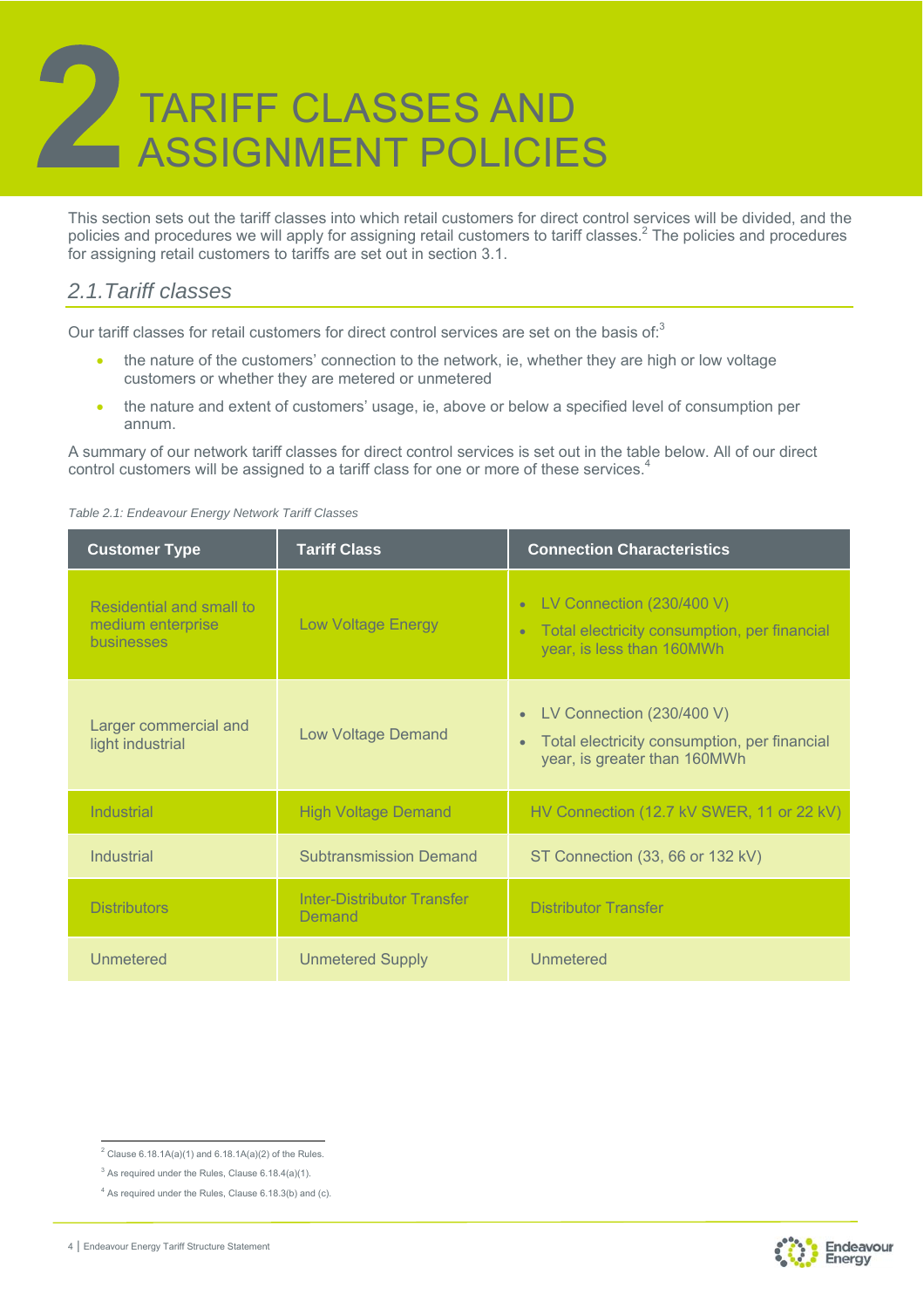# ASSIGNMENT POLICIES TARIFF CLASSES AND

In addition to our standard control services, Endeavour Energy provides customer specific or customer requested services and so the full cost of the service is attributed to that particular customer. These are referred to as alternative control services. One of the defining characteristics of these services is that the AER determines the price for the service or the unit rates used in quoting for a service.

The AER has classified the following categories of direct control services as alternative control services:

- ancillary network services
- metering
- public lighting.

Endeavour Energy proposes that customers that use these categories of service form our alternative control service tariff classes. A summary is set out in the table below:



| <b>Customer</b><br><b>Type</b>                                               | <b>Tariff Class</b>               | <b>Service Characteristics</b>                                                                                                                                                                                     |  |
|------------------------------------------------------------------------------|-----------------------------------|--------------------------------------------------------------------------------------------------------------------------------------------------------------------------------------------------------------------|--|
| Retailers and<br>ASPs on<br>behalf of<br>customers                           | <b>Ancillary Network Services</b> | Would include authorisations, inspections, permits, site<br>$\bullet$<br>establishment, connections/disconnections and<br>conveyancing information.<br>Service is initiated only at customer request.<br>$\bullet$ |  |
| Low voltage<br>customers<br>consuming<br>less than<br>160MW p.a.             | <b>Metering</b>                   | Provision of Type 5 and Type 6 metering assets.<br>$\bullet$<br>Meter reading services for Type 5 and 6 metering<br>$\bullet$<br>assets.<br>Retirement of Type 5 and 6 metering assets.<br>$\bullet$               |  |
| <b>Public space</b><br><b>illuminators</b><br>(generally)<br>local councils) | <b>Public Lighting</b>            | Provision of public lighting infrastructure.<br>$\bullet$<br>Maintenance of public lighting infrastructure.<br>$\bullet$<br>Retirement of public lighting infrastructure.<br>$\bullet$                             |  |

#### *2.2.Allocation of customers to tariff classes*

The process under which new customers are assigned to network tariff classes and network tariffs occurs following the receipt of a connection application by the customer or their retailer. Under our process, a customer that lodges an application to modify or upgrade an existing network connection from single to three phase is treated identically to a new customer.

These procedures are set out below.

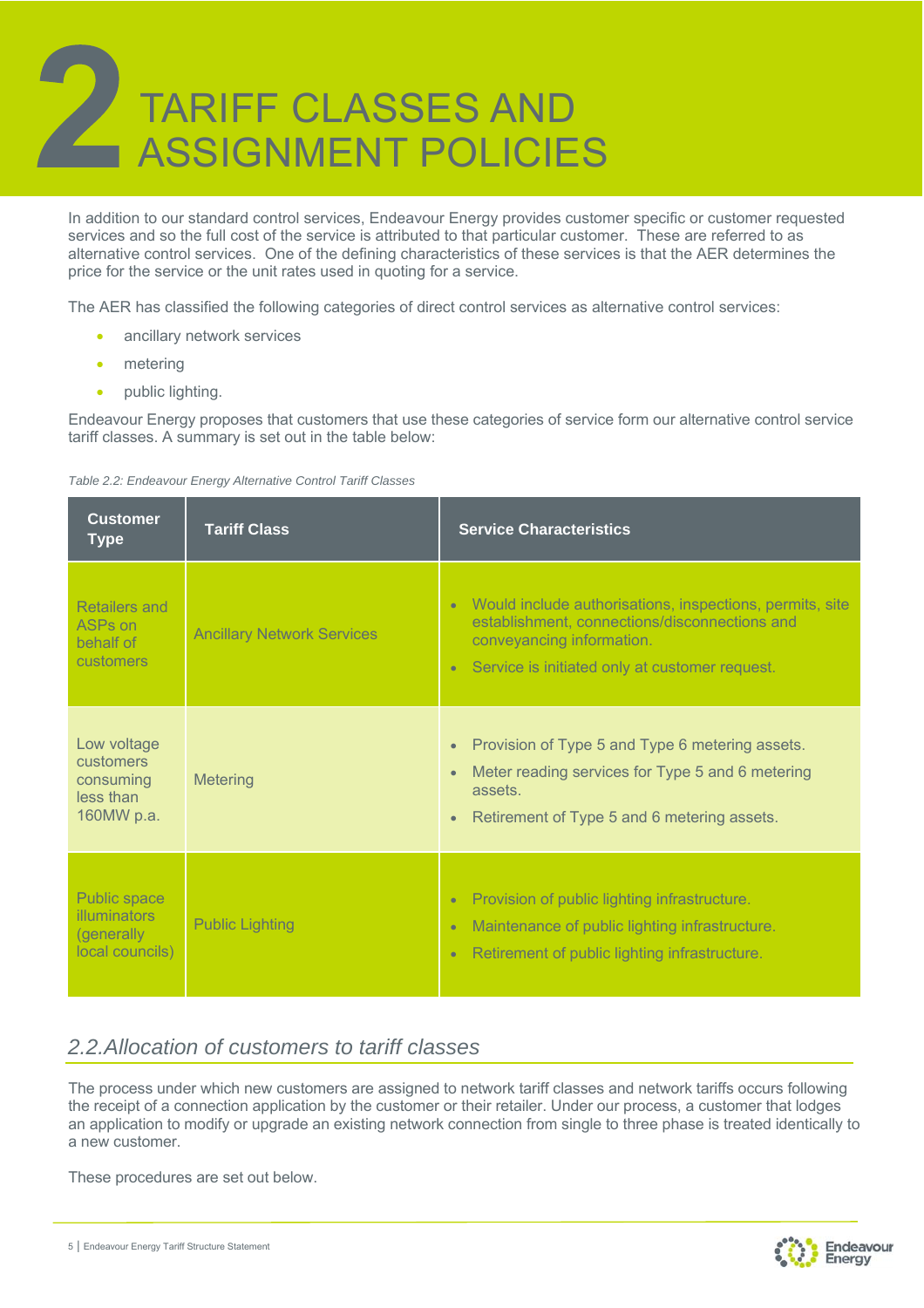

#### *Assignment of existing customers to tariff classes at the commencement of the next regulatory control period*

1. Each customer who was a customer of Endeavour Energy immediately prior to 1 July 2015, and who continues to be a customer of Endeavour Energy as at 1 July 2015, will be taken to be "assigned" to the tariff class which Endeavour Energy was charging that customer immediately prior to 1 July 2015.

#### *Assignment of new customers to a tariff class during the next regulatory control period*

- 2. If, after 1 July 2015, Endeavour Energy becomes aware that a person will become a customer of Endeavour Energy, then Endeavour Energy will determine the tariff class to which the new customer will be assigned.
- 3. In determining the tariff class to which a customer or potential customer will be assigned, or reassigned, in accordance with paragraph 2 (above) or 5 (below), Endeavour Energy will take into account one or more of the following factors:
	- a) the nature and extent of the customer's usage;
	- b) the nature of the customer's connection to the network; and
	- c) whether remotely–read interval metering or other similar metering technology has been installed at the customer's premises as a result of a regulatory obligation or requirement.
- 4. In addition to the requirements under paragraph 3 (above), Endeavour Energy, when assigning or reassigning a customer to a tariff class, will ensure the following:
	- a) that customers with similar connection and usage profiles are treated equally
	- b) that customers which have micro–generation facilities are not treated less favourably than customers with similar load profiles without such facilities.

#### *Reassignment of existing customers to another existing or a new tariff during the next regulatory control period*

5. If Endeavour Energy believes that an existing customer's load characteristics or connection characteristics (or both) are no longer appropriate for that customer to be assigned to the tariff class to which the customer is currently assigned or a customer no longer has the same or materially similar load or connection characteristics as other customers on the customer's existing tariff, then Endeavour Energy may reassign that customer to another tariff class.

#### *Notification of proposed assignments and reassignments*

- 6. Endeavour Energy will notify the customer's retailer in writing of the tariff class to which the customer has been assigned or reassigned, prior to the assignment or reassignment occurring.
- 7. A notice under paragraph 6 above must include advice informing the customer's retailer that they may request further information from Endeavour Energy and that the customer's retailer may object to the proposed reassignment. This notice must specifically include reference to Endeavour Energy's published procedures for customer complaints, appeals and resolution.
- 8. If the objection is not resolved to the satisfaction of the customer's retailer under the Endeavour Energy's internal review system or EWON, then the retail customer is entitled to seek a decision of the AER via the dispute resolution process available under Part 10 of the NEL.
- 9. If, in response to a notice issued in accordance with paragraph 7 above, Endeavour Energy receives a request for further information from a customer's retailer, then it must provide such information within a reasonable timeframe. If Endeavour Energy reasonably claims confidentiality over any of the information requested by the customer's retailer, then it is not required to provide



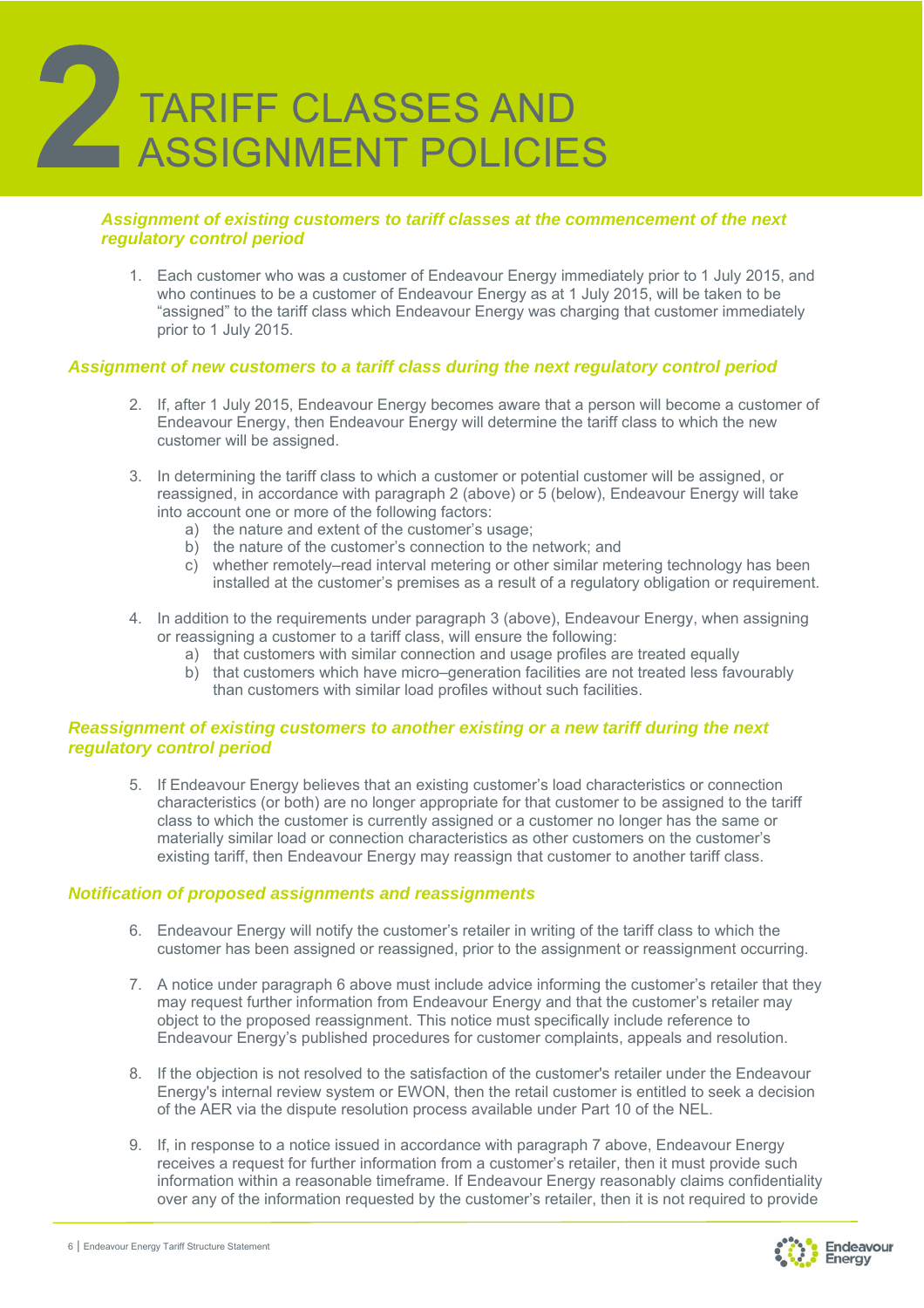# ASSIGNMENT POLICIES TARIFF CLASSES AND

that information to the retailer or retail customer. If the customer's retailer disagrees with such confidentiality claims, it may have resort to the dispute resolution procedures referred to in paragraph 7 above (as modified for a confidentiality dispute).

10. If, in response to a notice issued in accordance with paragraph 7 above, a customer's retailer makes an objection to Endeavour Energy about the proposed assignment or reassignment, Endeavour Energy must reconsider the proposed assignment or reassignment. In doing so Endeavour Energy must take into consideration the factors in paragraphs 3 and 4 above, and notify the customer's retailer in writing of its decision and the reasons for that decision.

If a customer's retailer objection to a tariff class assignment or reassignment is upheld, in accordance with Endeavour Energy's published procedures for customer complaints, appeals and resolution then any adjustment which needs to be made to tariffs will be done by Endeavour Energy as part of the next annual review of prices.

#### *System of assessment and review of the basis on which a customer is charged*

11. Where the charging parameters for a particular tariff result in a basis of charge that varies according to the customer's usage or load profile, Endeavour Energy will set out in its pricing proposal a method of how it will review and assess the basis on which a customer is charged.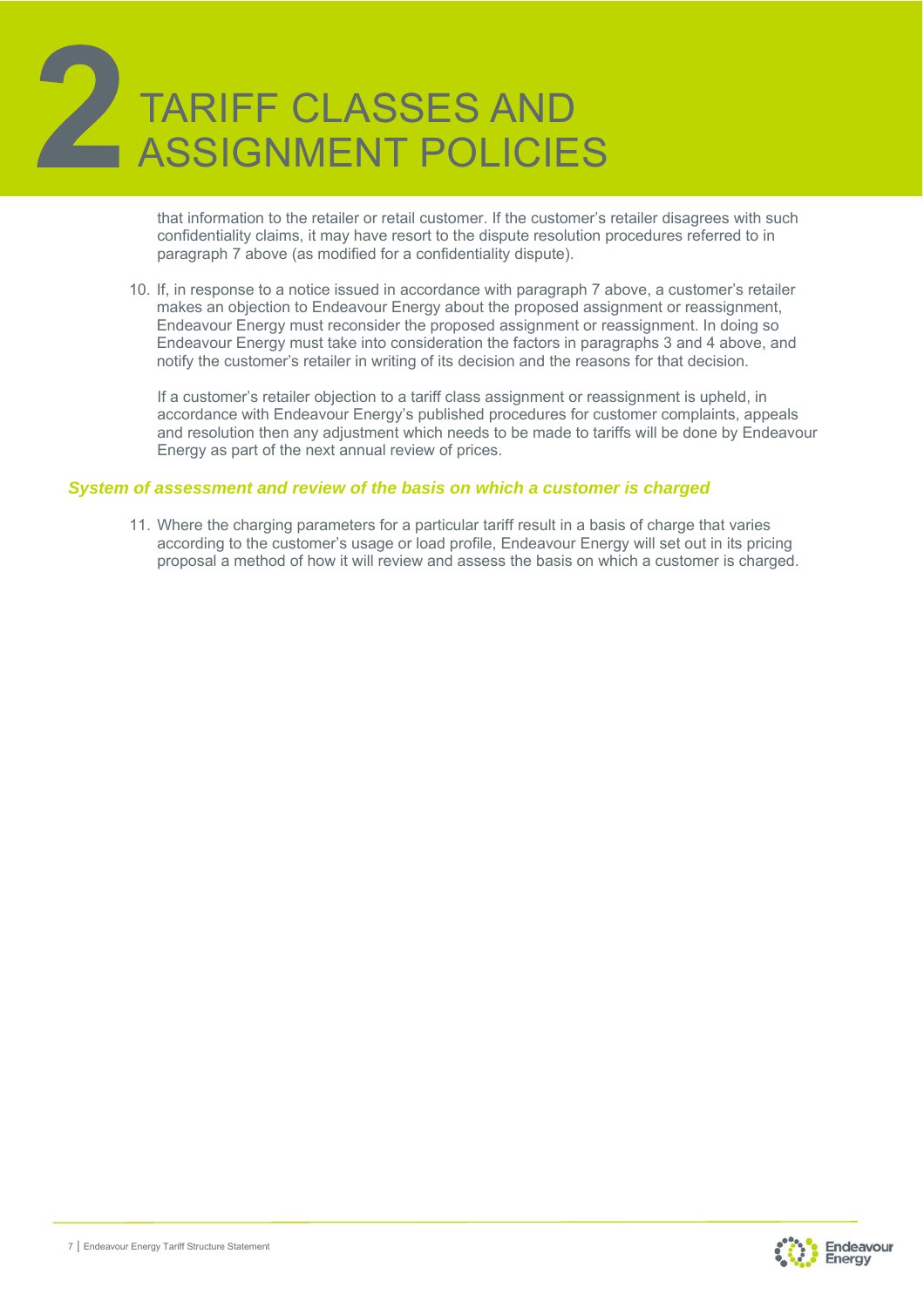This section sets out the structure of our tariffs and how customers are assigned to them, in additional to the charging parameters for each of our tariffs.

#### *3.1.Tariff structures and their assignment*

A summary of the type of tariffs offered for customers in each of our tariff classes and a description of the customers that are eligible for each is set out below.

An indicative pricing schedule for each of our tariff classes, setting out the parameters of each of our tariffs over the two year period 2017/18 to 2018/19 is set out in Appendix [A.3].

#### **Low Voltage Energy Tariff Class**

Our default tariffs for residential and general supply customers that consume less than 160MWh per annum are structured as follows:

- a DBT that will transition to a flat tariff over two years for residential consumers<sup>6</sup>.
- an IBT for small to medium commercial customers.

We will maintain optional tariffs for certain customers within this tariff class. Specifically, we will maintain:

- our optional time of use (TOU) residential and general supply tariffs these tariffs are available to any customer that has a meter that is capable of supporting such a tariff.
- our optional controlled load tariffs these tariffs apply to any customer that has a residential or general supply tariff – the electricity load is separately metered and controlled at a connection point.

From 1 July 2018:

- new customers will be assigned to the default TOU tariff with the option to opt-out to the non-time of use tariff.
- existing customers who chose to modify or upgrade their existing network connection from single to three phase will be assigned to the default TOU tariff (if their metrology allows) with the option to optout to the non-time of use tariff.

#### **Low Voltage Demand Tariff Class**

We will offer two network tariff types within the Low Voltage Demand tariff class:

- a LV TOU demand tariff.
- a LV TOU transitional demand tariff.

Our TOU demand tariff is the default tariff for customers that consume more than 160MWh per annum.

Our TOU transitional demand tariff is a mandated transitional tariff for customers whose annual consumption requires a demand based tariff, but who cannot be directly transferred to the LV TOU demand tariff due to a lack of metering capable of supporting this tariff or where the expected bill impact of a direct transition to LV TOU demand is deemed excessive. At a minimum, customers that are allocated to this tariff must have a TOU meter from which interval meter energy data is obtained. The LV TOU demand transition tariff is not available on customer or retailer request.

<sup>&</sup>lt;sup>6</sup> For the purpose of this TSS, Endeavour Energy has displayed block tariff consumption thresholds on a MWh per annum basis. In practice, this annualised consumption<br>threshold will be calculated on a pro-rata basis corres



<sup>&</sup>lt;sup>5</sup><br>During the TSS period, Endeavour Energy may need to introduce new tariff codes for billing purposes. Any new tariff codes introduced will comply with the tariff structures<br>outlined in this document for each tariff clas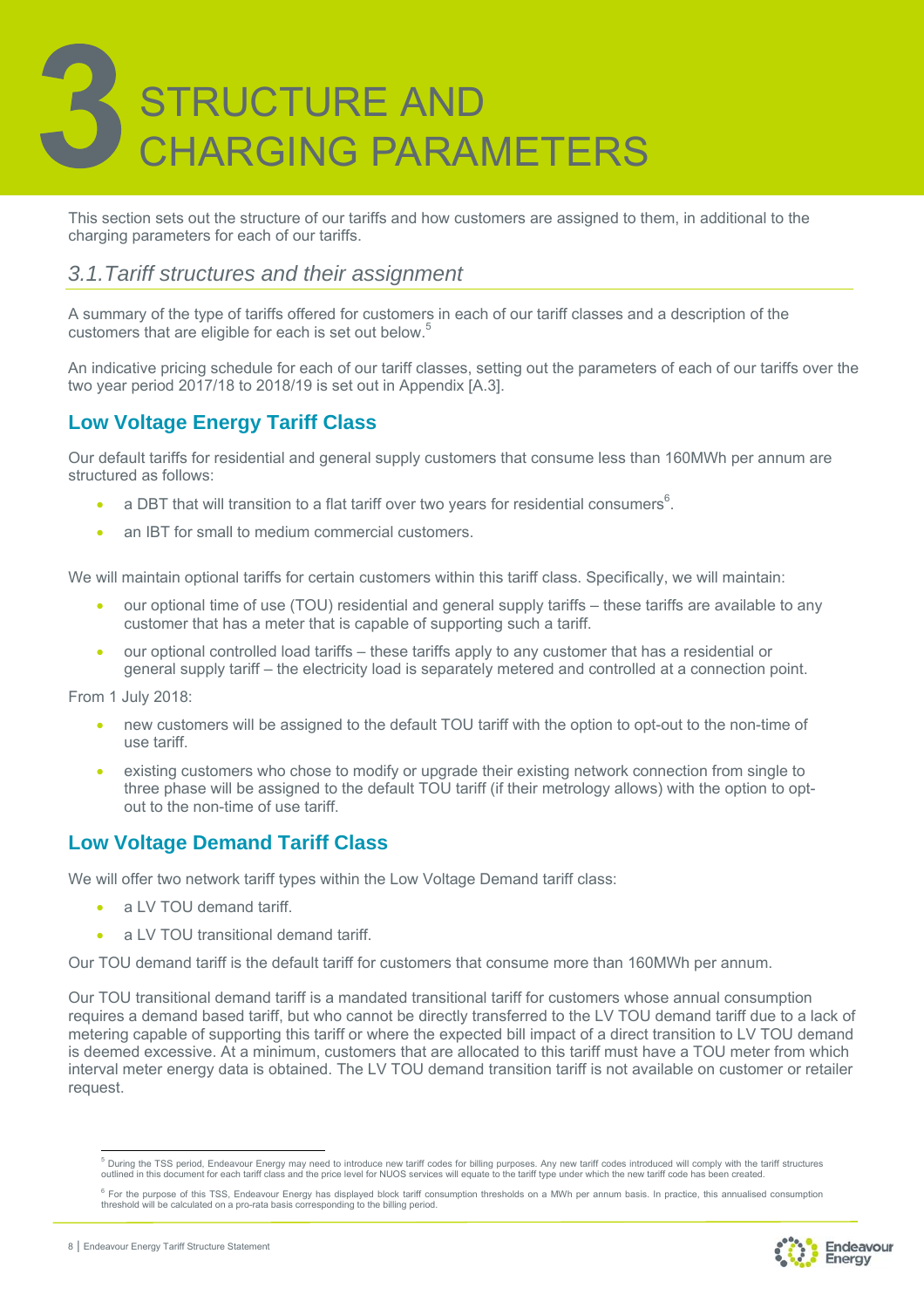

#### **High Voltage Demand Tariff Class**

We will offer two network tariff types within the High Voltage Demand tariff class:

- a HV TOU demand tariff.
- an individually calculated HV TOU demand tariff.

Our HV TOU Demand Tariff is the default tariff for customers where electricity is supplied at a voltage level defined as High Voltage.

Our individually calculated HV TOU Demand Tariff is a mandated, customer specific tariff where the customer's:

- electricity consumption has been equal to or greater than 100 GWh in total for the 36 months preceding the application; or
- electricity consumption has been equal to or greater than 40 GWh per annum in each of the two financial years preceding the application; or
- monthly peak demand has been equal to or greater than 10 MVA for 24 of the 36 months preceding the application.

#### **Sub-transmission Demand Tariff Class**

We plan to offer two network tariff types within the Subtransmission Demand tariff class:

- an ST TOU demand tariff.
- an individually calculated ST TOU demand tariff.

Our ST TOU demand tariff is the default tariff for customers where electricity is supplied at a voltage level defined as Subtransmission Voltage.

Our individually calculated ST TOU demand tariff is a mandated, customer specific tariff where the customer's:

- electricity consumption has been equal to or greater than 100 GWh in total for the 36 months preceding the application; or
- electricity consumption has been equal to or greater than 40 GWh per annum in each of the two financial years preceding the application; or
- monthly peak demand has been equal to or greater than 10 MVA for 24 of the 36 months preceding the application.

#### **Inter-Distributor Transfer Demand Tariff Class**

We plan to offer only one network tariff type within the Inter-Distributor tariff class, ie, a Inter-Distributor TOU demand tariff

This tariff is a mandated, distributor specific TOU demand tariff for electricity transferred through the Endeavour Energy network on behalf of Ausgrid and Essential Energy.

#### **Unmetered Supply Tariff Class**

We will offer two network tariff types within the Unmetered Supply tariff class:

- an unmetered block tariff.
- an unmetered energy tariff.

Our unmetered block tariff is the default tariff for customers in this tariff class.

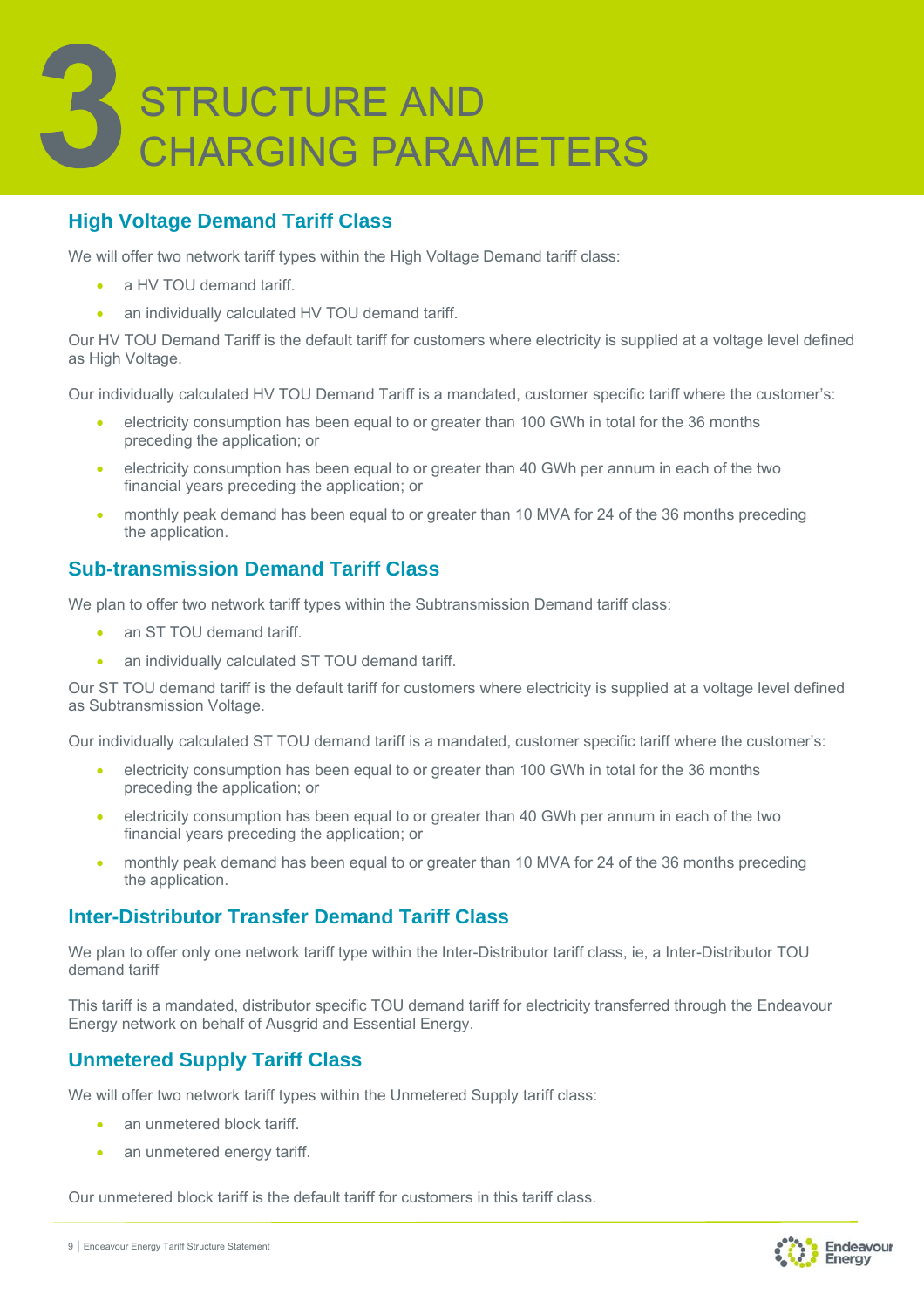

We plan to offer three unmetered energy tariffs for the specific purpose of:

- streetlighting connection points
- traffic control signal lights connection points
- nightwatch connection points.

#### **Alternative Control Services**

Endeavour Energy proposes no change to the structure of its ancillary network fees, metering charges or public lighting service charges as determined by the AER for the 2015-19 regulatory period.

These services are charged as either a fee based service or a quoted service, with the full cost of these services attributed to that particular customer that requests them.

The form of control applying to Endeavour Energy's alternative control services is determined by the AER and is set out in section 3.2 below. The indicative price levels of each alternative control services are provided as a supporting document under Appendix [A.4].

#### *3.2.Proposed charging parameters*

The charging parameters for the proposed tariffs for our low voltage customers are set out in the table below.

#### **Low Voltage Energy Tariff Class**

The charging parameters for this tariff class are set out in the table below.

| <b>Tariff Type</b>                 | <b>Components</b>      | <b>Measurement</b> | Charging Parameter <sup>7</sup>                                                                        |
|------------------------------------|------------------------|--------------------|--------------------------------------------------------------------------------------------------------|
|                                    | <b>Fixed</b>           | $c$ /day           | Access charge reflecting a fixed amount per<br>day.                                                    |
|                                    | <b>Energy Block 1</b>  | c/kWh              | Charge applied to energy consumption up<br>to and including 4MWh per annum.                            |
| <b>Residential Block</b><br>Tariff | <b>Energy Block 2</b>  | c/kWh              | Charge applied to energy consumption from<br>4MWh per annum up to an including 7MWh<br>per annum.      |
|                                    | <b>Energy Block 3</b>  | c/kWh              | Charge applied to energy consumption<br>above 7MWh per annum.                                          |
|                                    | Fixed                  | $c$ /day           | Access charge reflecting a fixed amount per<br>day.                                                    |
| Residential Time of<br><b>Use</b>  | <b>Peak Energy</b>     | c/kWh              | Charge applied to energy consumption<br>between 13:00 to 20:00 on business days.                       |
|                                    | <b>Shoulder Energy</b> | c/kWh              | Charge applied to energy consumption<br>between 07:00 to 13:00 and 20:00 to 22:00<br>on business days. |

<sup>7&</sup>lt;br>For the purpose of this TSS, Endeavour Energy has displayed block tariff consumption thresholds on a MWh per annum basis. In practice, this annualised consumption<br>threshold will be calculated on a pro-rata basis correspo

![](_page_10_Picture_16.jpeg)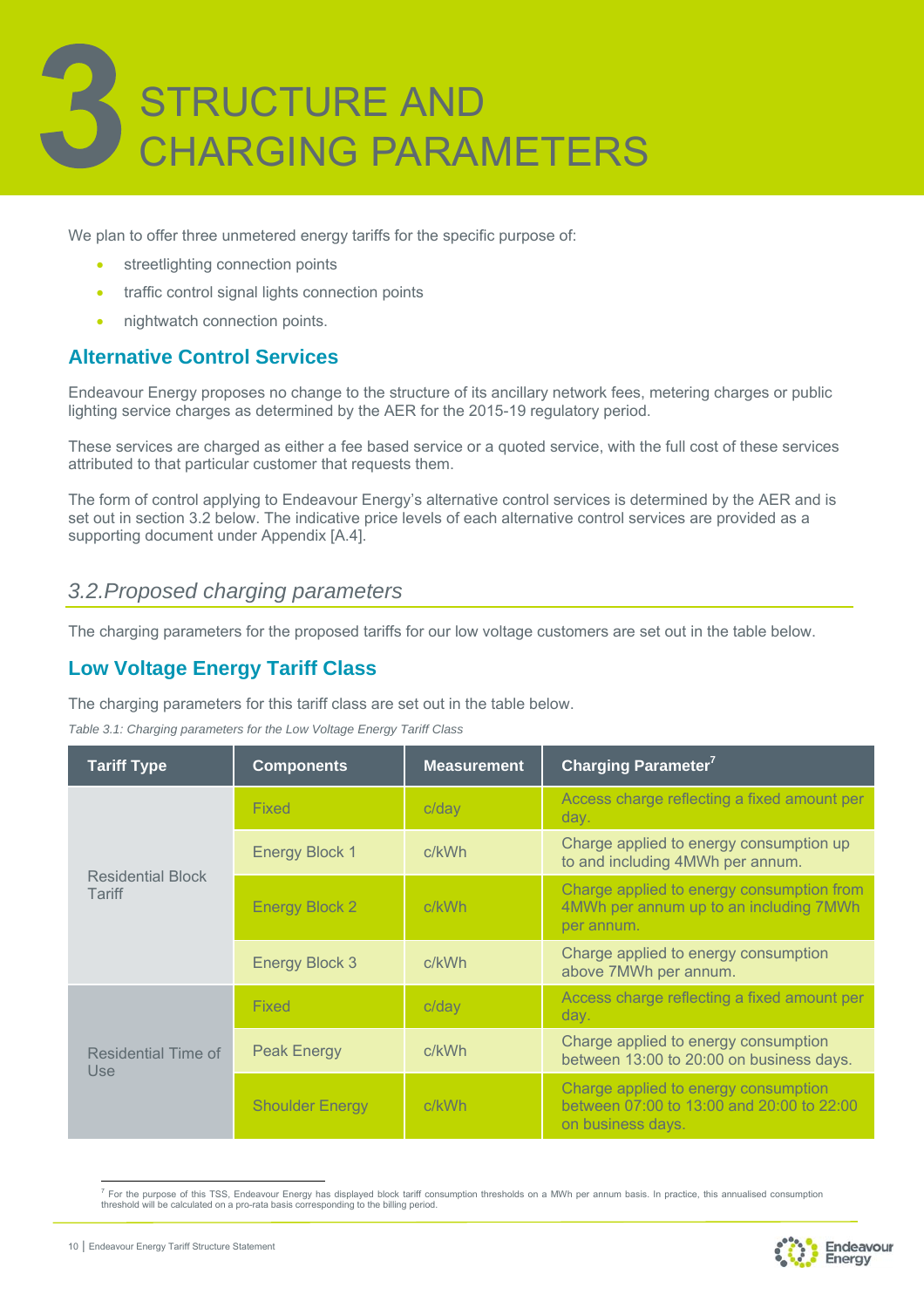### 3 STRUCTURE AND CHARGING PARAMETERS

| <b>Tariff Type</b>                           | <b>Components</b>      | <b>Measurement</b> | Charging Parameter <sup>7</sup>                                                                                                                                                  |
|----------------------------------------------|------------------------|--------------------|----------------------------------------------------------------------------------------------------------------------------------------------------------------------------------|
|                                              | <b>Off-Peak Energy</b> | c/kWh              | All other times                                                                                                                                                                  |
|                                              | Fixed                  | $c$ /day           | Access charge reflecting a fixed amount per<br>day.                                                                                                                              |
|                                              | <b>Energy Block 1</b>  | c/kWh              | Effective 1 July 2018, charge applied to<br>energy consumption up to and including<br>120 MWh per annum.                                                                         |
| <b>General Supply</b><br><b>Block Tariff</b> |                        |                    | Prior to 1 July 2018, charge applied to<br>energy consumption up to and including 10<br>MWh per annum.                                                                           |
|                                              | <b>Energy Block 2</b>  | c/kWh              | Effective 1 July 2018, charge applied to<br>energy consumption above 120 MWh per<br>annum.                                                                                       |
|                                              |                        |                    | Prior to 1 July 2018, charge applied to<br>energy consumption above 10 MWh per<br>annum.                                                                                         |
|                                              | <b>Fixed</b>           | $c$ /day           | Access charge reflecting a fixed amount per<br>day.                                                                                                                              |
|                                              | <b>Peak Energy</b>     | c/kWh              | Charge applied to energy consumption<br>between 13:00 to 20:00 on business days.                                                                                                 |
| <b>General Supply</b><br>Time of Use         | <b>Shoulder Energy</b> | c/kWh              | Charge applied to energy consumption<br>between 07:00 to 13:00 and 20:00 to 22:00<br>on business days.                                                                           |
|                                              | <b>Off-Peak Energy</b> | c/kWh              | All other times                                                                                                                                                                  |
|                                              | Fixed                  | $c$ /day           | Access charge reflecting a fixed amount per<br>day.                                                                                                                              |
| <b>Controlled Load 1</b>                     | <b>Energy</b>          | c/kWh              | Charge applied to controlled energy<br>consumption where energy consumption is<br>controlled by our equipment so that supply<br>may not be available between 07:00 and<br>22:00. |
|                                              | <b>Fixed</b>           | $c$ /day           | Access charge reflecting a fixed amount per<br>day.                                                                                                                              |
| <b>Controlled Load 2</b>                     | Energy                 | c/kWh              | Charge applied to controlled energy<br>consumption where supply is available for<br>restricted periods not exceeding a total of<br>17 hours in any period of 24 hours.           |

![](_page_11_Picture_2.jpeg)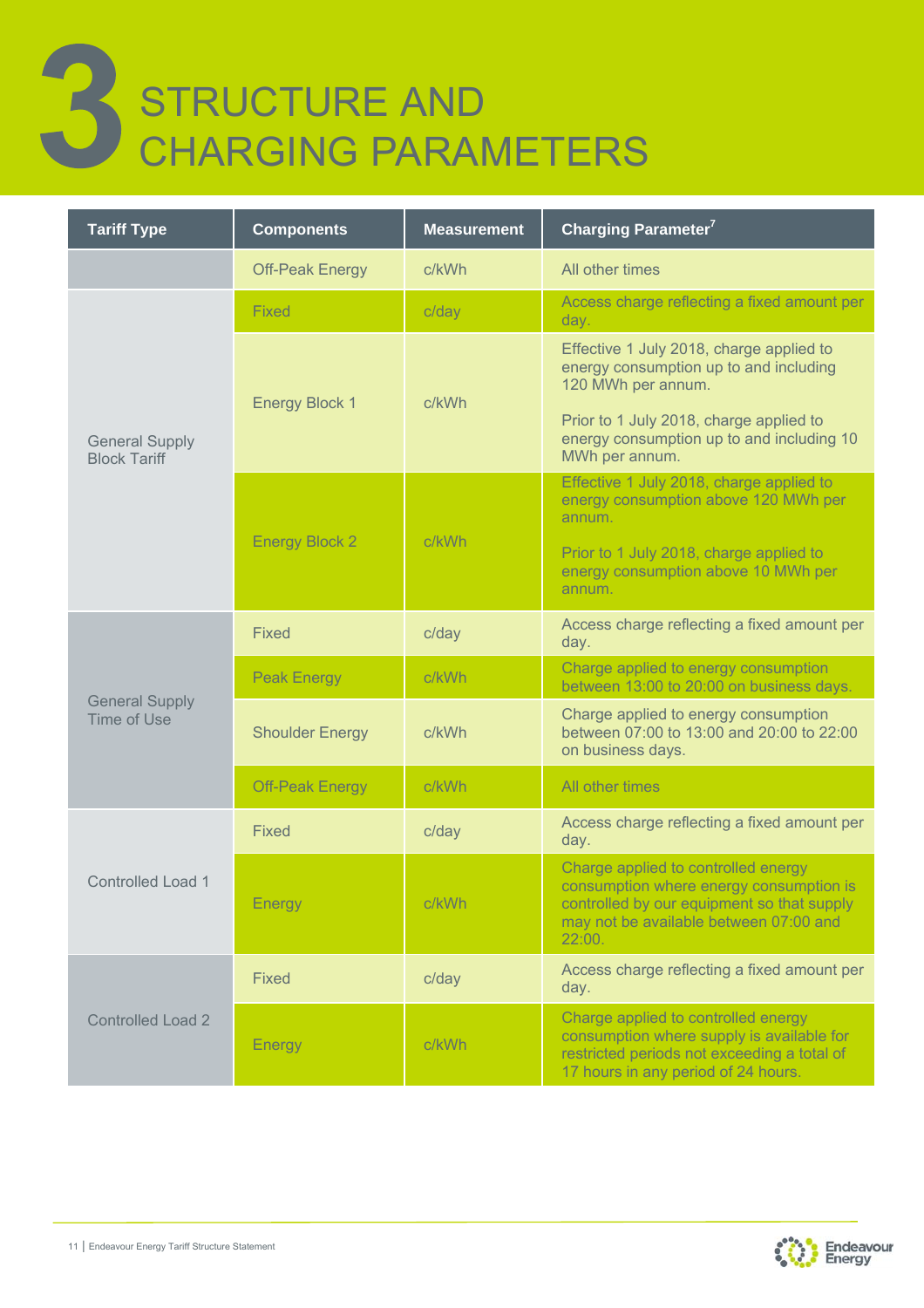![](_page_12_Picture_0.jpeg)

#### **Low Voltage Demand Tariff Class**

The charging parameters for this tariff class are set out in the table below.

*Table 3.2: Charging parameters for the Low Voltage Demand Tariff Class* 

| <b>Tariff Type</b>       | <b>Components</b>            | <b>Measurement</b> | <b>Charging Parameter</b>                                                                                                                                                        |
|--------------------------|------------------------------|--------------------|----------------------------------------------------------------------------------------------------------------------------------------------------------------------------------|
|                          | Fixed                        | $c$ /day           | Access charge reflecting a fixed amount<br>per day.                                                                                                                              |
|                          | <b>Peak Energy</b>           | c/kWh              | Charge applied to energy consumption<br>between 13:00 to 20:00 on business<br>days.                                                                                              |
|                          | <b>Shoulder Energy</b>       | c/kWh              | Charge applied to energy consumption<br>between 07:00 to 13:00 and 20:00 to<br>22:00 on business days.                                                                           |
| LV TOU Demand            | <b>Off-Peak Energy</b>       | c/kWh              | All other times                                                                                                                                                                  |
|                          | <b>High Season</b><br>Demand | \$/kVA/month       | Charge applied to maximum energy<br>demand between 13:00 to 20:00 on<br>business days.<br>High Season includes the periods<br>November to March and June to August<br>inclusive. |
|                          | Low Season<br>Demand         | \$/kVA/month       | Charge applied to maximum energy<br>demand between 13:00 to 20:00 on<br>business days.<br>Low Season includes the periods<br>September to October and April to May<br>inclusive. |
|                          | Fixed                        | $c$ /day           | Access charge reflecting a fixed amount<br>per day.                                                                                                                              |
| <b>LV TOU Demand</b>     | <b>Peak Energy</b>           | c/kWh              | Charge applied to energy consumption<br>between 13:00 to 20:00 on business<br>days.                                                                                              |
| <b>Transition Tariff</b> | <b>Shoulder Energy</b>       | c/kWh              | Charge applied to energy consumption<br>between 07:00 to 13:00 and 20:00 to<br>22:00 on business days.                                                                           |
|                          | <b>Off-Peak Energy</b>       | c/kWh              | All other times                                                                                                                                                                  |

![](_page_12_Picture_5.jpeg)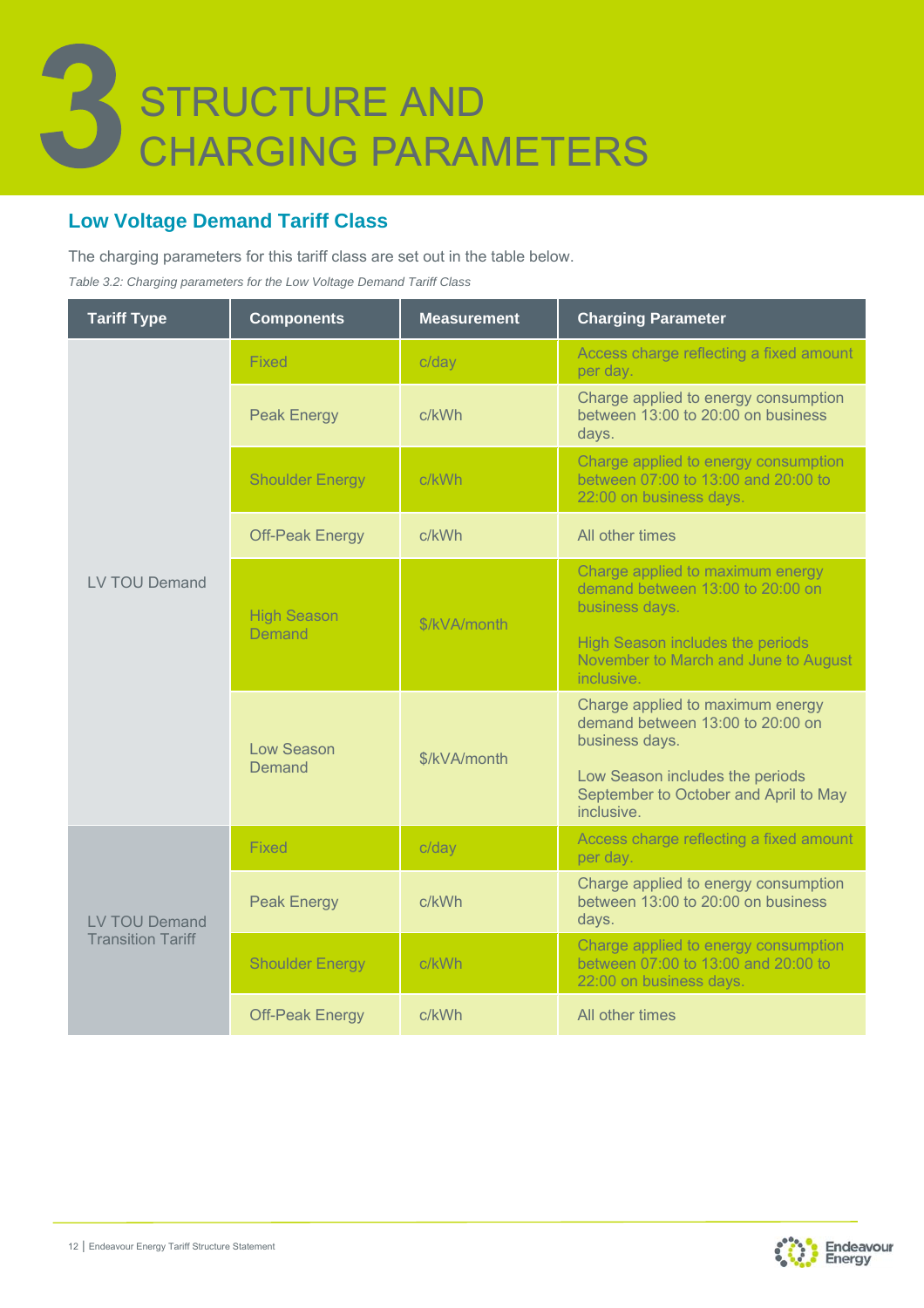![](_page_13_Picture_0.jpeg)

#### **High Voltage Demand Tariff Class**

The charging parameters for this tariff class are set out in the table below.

*Table 3.3: Charging parameters for the High Voltage Demand Tariff Class* 

| <b>Tariff Type</b>                          | <b>Components</b>         | <b>Measurement</b>                                                                                           | <b>Charging Parameter</b>                                                                                                                                                               |
|---------------------------------------------|---------------------------|--------------------------------------------------------------------------------------------------------------|-----------------------------------------------------------------------------------------------------------------------------------------------------------------------------------------|
|                                             | Fixed                     | $c$ /day                                                                                                     | Access charge<br>reflecting a fixed<br>amount per day.                                                                                                                                  |
|                                             | <b>Peak Energy</b>        | c/kWh<br>c/kWh<br>c/kWh<br>days.<br>\$/kVA/month<br>days.<br>\$/kVA/month<br>As per the HV TOU Demand tariff | Charge applied to<br>energy consumption<br>between 13:00 to 20:00<br>on business days.                                                                                                  |
|                                             | <b>Shoulder Energy</b>    |                                                                                                              | Charge applied to<br>energy consumption<br>between 07:00 to 13:00<br>and 20:00 to 22:00 on<br>business days.                                                                            |
|                                             | <b>Off-Peak Energy</b>    |                                                                                                              | All other times                                                                                                                                                                         |
| <b>HV TOU Demand</b>                        | <b>High Season Demand</b> |                                                                                                              | Charge applied to<br>maximum energy<br>demand between 13:00<br>to 20:00 on business<br><b>High Season includes</b><br>the periods November<br>to March and June to<br>August inclusive. |
|                                             | <b>Low Season Demand</b>  |                                                                                                              | Charge applied to<br>maximum energy<br>demand between 13:00<br>to 20:00 on business<br>Low Season includes<br>the periods September<br>to October and April to<br>May inclusive.        |
| Individually<br>Calculated HV TOU<br>Demand |                           |                                                                                                              |                                                                                                                                                                                         |

![](_page_13_Picture_5.jpeg)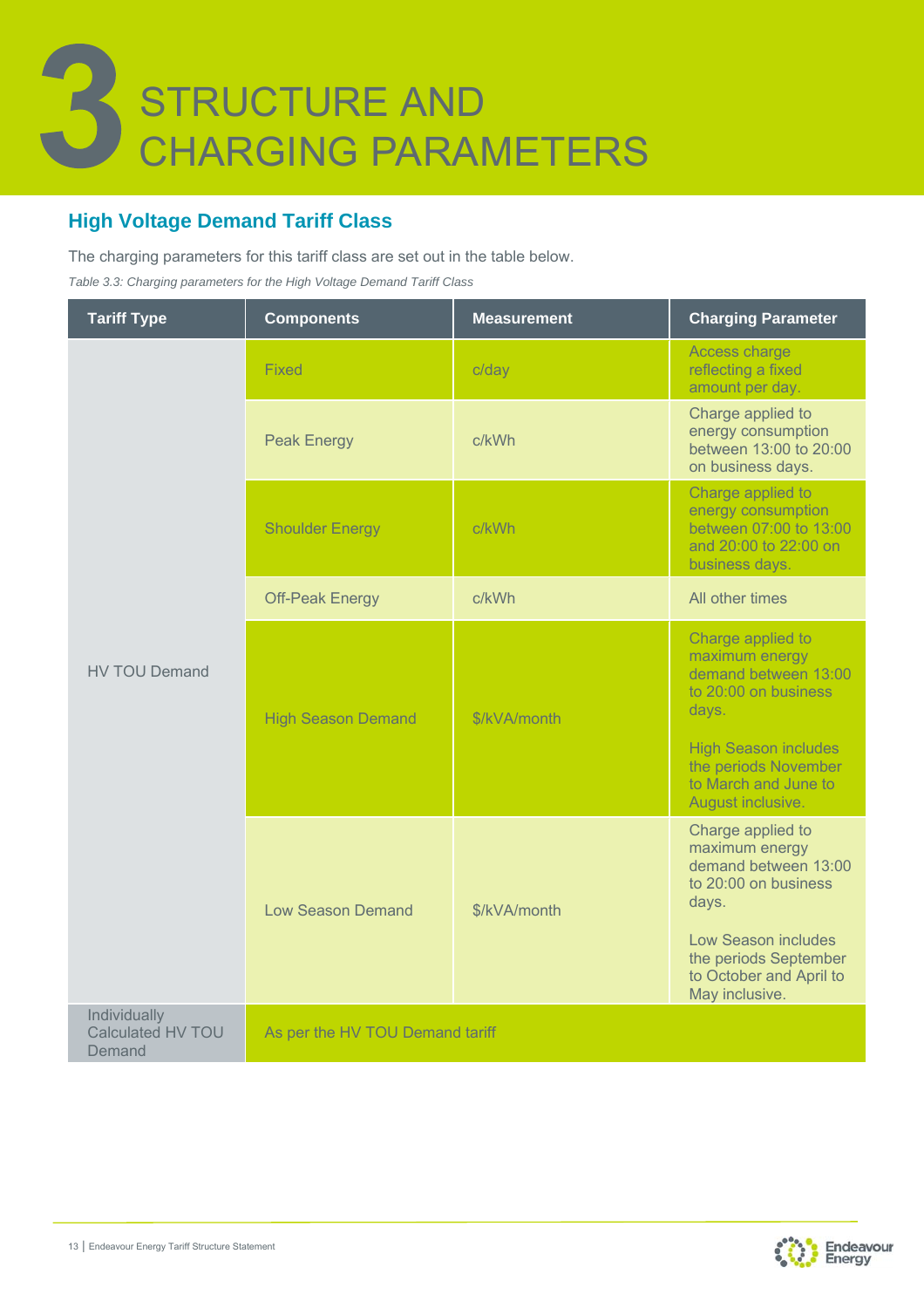#### **Subtransmission Voltage Demand Tariff Class**

The charging parameters for this tariff class are set out in the table below.

*Table 3.4: Charging parameters for the Subtransmission Voltage Demand Tariff Class* 

| <b>Tariff Type</b>                          | <b>Components</b>                    | <b>Measurement</b> | <b>Charging Parameter</b>                                                                                                                                                        |  |  |  |
|---------------------------------------------|--------------------------------------|--------------------|----------------------------------------------------------------------------------------------------------------------------------------------------------------------------------|--|--|--|
|                                             | Fixed                                | $c$ /day           | Access charge reflecting a fixed amount<br>per day.                                                                                                                              |  |  |  |
|                                             | <b>Peak Energy</b>                   | c/kWh              | Charge applied to energy consumption<br>between 13:00 to 20:00 on business<br>days.                                                                                              |  |  |  |
|                                             | <b>Shoulder Energy</b>               | c/kWh              | Charge applied to energy consumption<br>between 07:00 to 13:00 and 20:00 to<br>22:00 on business days.                                                                           |  |  |  |
|                                             | <b>Off-Peak Energy</b>               | c/kWh              | All other times                                                                                                                                                                  |  |  |  |
| <b>ST TOU Demand</b>                        | <b>High Season</b><br>Demand         | \$/kVA/month       | Charge applied to maximum energy<br>demand between 13:00 to 20:00 on<br>business days.<br>High Season includes the periods<br>November to March and June to August<br>inclusive. |  |  |  |
|                                             | Low Season<br>\$/kVA/month<br>Demand |                    | Charge applied to maximum energy<br>demand between 13:00 to 20:00 on<br>business days.<br>Low Season includes the periods<br>September to October and April to May<br>inclusive. |  |  |  |
| Individually<br>Calculated ST TOU<br>Demand | As per the ST TOU Demand tariff      |                    |                                                                                                                                                                                  |  |  |  |

![](_page_14_Picture_5.jpeg)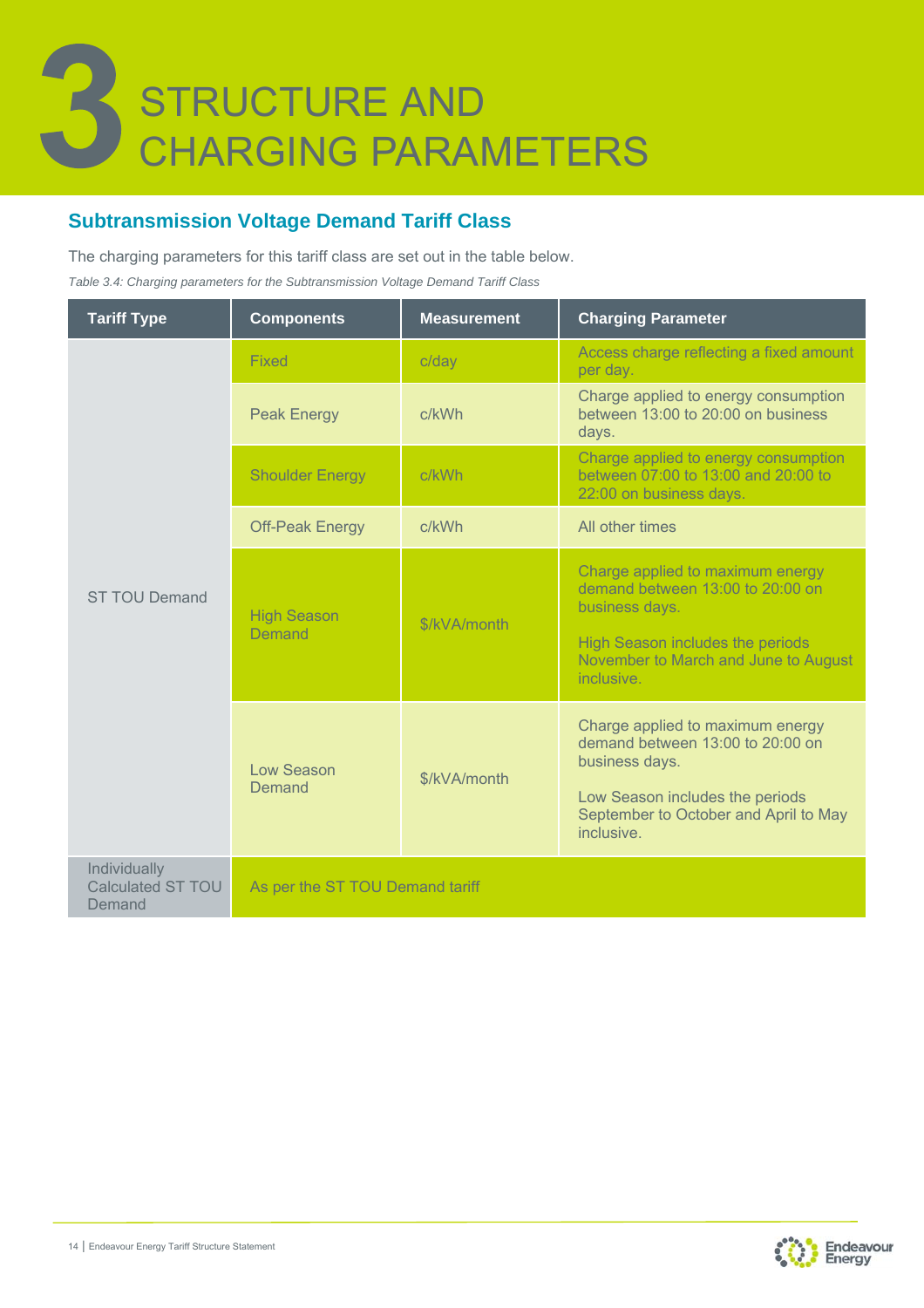#### **Inter-Distributor Transfer Tariff Class**

The charging parameters for this tariff class are set out in the table below.

*Table 3.5: Charging parameters for the Inter-Distributor Transfer Tariff Class* 

| <b>Tariff Type</b>                                  | <b>Components</b>            | <b>Measurement</b>                                                                           | <b>Charging Parameter</b>                                                                              |
|-----------------------------------------------------|------------------------------|----------------------------------------------------------------------------------------------|--------------------------------------------------------------------------------------------------------|
|                                                     | Fixed                        | $c$ /day                                                                                     | Access charge reflecting a fixed amount<br>per day.                                                    |
|                                                     | <b>Peak Energy</b>           | c/kWh<br>days.<br>c/kWh<br>c/kWh<br>\$/kVA/month<br>inclusive.<br>\$/kVA/month<br>inclusive. | Charge applied to energy consumption<br>between 13:00 to 20:00 on business                             |
|                                                     | Shoulder<br>Energy           |                                                                                              | Charge applied to energy consumption<br>between 07:00 to 13:00 and 20:00 to<br>22:00 on business days. |
| <b>Individually Calculated</b><br><b>TOU Demand</b> | Off-Peak<br>Energy           |                                                                                              | All other times                                                                                        |
|                                                     | <b>High Season</b><br>Demand |                                                                                              | Charge applied to maximum energy<br>demand between 13:00 to 20:00 on<br>business days.                 |
|                                                     |                              |                                                                                              | High Season includes the periods<br>November to March and June to August                               |
|                                                     | Low Season                   |                                                                                              | Charge applied to maximum energy<br>demand between 13:00 to 20:00 on<br>business days.                 |
|                                                     | Demand                       |                                                                                              | Low Season includes the periods<br>September to October and April to May                               |

#### **Unmetered Supply Tariff Class**

The charging parameters for this tariff class are set out in the table below.

*Table 3.6: Charging parameters for the Unmetered Supply Tariff Class* 

| <b>Tariff Type</b>     | <b>Components</b>     | <b>Measurement</b> | <b>Charging Parameter</b>                                                                                                                                                                                          |
|------------------------|-----------------------|--------------------|--------------------------------------------------------------------------------------------------------------------------------------------------------------------------------------------------------------------|
| Unmetered Block Tariff | <b>Energy Block 1</b> | c/kWh              | Effective 1 July 2018, charge applied to<br>energy consumption up to and including<br>120 MWh per annum.<br>Prior to 1 July 2018, charge applied to<br>energy consumption up to and including<br>10 MWh per annum. |

![](_page_15_Picture_9.jpeg)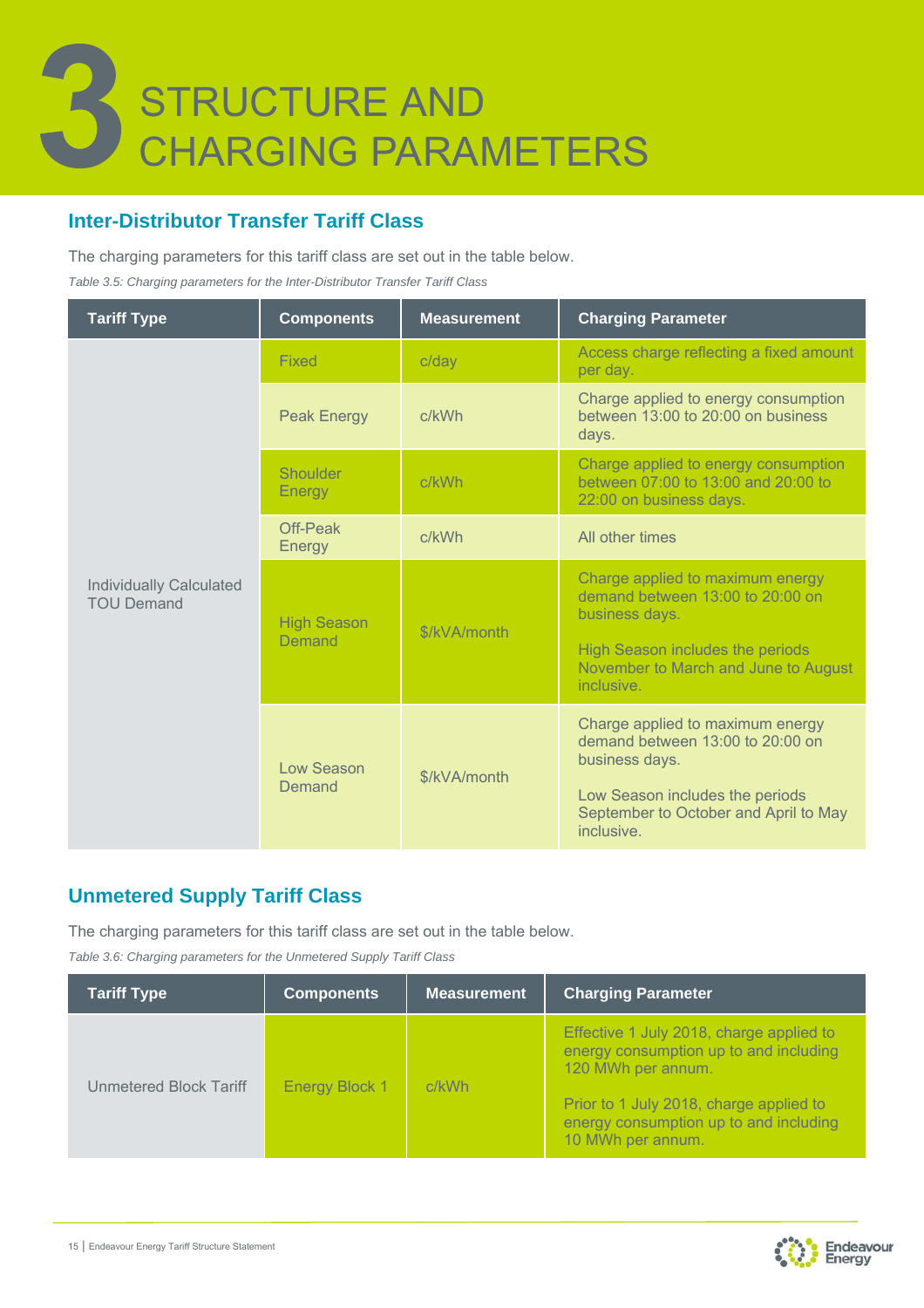|                            | Energy Block 2 | c/kWh | Effective 1 July 2018, charge applied to<br>energy consumption above 120 MWh per<br>annum.<br>Prior to 1 July 2018, charge applied to<br>energy consumption above 10 MWh per<br>annum. |
|----------------------------|----------------|-------|----------------------------------------------------------------------------------------------------------------------------------------------------------------------------------------|
| Unmetered Energy<br>Tariff | Energy         | c/kWh | Charge applied to all energy consumption.                                                                                                                                              |

#### **Ancillary Network Services**

Ancillary network services are non-routine services provided to individual customers on an 'as needs' basis and can be charged as either a fee based service or a quoted service.

The charge for a fee based service is determined based on the cost of providing the service (labour rates) and the average time taken to perform the service. For these services the fee is fixed and applies irrespective of the actual time taken to perform it.

The form of control to apply to ancillary network fee based services is a price cap. Under this form of control, a schedule of prices is set for the first year. For the following years the previous year's prices are adjusted by CPI and an X factor.

The AER has determined that the following formula gives effect to the cap on prices for alternative control fee based services:

$$
\bar{p}_i^t \ge p_i^t
$$
 i=1,...,n and t=1, 2, 3, 4  
 $\bar{p}_i^t = \bar{p}_i^{t-1} (1 + \Delta CPI_t)(1 - X_i^t) + A_i^t$ 

Where:

 $\bar p^t_i$ is the cap on the price of service i in year t. For 2015–16 this is the price as determined in appendix A.1 of Attachment 16 of the AER's Final Decision, escalated by ∆CPI and the X-factor.

 $p_i^t$ is the price of service i in year t.

$$
\Delta CPI_t = \left[ \frac{CPI_{Mar,t-2} + CPI_{Jun,t-2} + CPI_{Sep,t-1} + CPI_{Dec,t-1}}{CPI_{Mar,t-3} + CPI_{Jun,t-3} + CPI_{Sep,t-2} + CPI_{Dec,t-2}} \right] - 1
$$

CPI means the all groups index number for the weighted average of eight capital cities as published by the ABS, or if the ABS does not or ceases to publish the index, then CPI will mean an index which the AER considers is the best estimate of the index.

 $X_i^t$ is the value of X for the year t in the regulatory control period, as per table 16.1 of Attachment 16 of the AER's Final Decision.

 $\bar p_i^1$ is the cap on the price of service i in the first year of the subsequent regulatory control period. See appendix A.1 of Attachment 16 of the AER's Final Decision.

 $A_i^t$ is an adjustment factor for residual charges when customers choose to replace assets before the end of their economic life. For ancillary network services the AER have determined the value for A is zero.

16 | Endeavour Energy Tariff Structure Statement

![](_page_16_Picture_17.jpeg)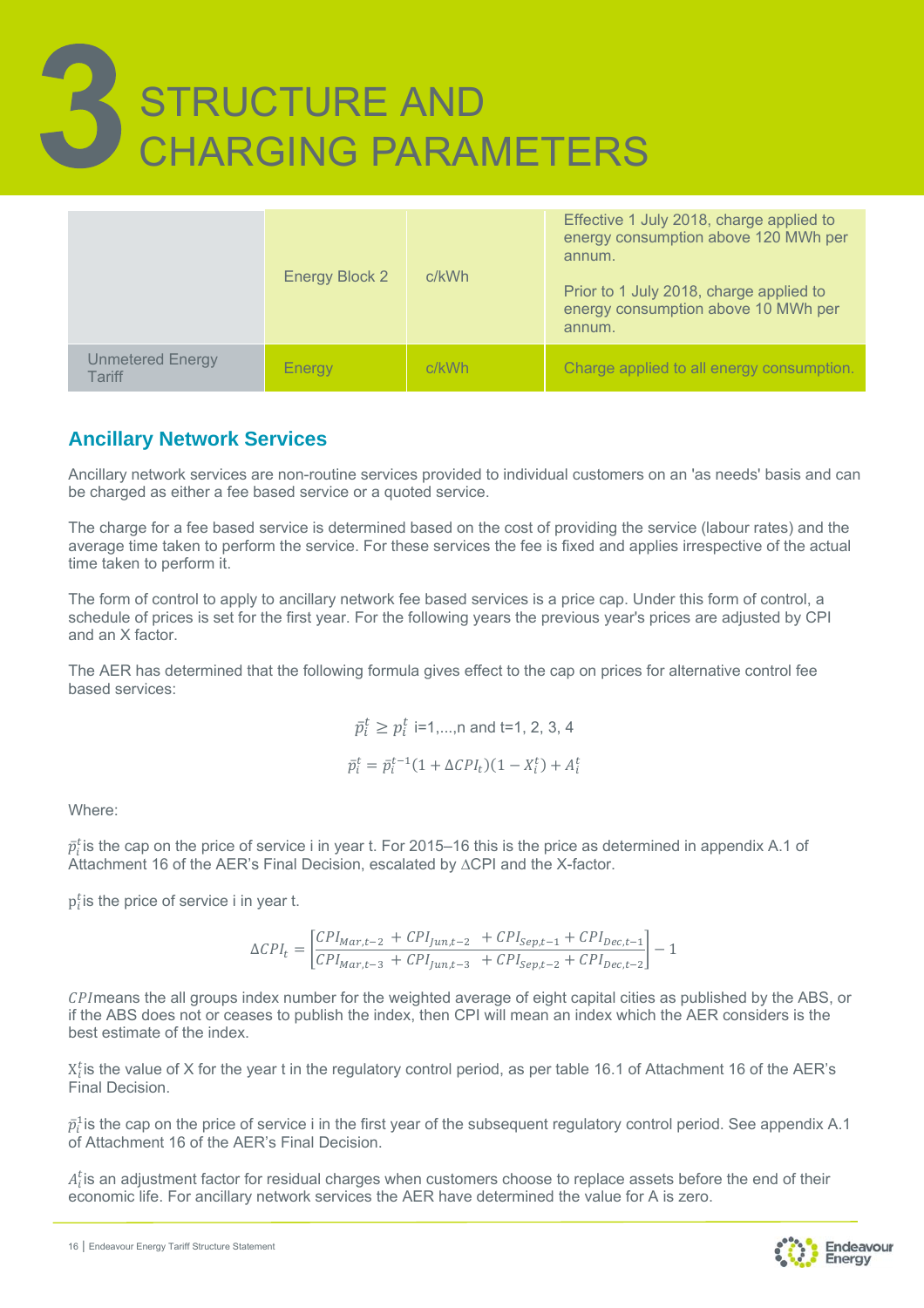Our historical and proposed charges for our fee-based ancillary network services for each of the five years from 2014/15 to 2018/19 are set out in Appendix [A.4]

Quoted services are those which are once off and specific to a particular customer's request. The cost of this service will depend on the actual time taken and materials used to perform the service.

Price = labour + contractor services + materials

#### **Metering**

The AER has determined that Type 5 and 6 metering services be (re)classified as alternative control services. This means that effective 1 July 2015, Endeavour Energy's metering charges are unbundled from the distribution component of the network tariffs and are charged separately.

The AER's Distribution Determination approves two types of metering service charges:

- upfront capital charge (for all new and upgraded meters installed from 1 July 2015)
- annual charge comprising of two components:
	- o capital metering asset base (MAB) recovery
	- o non-capital operating expenditure and tax.

The form of control to apply to metering services is a price cap. Under this form of control, a schedule of prices is set for the first year. For the following years the previous year's prices are adjusted by CPI and an X factor.

$$
\bar{p}_i^t \ge p_i^t
$$
 i=1,...,n and t=1, 2, 3, 4  
 $\bar{p}_i^t = \bar{p}_i^{t-1} (1 + \Delta CPI_t)(1 - X_i^t)$ 

Where:

 $\bar p^t_i$  is the cap on the price of service i in year t. However, for 2015–16 this is the price as determined in Appendix A of Attachment 16 of the AER's Final Decision.

p ௧ is the price of service i in year *t*.

$$
\Delta CPI_t = \left[ \frac{CPI_{Mar,t-2} + CPI_{Jun,t-2} + CPI_{Sep,t-1} + CPI_{Dec,t-1}}{CPI_{Mar,t-3} + CPI_{Jun,t-3} + CPI_{Sep,t-2} + CPI_{Dec,t-2}} \right] - 1
$$

CPI means the all groups index number for the weighted average of eight capital cities as published by the ABS, or if the ABS does not or ceases to publish the index, then CPI will mean an index which the AER considers is the best estimate of the index.

 $\mathrm{X}_i^t$  is:

- for the annual metering charges, the factors set out in Table 16.8 of the AER's Final Decision.
- for the upfront capital charges, the factors set out in Table 16.9 of the AER's Final Decision.

#### **Public Lighting**

Public lighting has been maintained as an alternative control service. Public lighting services include the design, financing, procurement and construction of public lighting installations, as well as their on-going maintenance and operation.

![](_page_17_Picture_24.jpeg)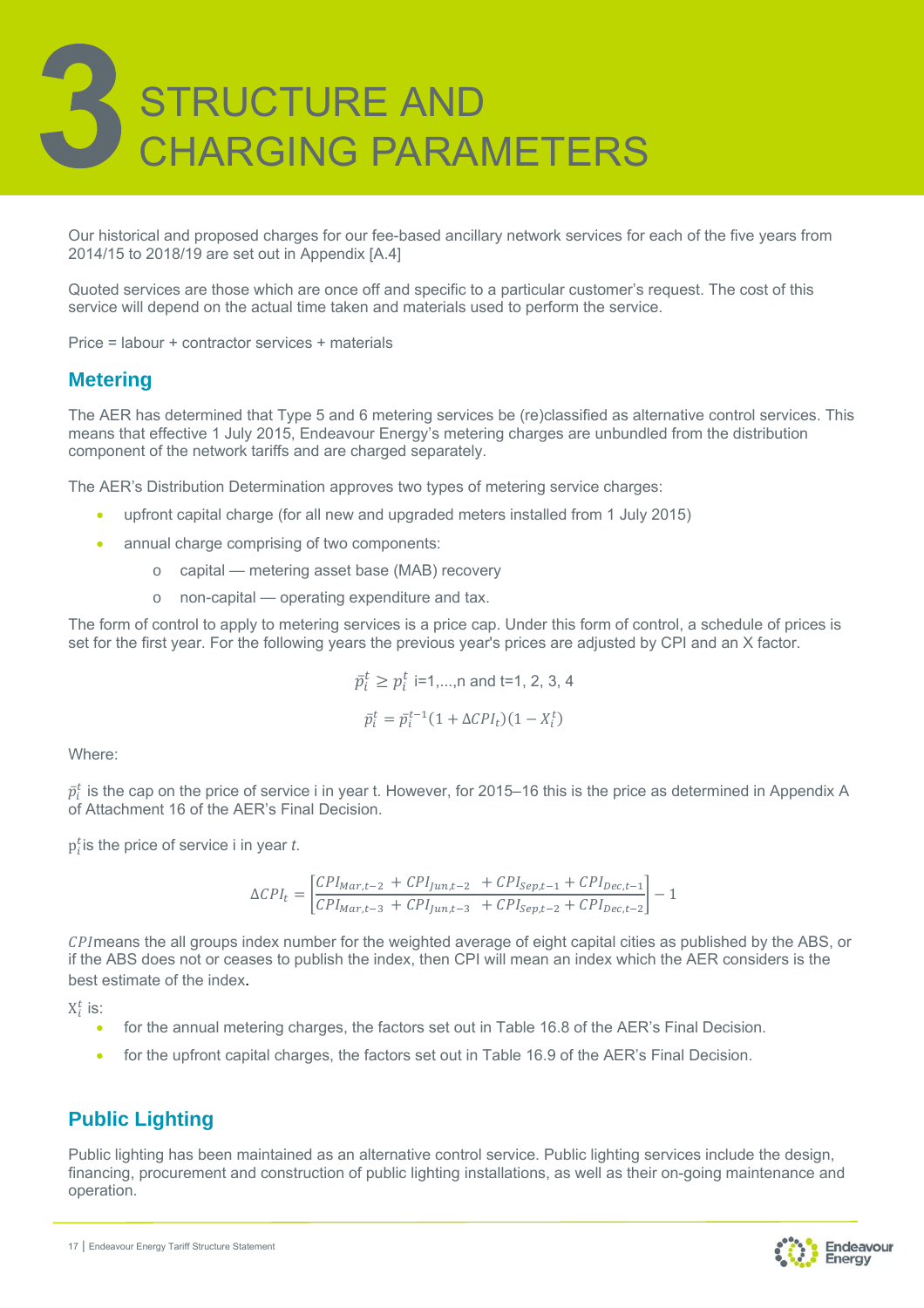The form of control to apply to public lighting is a price cap. Under this form of control, a schedule of prices is set for the first year. For the following years the previous year's prices are adjusted by CPI and an X factor.

The AER has determined that the following formula gives effect to the cap on prices for public lighting:

$$
\bar{p}_i^t \ge p_i^t
$$
 i=1,...,n and t=1, 2, 3, 4  
 $\bar{p}_i^t = \bar{p}_i^{t-1} (1 + \Delta CPI_t)(1 - X_i^t) + A_i^t$ 

Where:

 $\bar p^t_i$ is the cap on the price of service i in year t. However, for 2015–16 this is the price as determined in appendix A.2 of Attachment 16 of the AER's Final Decision.

 $p_i^t$ is the price of service i in year t.

$$
\Delta CPI_t = \left[ \frac{CPI_{Mar,t-2} + CPI_{Jun,t-2} + CPI_{Sep,t-1} + CPI_{Dec,t-1}}{CPI_{Mar,t-3} + CPI_{Jun,t-3} + CPI_{Sep,t-2} + CPI_{Dec,t-2}} \right] - 1
$$

CPI means the all groups index number for the weighted average of eight capital cities as published by the ABS, or if the ABS does not or ceases to publish the index, then CPI will mean an index which the AER considers is the best estimate of the index.

 $X_i^t$  is the value of X for the year t in the regulatory control period. There are no X-factors for public lighting.

 $A_i^t$ is an adjustment factor likely to include, but not limited to, adjustments for residual charges when customers choose to replace assets before the end of their economic life. For public lighting we consider the value for A is zero.

![](_page_18_Picture_11.jpeg)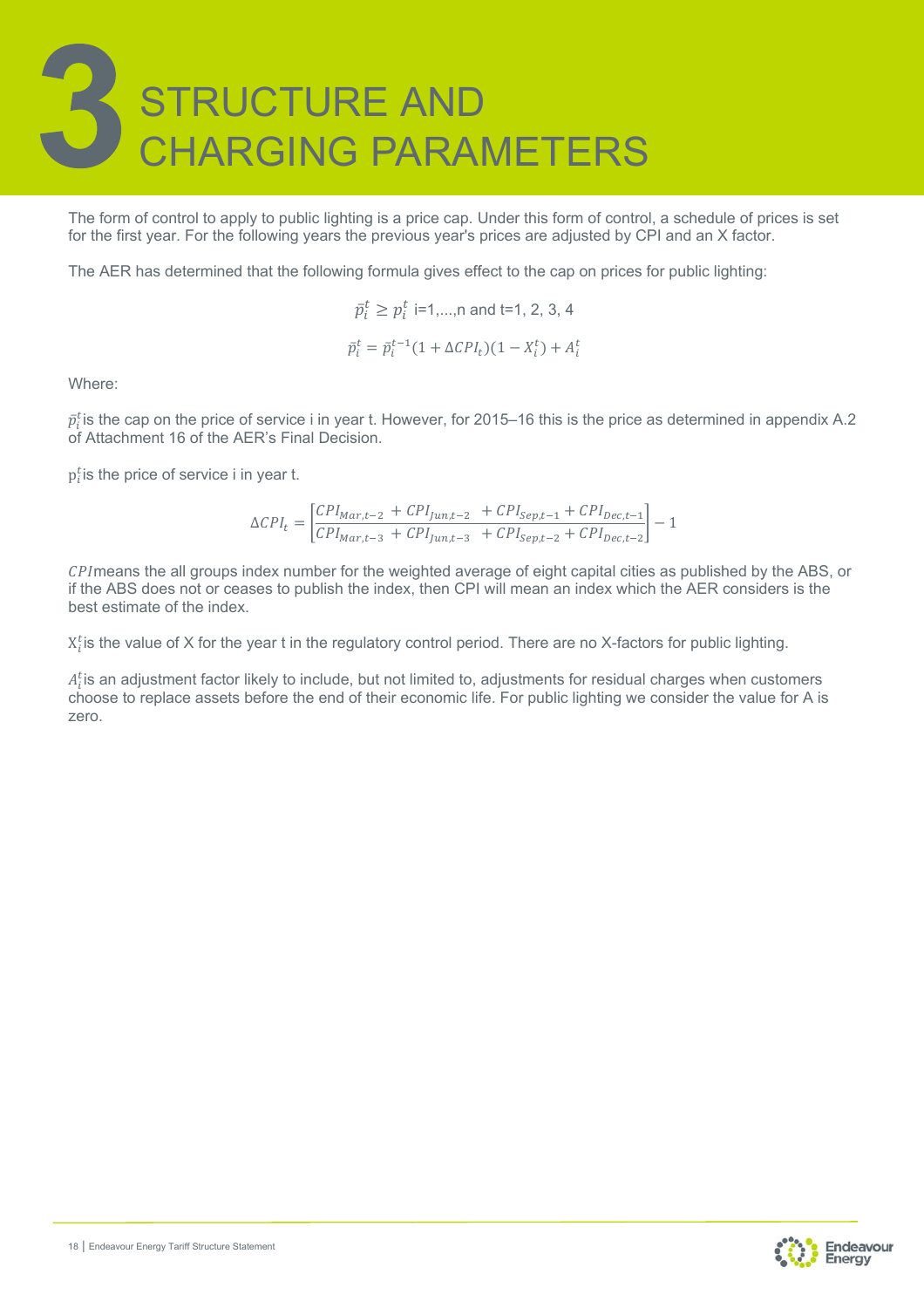# APPROACH TO SETTING TARIFFS

This section details Endeavour Energy's approach to setting tariffs for direct control services<sup>8</sup>. We have set these tariffs by:

- setting the tariff at a level such that the revenue we expect to recover from customers lies between
	- the stand alone cost of serving those customers who belong to that tariff class
		- o the avoidable cost of not serving those customers.
- setting each tariff so that it is based on the long run marginal cost (LRMC) of providing services to those customers assigned to that tariff
- setting our tariffs to reflect the efficient costs of providing the services
- taking account of, and limiting the customer impact of changes to tariffs.

For more information on our approach to setting tariffs, see the associated TSES.

#### *4.1.Revenue is between stand-alone and avoidable cost for each tariff class*

Endeavour Energy sets its tariffs at a level such that, for each tariff class, the revenue we expect to recover from customers lies between:

- the stand alone cost of serving those customers who belong to that tariff class (the upper bound); and
- the avoidable cost of not serving those customers.

The stand-alone cost of serving a group of customers is the total cost required to serve those customers alone, ie, were we to build the network anew, removing all other customers from the network. The avoidable cost of serving a group of customers is the reduction in cost that could be achieved if those customers were no longer served, ie, the reduction in cost associated with a reduction in output that was previously provided to that class of customer.

Endeavour Energy calculates stand-alone and avoidable costs by first classifying each of our network cost categories on the basis of the following two dimensions:

- whether costs are direct or indirect
- whether costs are scalable or non-scalable.

Avoidable cost for each tariff class is calculated as the sum of all direct costs multiplied by some weight,  $9$  which represents the proportion of direct costs that are attributable to that tariff class.

Stand-alone cost for each tariff class is calculated by taking the avoidable cost for that tariff class and adding to it:

- all non-scalable indirect costs we incur in operating the network
- a proportion of our scalable, indirect costs that can be attributed to that tariff class.

See section 7.2 of the explanatory statement that accompanies this TSS for more information on how we have calculated stand-alone and avoidable costs.

#### *4.2.Estimating long-run marginal cost*

We set our tariffs based on the long run marginal cost (LRMC) of providing services to those customers assigned to that tariff. The LRMC of supplying each tariff class is estimated using an average incremental cost approach, ie, by

![](_page_19_Picture_27.jpeg)

 $8$  Clause 6.18.1A(a)(5) of the Rules.

<sup>&</sup>lt;sup>9</sup> Endeavour Energy's current weights are derived from the estimated value of the assets at each voltage level.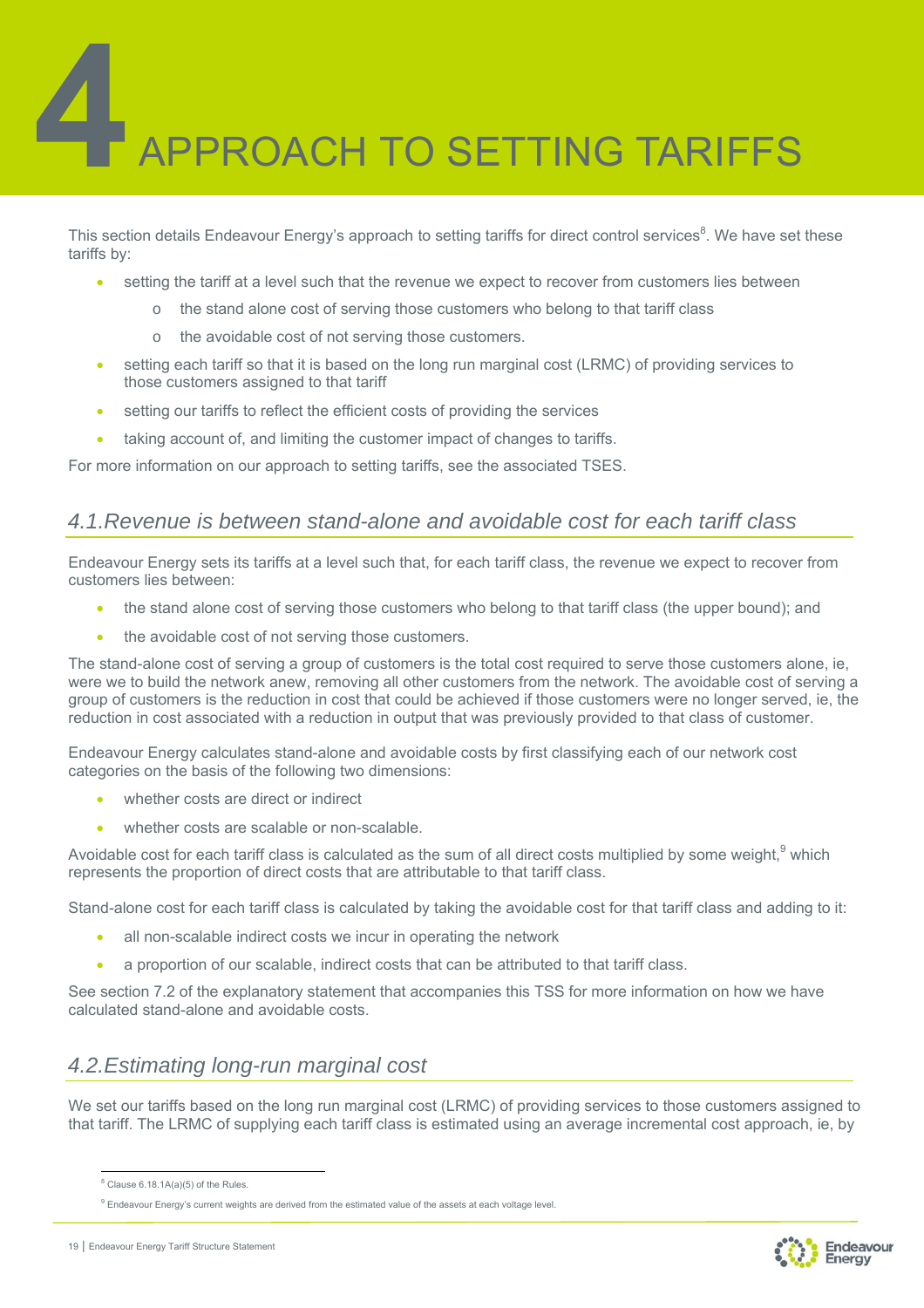# APPROACH TO SETTING TARIFFS

taking the average change in projected operating and capital expenditure attributable to future increases in demand. This averages the total cost of supplying new growth in demand over that growth in demand.

In practice, under this approach LRMC is estimated by:

- projecting future operating and capital costs attributable to expected increases in demand.
- forecasting future load growth for the relevant network asset (or assets).
- dividing the present value of projected costs by the present value of expected increases in demand.

The average incremental cost approach yields an LRMC estimate for each network service expressed in dollars per kVA per annum. However, many customers are not, and indeed cannot, be charged on the basis of their contribution to the network's maximum demand. It is therefore necessary to express these 'dollars per kVA per annum' LRMC estimates (hereafter termed 'base LRMC estimates') in terms of the charging parameters that constitute each tariff.

#### *Translation of LRMC into charging parameters for non-TOU tariffs*

Translation of LRMC into charging parameters for non-TOU tariffs involves two steps, ie:

- 1. Converting the base LRMC estimate using the power factor for a given customer class.
- 2. Converting the resulting estimate to dollars per kWh by dividing by the number of hours in the year that the variable tariff component can be charged, ie:

LRMC estimate (\$ per kWh) =  $\frac{\text{LRMC ($ per kW} \cdot \text{year})}{8760 \text{ hours}}$ 

#### *Translation of LRMC into charging parameters for TOU energy tariffs*

Expressing the base LRMC estimate in terms of time-of-use tariffs requires an additional term to capture the probability that maximum demand ( or 'MD') for the network occurs during a given time period (ie, peak, shoulder or off-peak). After adjusting for the power factor, the LRMC estimate for each time period can be calculated as follows:

LRMC estimate (\$ per kWh ) =  $\frac{\text{LRMC} \times \text{Prob. of MD occurring during time period}}{\text{Total number of hours in time period in the year}}$ 

#### *Translation of LRMC into charging parameters for time of use demand tariffs*

Endeavour Energy's demand tariffs have charging parameters that are more closely aligned with the base LRMC estimate, because they are already expressed in terms of dollars per kVA per annum. The efficient charging parameters can be estimated as follows:

LRMC estimate (\$ per kVA ⋅ month ) =  $\frac{\text{LRMC} \times \text{Prob. of MD occurring during time period}}{\text{Number of months in time period in the year}}$ 

See section 7.3 of the explanatory statement that accompanies this TSS for more information on how we have calculated LRMC.

![](_page_20_Picture_19.jpeg)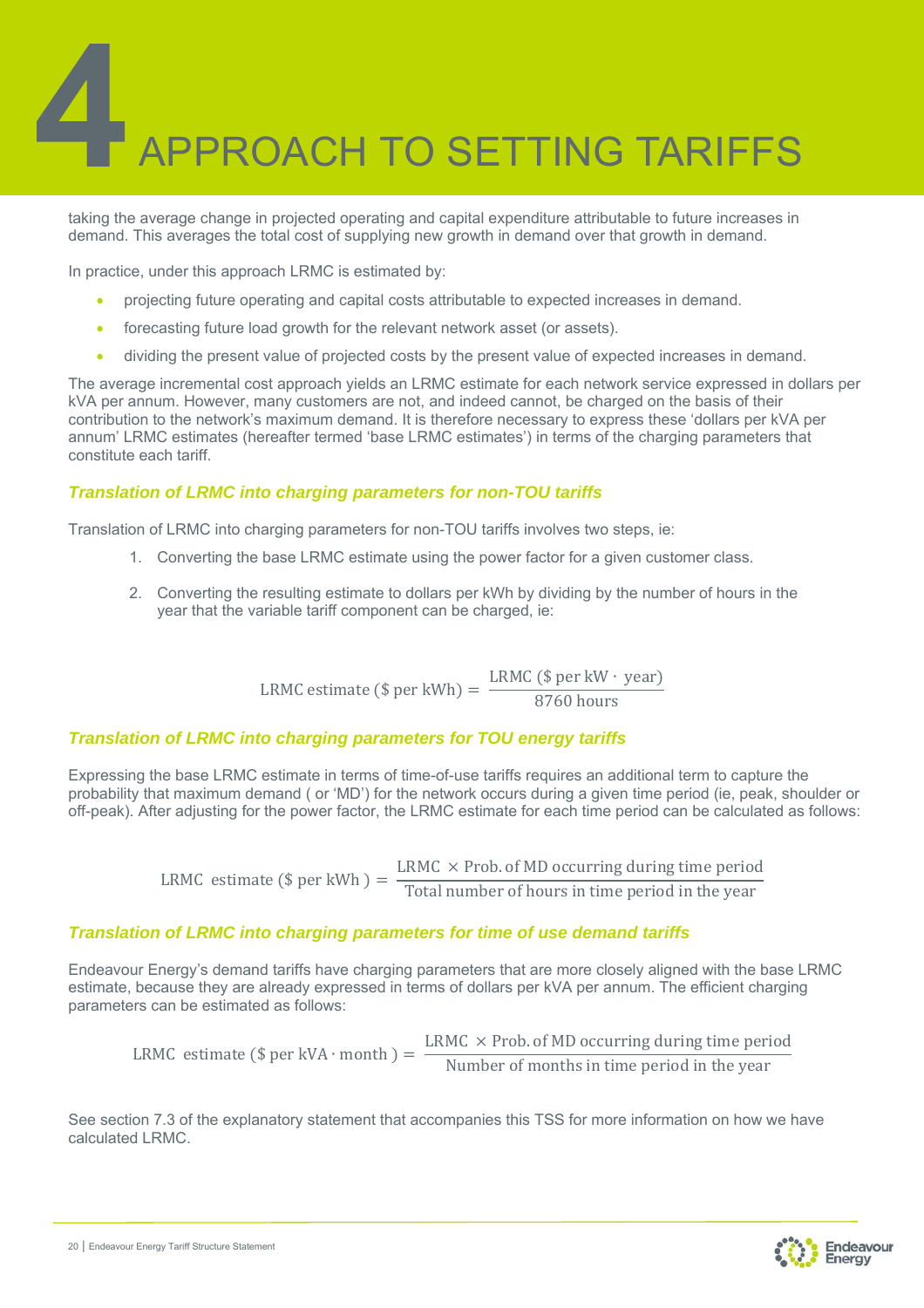# APPROACH TO SETTING TARIFFS

#### *4.3.Tariffs reflect the efficient costs of providing the services*

Endeavour Energy's approach to setting charging windows for time of use tariffs is to set prices that are cost reflective, ie:

- prices should be lower when there is more excess capacity, because increased demand will not lead to additional investment, ie, the cost of additional demand is low.
- prices should be higher when increased demand for electricity may require additional investment, ie, the cost of greater demand is high.

We have determined the thresholds between peak, shoulder and off peak hours by assessing in which half hour periods demand is within 10% (peak) and 20% (shoulder) of the maximum network peak demand.

When planning to augment the network, or employ demand management alternatives in response to peak demand growth, we review the proportion of time within a year that a network asset exceeds its firm rating. When the proportion of time exceeds 1%, this would normally be the trigger to consider augmentation or demand management options.

Endeavour Energy's tariffs apply at the total network rather than asset level. Using the network Load Duration Curve (LDC) as indicative of likely demand at the asset level, we observe that 1% of time equates to a level of demand at or within 20% of the maximum network demand.

By setting our charging windows to reflect those times of the day that additional demand may require network augmentation, Endeavour Energy is more accurately signalling to consumers those times where the cost of greater demand is high.

See section 7.1 of the explanatory statement that accompanies this TSS for more information on how we have determined the charging windows in a manner that reflects the efficient costs of providing the service.

#### *4.4.Tariffs mitigate impact on customers*

Endeavour Energy's approach is to ensure that any changes to tariffs are made gradually, to limit the impact on customers each year.

As such, Endeavour Energy will adopt a gradualist approach to tariff restructuring by limiting movements in the residential fixed DUOS tariff component to the greater of:

- the average annual price movement plus 2.5%
- the rate of inflation  $10$

Our residential customers will be affected by the transition from a DBT to a flat tariff. We propose to undertake this transition over a two-year period because this would achieve a flat tariff by the last year of this TSS, whilst mitigating the impact on our customers' network bills. The reasons for this are set out in section 7.4 of the TSES.

![](_page_21_Picture_18.jpeg)

<sup>&</sup>lt;sup>10</sup> Calculated in accordance with Attachment 14 of the AER's Final Decision for Endeavour Energy.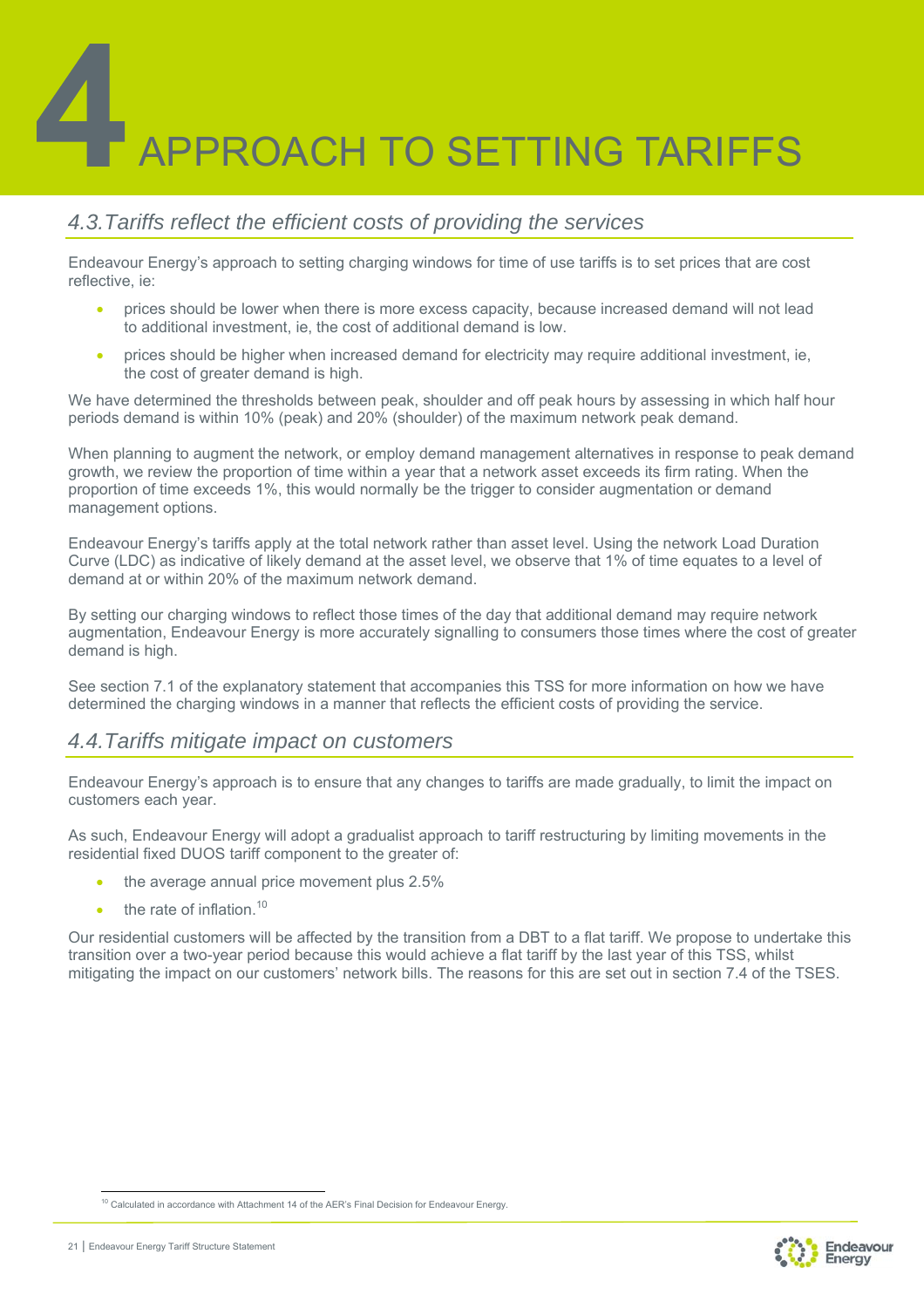# **A1.** GLOSSARY

| <b>Term</b>             | <b>Definition</b>                          |
|-------------------------|--------------------------------------------|
| <b>AEMC</b>             | <b>Australian Energy Market Commission</b> |
| <b>AER</b>              | <b>Australian Energy Regulator</b>         |
| <b>AIC</b>              | Average incremental cost                   |
| <b>ASP</b>              | Accredited service provider                |
| <b>CALD</b>             | Culturally and linguistically diverse      |
| <b>CPP</b>              | <b>Critical peak pricing</b>               |
| <b>DBT</b>              | Declining block tariff                     |
| <b>DNSP</b>             | Distribution network service provider      |
| <b>DUOS</b>             | <b>Distribution Use of System</b>          |
| <b>EWON</b>             | <b>Energy and Water Ombudsman NSW</b>      |
| GWh                     | <b>Gigawatt hour</b>                       |
| HV                      | <b>High voltage</b>                        |
| <b>IBT</b>              | Inclining block tariff                     |
| kV                      | Kilovolt                                   |
| <b>kVA</b>              | Kilovolt-ampere                            |
| <b>kW</b>               | <b>Kilowatt</b>                            |
| kWh                     | <b>Kilowatt hour</b>                       |
| <b>LGA</b>              | Local government area                      |
| <b>LRMC</b>             | Long run marginal cost                     |
| LV                      | Low voltage                                |
| <b>NEM</b>              | <b>National Electricity Market</b>         |
| <b>NER or the Rules</b> | <b>National Electricity Rules</b>          |
| <b>NUOS</b>             | <b>Network Use of System</b>               |
| <b>NCOSS</b>            | <b>NSW Council of Social Service</b>       |
| <b>MVA</b>              | Megavolt-ampere                            |
| <b>MW</b>               | Megawatt                                   |
| <b>MWh</b>              | <b>Megawatt hour</b>                       |
| <b>PIAC</b>             | <b>Public Interest Advocacy Centre</b>     |
| <b>PTR</b>              | Peak time rebate                           |
| <b>SBS</b>              | <b>NSW Solar Bonus Scheme</b>              |
| <b>ST</b>               | Subtransmission voltage                    |
| <b>TEC</b>              | <b>Total Environment Centre</b>            |
| <b>TOU</b>              | Time of use                                |
| <b>TSS</b>              | <b>Tariff structure statement</b>          |

![](_page_22_Picture_3.jpeg)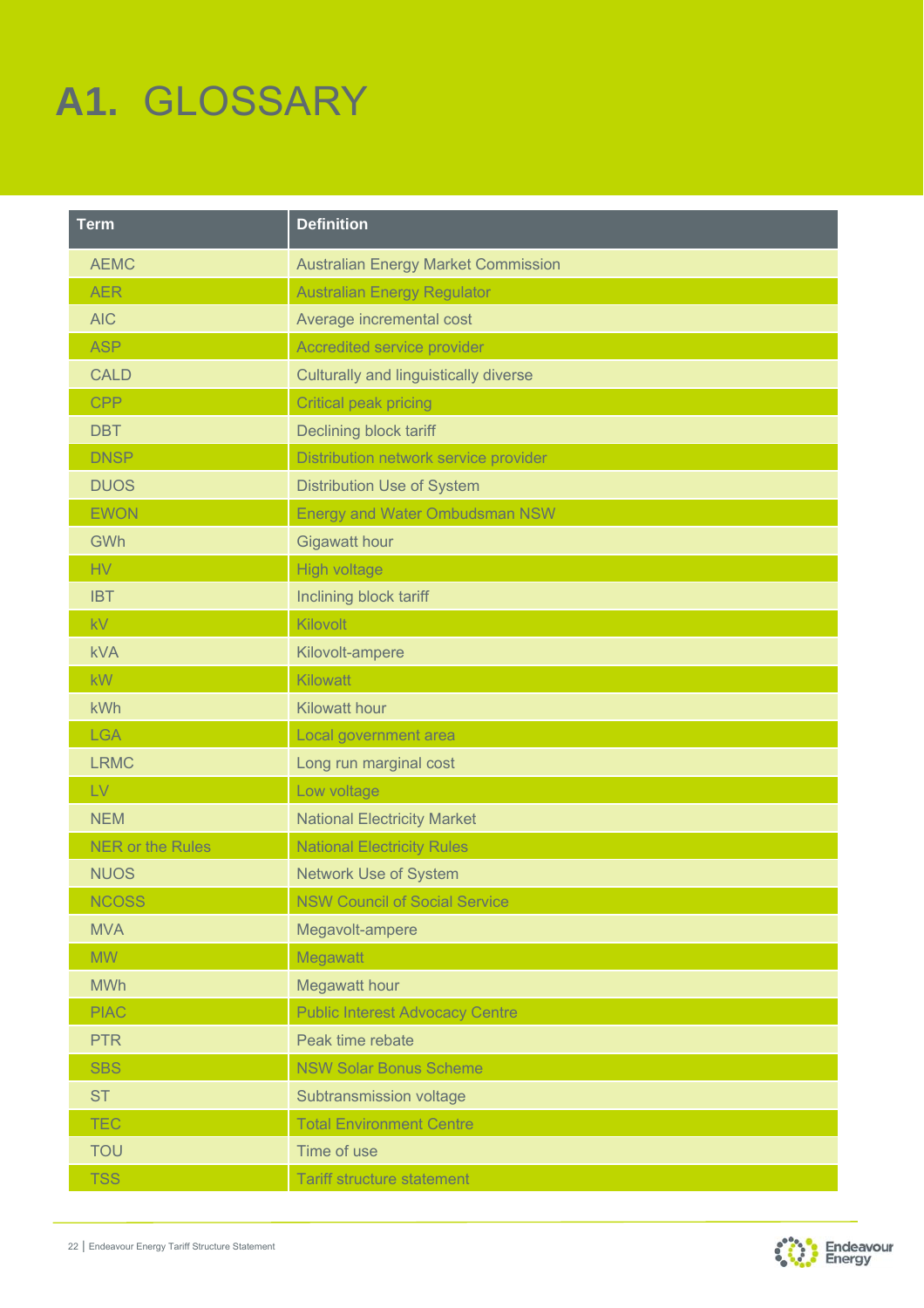## **A2.** COMPLIANCE CHECKLIST

This section sets out the TSS Rule requirements and the section in which those requirements have been met within this document.

| <b>Rule</b><br><b>Provision</b> | <b>Amending</b><br><b>Clause</b> | <b>Requirement</b>                                                                                                                                                                                                                                                                                  | <b>Relevant section</b>               |
|---------------------------------|----------------------------------|-----------------------------------------------------------------------------------------------------------------------------------------------------------------------------------------------------------------------------------------------------------------------------------------------------|---------------------------------------|
| 6.18.1                          |                                  | This Part applies to tariffs and tariff classes related to direct<br>control services.                                                                                                                                                                                                              |                                       |
| 6.18.1A(a)(1)                   |                                  | The <i>tariff structure statement</i> must include the <i>tariff classes</i><br>into which retail customers for direct control services will be<br>divided during the relevant regulatory control period.                                                                                           | Section 2.1                           |
| 6.18.1A(a)(2)                   |                                  | The tariff structure statement must include the policies and<br>procedures the Distribution Network Service Provider will<br>apply for assigning retail customers to tariffs or reassigning<br>retail customers from one tariff to another (including any<br>applicable restrictions).              | Section 2.2 and 3.1                   |
| 6.18.1A(a)(3)                   |                                  | The tariff structure statement must include the structures for<br>each proposed tariff.                                                                                                                                                                                                             | Section 3.1                           |
| 6.18.1A(a)(4)                   |                                  | The tariff structure statement must include the charging<br>parameters for each proposed tariff.                                                                                                                                                                                                    | Section 3.2                           |
| 6.18.1A(a)(5)                   |                                  | The tariff structure statement must include a description of<br>the approach that the Distribution Network Service Provider<br>will take in setting each tariff in each pricing proposal during<br>the relevant regulatory control period in accordance with<br>clause 6.18.5 (pricing principles). | Section 4                             |
| 6.18.1A(b)                      |                                  | The tariff structure statement must comply with the pricing<br>principles for direct control services.                                                                                                                                                                                              | Section 4                             |
| 6.18.1A(e)                      |                                  | A tariff structure statement must be accompanied by an<br>indicative pricing schedule which sets out, for each tariff for<br>each regulatory year of the regulatory control period, the<br>indicative price levels determined in accordance with the<br>tariff structure statement.                 | Appendix A3 and<br><b>Appendix A4</b> |

![](_page_23_Picture_3.jpeg)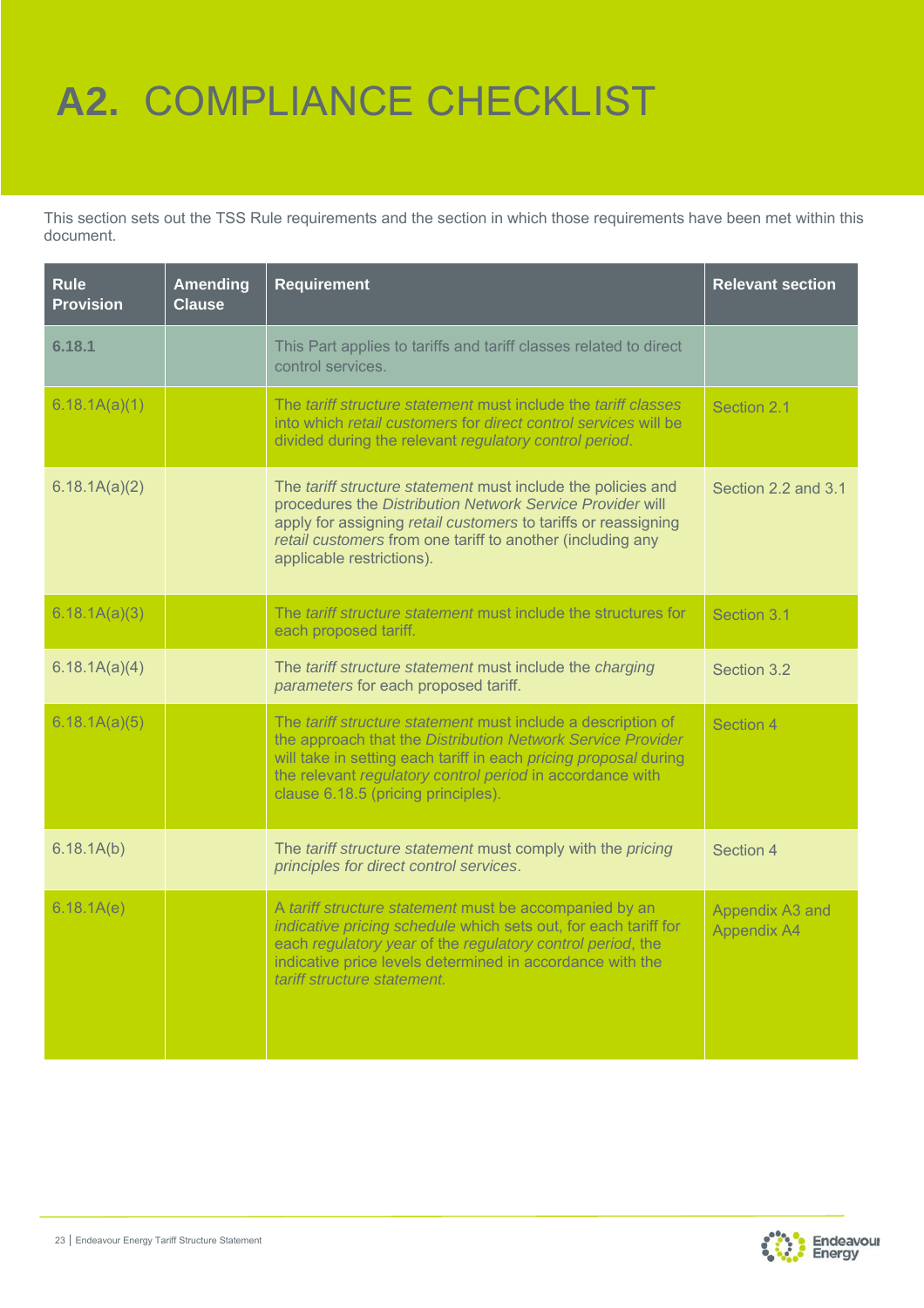Our placeholder charges for 2017/18 and 2018/19 have been calculated using annual CPI increases applied to our 2015/16 distribution revenue as a base starting position. The actual level of our charges will depend on any adjustments to the AER's final decision made by the Australian Competition Tribunal, any future pass-through amounts, changes in service performance rewards and/or penalties, changes in inflation, changes in transmission costs and changes in jurisdictional scheme costs, including Climate Change Fund costs.

The tables below set out our indicative prices for our standard control services for 2017/18 and 2018/19.

![](_page_24_Picture_4.jpeg)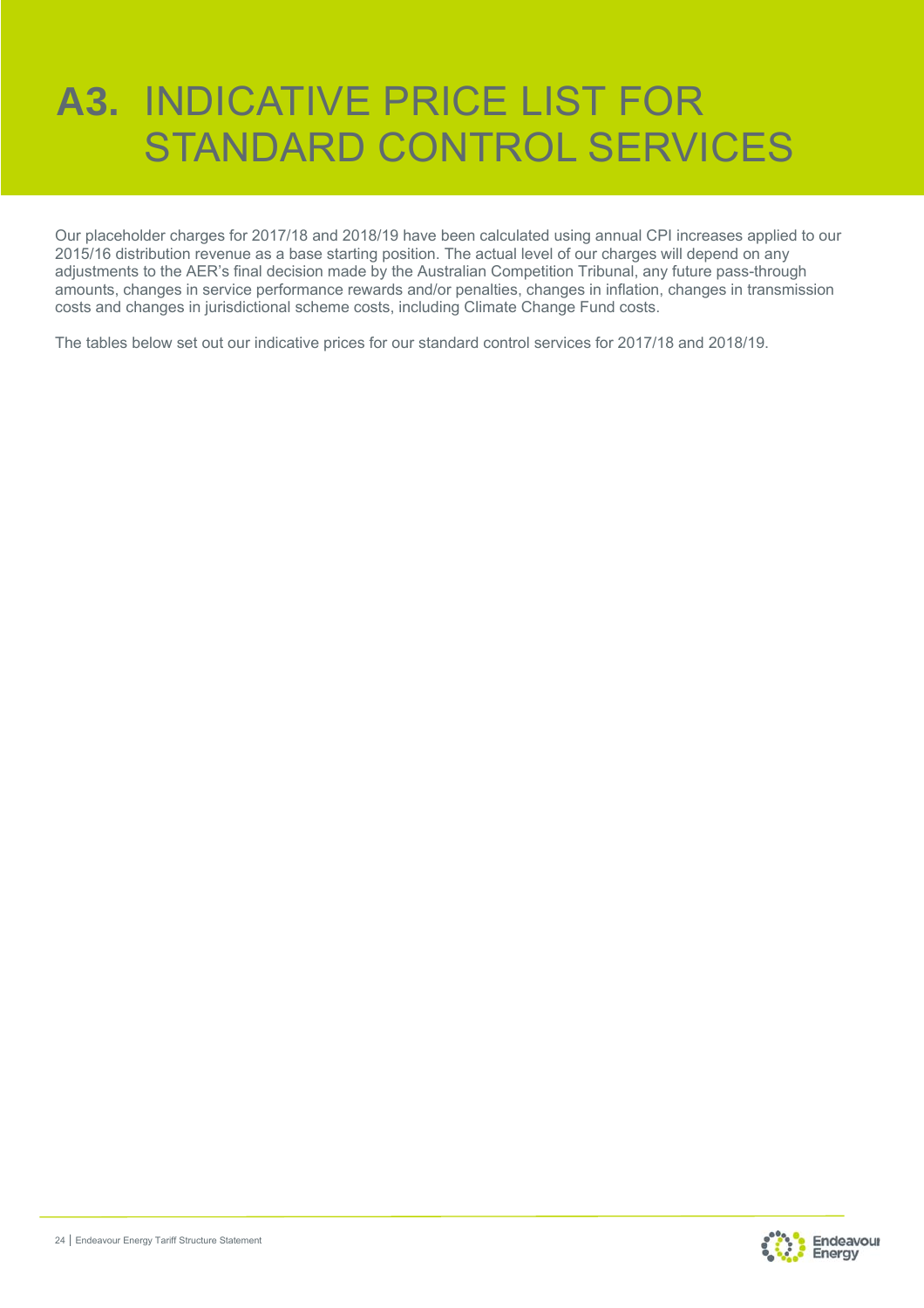*Table A3.1: 2017/2018 Indicative Network Pricing*

| <b>Tariff Type</b>                | <b>Fixed</b><br>(\$/day) |                    | <b>Single and TOU Consumption (c/kWh)</b> |                 |              |        | <b>Step Consumption (c/kWh)</b> | <b>Demand</b><br>(\$/kVA/mth) |                              |                      |
|-----------------------------------|--------------------------|--------------------|-------------------------------------------|-----------------|--------------|--------|---------------------------------|-------------------------------|------------------------------|----------------------|
|                                   | <b>Daily</b>             | Non-<br><b>TOU</b> | Peak                                      | <b>Shoulder</b> | Off-<br>peak | Step 1 | Step2                           | Step 3                        | <b>High</b><br><b>Season</b> | Low<br><b>Season</b> |
| <b>Residential Block</b>          | 0.34                     |                    |                                           |                 |              | 9.70   | 9.41                            | 8.85                          |                              |                      |
| <b>Residential Time of Use</b>    | 0.39                     |                    | 14.01                                     | 9.27            | 5.56         |        |                                 |                               |                              |                      |
| <b>General Supply Block</b>       | 0.49                     |                    |                                           |                 |              | 9.40   | 9.92                            | 9.92                          |                              |                      |
| <b>General Supply Time of Use</b> | 0.56                     |                    | 15.19                                     | 10.40           | 5.10         |        |                                 |                               |                              |                      |
| <b>Controlled Load 1</b>          | 0.03                     | 0.59               |                                           |                 |              |        |                                 |                               |                              |                      |
| <b>Controlled Load 2</b>          | 0.03                     | 2.75               |                                           |                 |              |        |                                 |                               |                              |                      |
| <b>LV TOU Demand</b>              | 18.73                    |                    | 4.28                                      | 3.15            | 1.37         |        |                                 |                               | 10.64                        | 9.30                 |
| <b>LV TOU Demand Transition</b>   | 18.73                    |                    | 16.94                                     | 9.72            | 1.67         |        |                                 |                               |                              |                      |
| <b>HV TOU Demand</b>              | 31.77                    |                    | 3.20                                      | 2.60            | 1.14         |        |                                 |                               | 8.94                         | 7.73                 |
| <b>ST TOU Demand</b>              | 49.94                    |                    | 2.75                                      | 2.23            | 1.02         |        |                                 |                               | 6.86                         | 5.94                 |
| <b>Unmetered Block</b>            |                          |                    |                                           |                 |              | 9.40   | 9.40                            |                               |                              |                      |
| <b>Unmetered Street Lighting</b>  |                          | 8.41               |                                           |                 |              |        |                                 |                               |                              |                      |
| <b>Unmetered Traffic Lights</b>   |                          | 9.40               |                                           |                 |              |        |                                 |                               |                              |                      |
| <b>Unmetered Night Watch</b>      |                          | 6.55               |                                           |                 |              |        |                                 |                               |                              |                      |

![](_page_25_Picture_3.jpeg)

25 | Endeavour Energy Tariff Structure Statement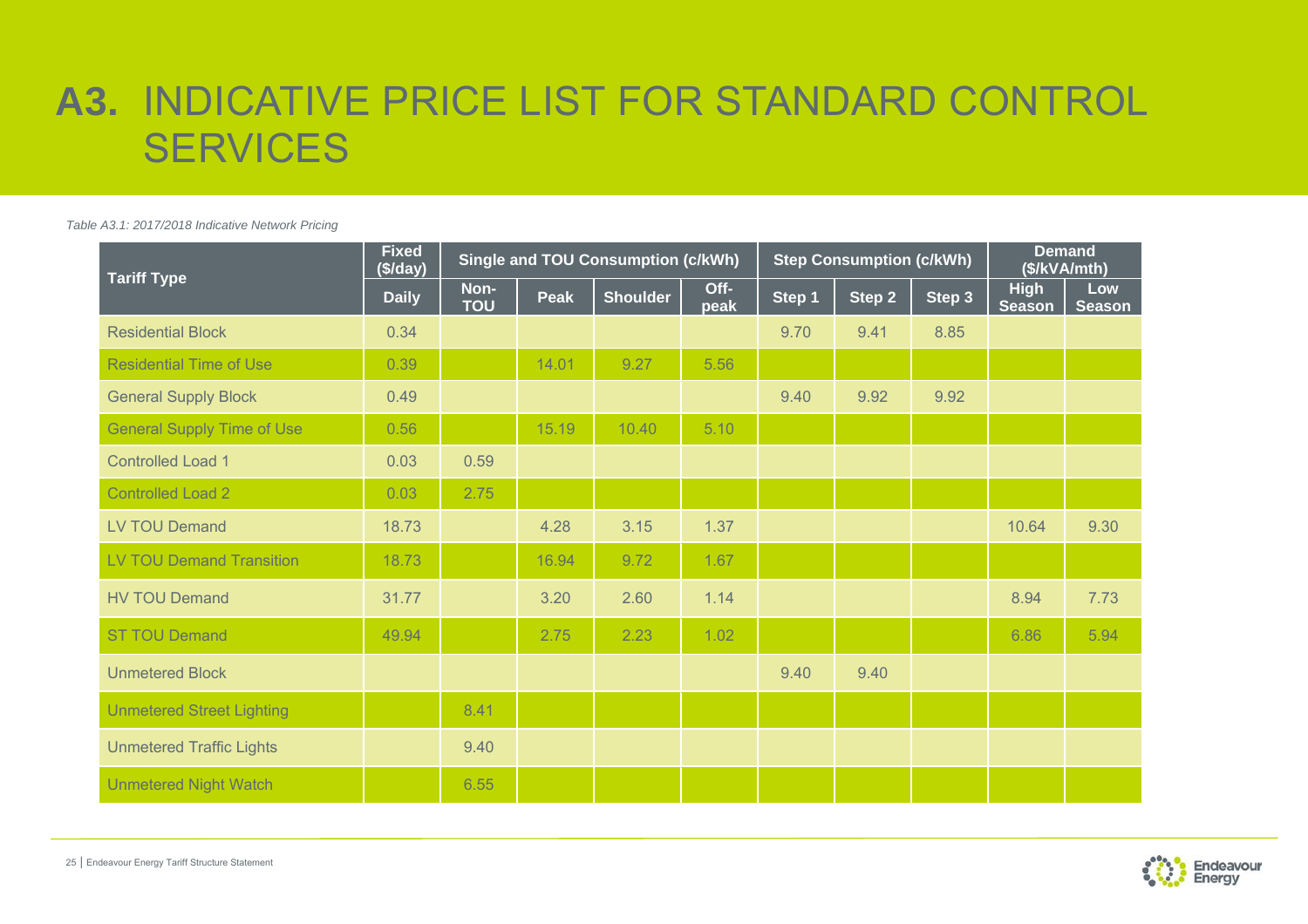*Table A3.2: 2018/2019 Indicative Network Pricing* 

|                                   | <b>Fixed</b><br>(\$/day) |                    |             | <b>Single and TOU Consumption (c/kWh)</b> |              |        | <b>Step Consumption (c/kWh)</b> | Demand (\$/kVA/mth) |                              |                      |
|-----------------------------------|--------------------------|--------------------|-------------|-------------------------------------------|--------------|--------|---------------------------------|---------------------|------------------------------|----------------------|
| <b>Tariff Type</b>                | <b>Daily</b>             | Non-<br><b>TOU</b> | <b>Peak</b> | <b>Shoulder</b>                           | Off-<br>peak | Step 1 | Step 2                          | Step 3              | <b>High</b><br><b>Season</b> | Low<br><b>Season</b> |
| <b>Residential Block</b>          | 0.35                     |                    |             |                                           |              | 9.62   | 9.62                            | 9.62                |                              |                      |
| <b>Residential Time of Use</b>    | 0.39                     |                    | 14.53       | 9.53                                      | 5.70         |        |                                 |                     |                              |                      |
| <b>General Supply Block</b>       | 0.50                     |                    |             |                                           |              | 9.82   | 9.82                            | 10.54               |                              |                      |
| <b>General Supply Time of Use</b> | 0.56                     |                    | 15.48       | 10.75                                     | 5.66         |        |                                 |                     |                              |                      |
| <b>Controlled Load 1</b>          | 0.03                     | 0.61               |             |                                           |              |        |                                 |                     |                              |                      |
| <b>Controlled Load 2</b>          | 0.03                     | 2.85               |             |                                           |              |        |                                 |                     |                              |                      |
| <b>LV TOU Demand</b>              | 18.72                    |                    | 4.35        | 3.20                                      | 1.39         |        |                                 |                     | 10.86                        | 9.48                 |
| <b>LV TOU Demand Transition</b>   | 18.72                    |                    | 17.70       | 10.11                                     | 1.70         |        |                                 |                     |                              |                      |
| <b>HV TOU Demand</b>              | 32.56                    |                    | 3.25        | 2.64                                      | 1.15         |        |                                 |                     | 9.08                         | 7.86                 |
| <b>ST TOU Demand</b>              | 51.19                    |                    | 2.80        | 2.27                                      | 1.04         |        |                                 |                     | 6.96                         | 6.04                 |
| <b>Unmetered Block</b>            |                          |                    |             |                                           |              | 9.82   | 9.82                            |                     |                              |                      |
| <b>Unmetered Street Lighting</b>  |                          | 8.54               |             |                                           |              |        |                                 |                     |                              |                      |
| <b>Unmetered Traffic Lights</b>   |                          | 9.82               |             |                                           |              |        |                                 |                     |                              |                      |
| <b>Unmetered Night Watch</b>      |                          | 6.78               |             |                                           |              |        |                                 |                     |                              |                      |

![](_page_26_Picture_3.jpeg)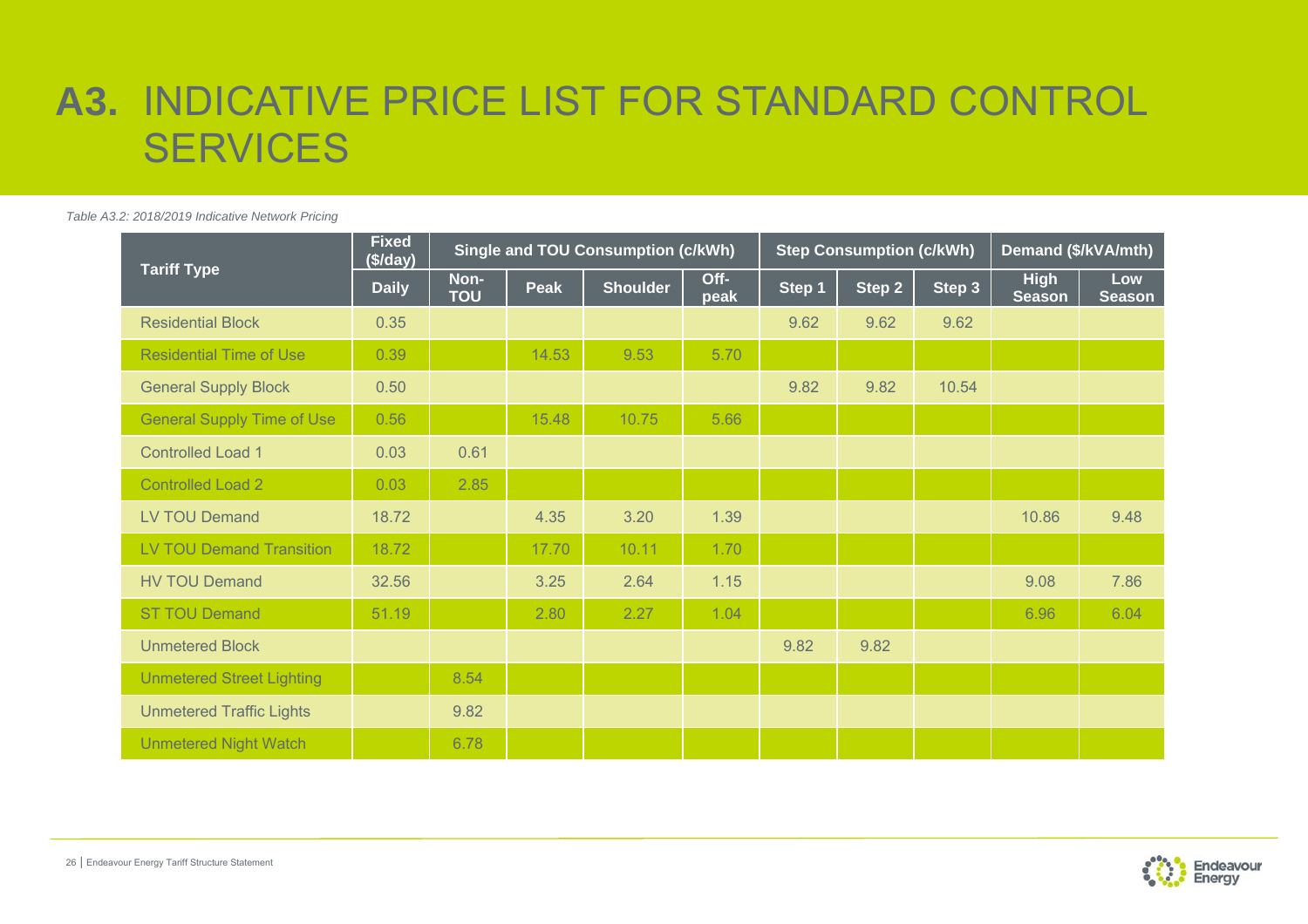#### *Table A3.3: Tariff Codes relating to Tariff Type*

| <b>Tariff Type</b>                           | <b>Tariff Codes</b>                                        |
|----------------------------------------------|------------------------------------------------------------|
| <b>Residential Block</b>                     | N70, NS70, NG70, NFTG, NFTH, NFT9, NFT0                    |
| <b>Residential Time of Use</b>               | N705, N706, NS75, NG75, NS76, NG76, NFTP, NFTQ, NFT7, NFT8 |
| <b>General Supply Block</b>                  | N90, NS90, NG90, NFTJ, NFTK, NFTA, NFTB                    |
| <b>General Supply Time of Use</b>            | N84, N845, NS84, NG84, NS85, NG85, NFTL, NFTM, NFT5, NFT6  |
| <b>Controlled Load 1</b>                     | <b>N50</b>                                                 |
| <b>Controlled Load 2</b>                     | <b>N54</b>                                                 |
| <b>LV TOU Demand</b>                         | N19, NS19                                                  |
| <b>LV TOU Demand Transition</b>              | N89, NS89                                                  |
| <b>HV TOU Demand</b>                         | N29, NS29                                                  |
| <b>ST TOU Demand</b>                         | N39, NS39                                                  |
| <b>Unmetered Block</b>                       | <b>N99</b>                                                 |
| <b>Unmetered Street Lighting</b>             | <b>ENSL</b>                                                |
| <b>Unmetered Traffic Lights</b>              | <b>ENTL</b>                                                |
| <b>Unmetered Night Watch</b>                 | <b>ENNW</b>                                                |
| Residential Block + Controlled Load 1        | NC01, NFTC                                                 |
| <b>Residential Block + Controlled Load 2</b> | NC02, NFTD                                                 |
| General Supply Block + Controlled Load 1     | NC03, NFTE                                                 |
| General Supply Block + Controlled Load 2     | NC04, NFTF                                                 |

Some of the above tariffs codes include generated energy (credit) rate components<sup>11</sup> in addition to the charging parameters. During the TSS period, Endeavour Energy may need to introduce new tariff codes for billing purposes. Any new tariff codes introduced will comply with the tariff structures outlined in this Tariff Structure Statement and the price level for NUOS services will equate to the tariff type under which the new tariff code has been created.

<sup>&</sup>lt;sup>11</sup> This tariff component is in place solely to ensure that a customer's generation is measured and forwarded to the retailer for their billing purposes. The network "credit" is zero.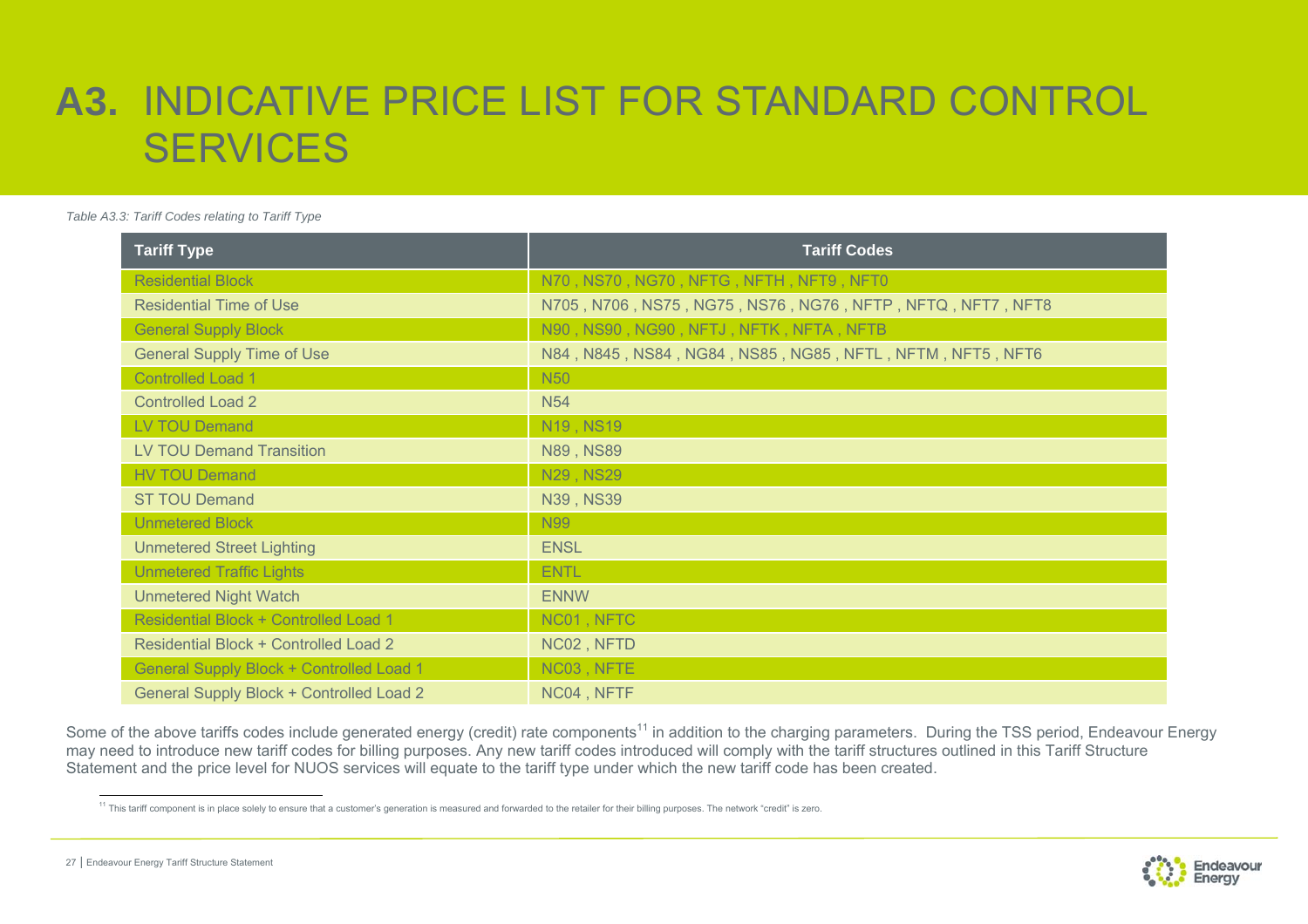## **A4.** INDICATIVE PRICE LIST FOR ALTERNATIVE CONTROL SERVICES

The tables below set out our indicative prices for our alternative control services for 2017/18 and 2018/19.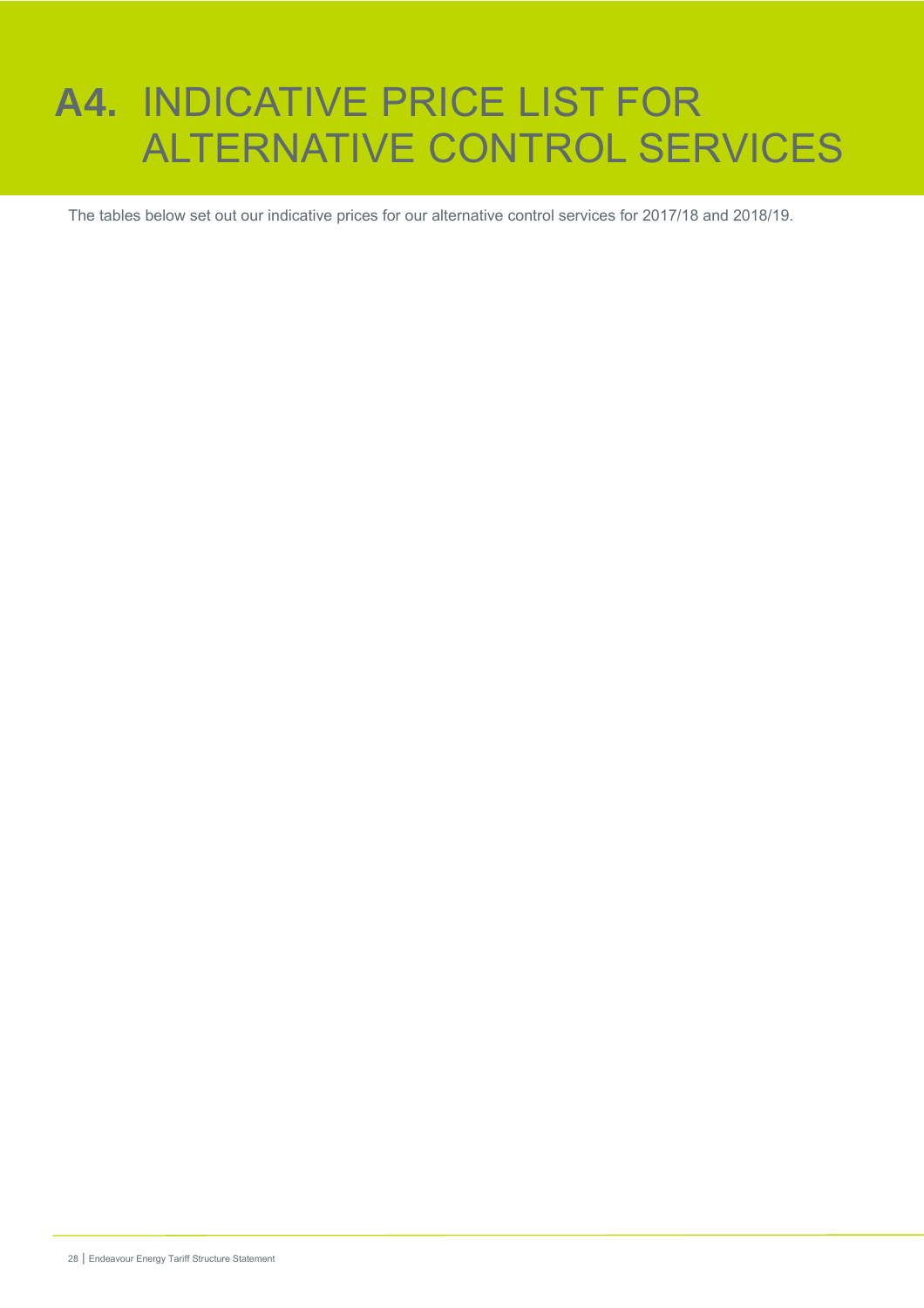#### **ANCILLARY NETWORK SERVICES**

#### **TSS - Indicative Pricing Schedule (October 2016)**

**ANS Fees and Charges**

|                                                                                                                                                                                                           |                                                                                                                                     |                              |                       | $2014 - 15$                     | $2015 - 16$                     |                                 |                                 | 2018-19                         |
|-----------------------------------------------------------------------------------------------------------------------------------------------------------------------------------------------------------|-------------------------------------------------------------------------------------------------------------------------------------|------------------------------|-----------------------|---------------------------------|---------------------------------|---------------------------------|---------------------------------|---------------------------------|
|                                                                                                                                                                                                           |                                                                                                                                     |                              | CPI                   |                                 | 2.49%                           | 2016-17<br>1.51%                | $2017 - 18$<br>2.50%            | 2.50%                           |
|                                                                                                                                                                                                           |                                                                                                                                     |                              | X Factor              |                                 | $-1.02%$                        | $-1.07%$                        | $-1.11%$                        | $-1.10%$                        |
|                                                                                                                                                                                                           |                                                                                                                                     |                              | <b>Adjt Facto</b>     |                                 | 0.00%                           | 0.00%                           | 0.00%                           | 0.00%                           |
|                                                                                                                                                                                                           |                                                                                                                                     |                              |                       |                                 |                                 |                                 |                                 |                                 |
|                                                                                                                                                                                                           |                                                                                                                                     |                              |                       | Actuals                         | Actuals                         | Actuals                         |                                 |                                 |
|                                                                                                                                                                                                           |                                                                                                                                     |                              |                       | 2014/15                         | 2015/16                         | 2016/17                         | 2017/18                         | 2018/19                         |
| Fee Type                                                                                                                                                                                                  | <b>Fee Category</b>                                                                                                                 | <b>Driver</b>                | Fee Type              | <b>Excluding GST</b>            | <b>Excluding GST</b>            | <b>Excluding GST</b>            | <b>Excluding GST</b>            | <b>Excluding GST</b>            |
|                                                                                                                                                                                                           |                                                                                                                                     |                              |                       |                                 |                                 |                                 |                                 |                                 |
|                                                                                                                                                                                                           |                                                                                                                                     |                              |                       |                                 | 2015/16                         | 2016/17                         | 2017/18                         | 2018/19                         |
|                                                                                                                                                                                                           | <b>Fee Category</b>                                                                                                                 | Driver                       | Fee Type              | 2014/15<br><b>Excluding GST</b> | <b>Excluding GST</b>            | <b>Excluding GST</b>            | <b>Excluding GST</b>            | <b>Excluding GST</b>            |
|                                                                                                                                                                                                           |                                                                                                                                     |                              |                       |                                 |                                 |                                 |                                 |                                 |
|                                                                                                                                                                                                           |                                                                                                                                     |                              |                       |                                 |                                 |                                 |                                 |                                 |
|                                                                                                                                                                                                           |                                                                                                                                     |                              |                       | 2014/15                         | 2015/16                         | 2016/17                         | 2017/18                         | 2018/19                         |
| <b>Fee Type</b>                                                                                                                                                                                           | <b>Fee Category</b>                                                                                                                 | <b>Driver</b>                | Fee Type              | <b>Excluding GST</b>            | <b>Excluding GST</b>            | <b>Excluding GST</b>            | <b>Excluding GST</b>            | <b>Excluding GST</b>            |
|                                                                                                                                                                                                           | Fitting of Tiger Tails (Material) - Weekly Hire                                                                                     | Per Tiger Tail               | Quote                 | \$4.84                          | \$5.01                          | \$5.14                          | \$5.33                          | \$5.52                          |
|                                                                                                                                                                                                           | Rectification of illegal connections                                                                                                | Per Hou<br>Per Job           | Fee                   | \$133.80<br>\$535.19            | \$138.5<br>\$554.11             | \$142.1<br>\$568.50             | \$147.30<br>\$589.18            | \$152.64<br>\$610.55            |
|                                                                                                                                                                                                           | ovision of service crew / additional crew (Additional person per crew                                                               | Per Hour                     | Quote                 | \$133.80                        | S138.5                          | S142.1                          | \$147.30                        | S152.64                         |
|                                                                                                                                                                                                           |                                                                                                                                     |                              |                       |                                 |                                 |                                 |                                 |                                 |
|                                                                                                                                                                                                           |                                                                                                                                     |                              |                       | 2014/15                         | 2015/16                         | 2016/17                         | 2017/18                         | 2018/19                         |
| Fee Type                                                                                                                                                                                                  | <b>Fee Category</b>                                                                                                                 | <b>Driver</b>                | Fee Type              | <b>Excluding GST</b>            | <b>Excluding GST</b>            | <b>Excluding GST</b>            | <b>Excluding GST</b>            | <b>Excluding GST</b>            |
|                                                                                                                                                                                                           |                                                                                                                                     |                              |                       |                                 |                                 |                                 |                                 |                                 |
|                                                                                                                                                                                                           |                                                                                                                                     |                              |                       |                                 | 2015/16                         | 2016/17                         | 2017/18                         | 2018/19                         |
|                                                                                                                                                                                                           |                                                                                                                                     | Driver                       | Fee Type              | 2014/15<br><b>Excluding GST</b> | <b>Excluding GST</b>            | <b>Excluding GST</b>            | <b>Excluding GST</b>            | <b>Excluding GST</b>            |
|                                                                                                                                                                                                           |                                                                                                                                     |                              |                       |                                 |                                 |                                 |                                 |                                 |
|                                                                                                                                                                                                           | Disconnections (Meter Load Tail) - Includes Reconnection<br>onnections (Site )                                                      | Per Disco<br><b>Per Visi</b> | Fee<br>Fee            | \$252.88<br>\$55.02             | \$261.82<br>S56.91              | \$268.62<br>\$58.45             | \$278.39<br>\$60.58             | \$288.49<br>\$62.78             |
| <b>Disconnections</b>                                                                                                                                                                                     | Disconnections (Site Visit)                                                                                                         | Per Visit<br>Per Reco        | Fee<br>Fee            | \$55.02<br>\$62.13              | \$56.97<br>\$64.33              | \$58.45<br>\$66,00              | \$60.58<br>\$68,40              | \$62.78<br>\$70.88              |
|                                                                                                                                                                                                           | Disconnections (Pole Top / Pillar Box) - Includes Reconnection                                                                      | Per Disco                    | Fee                   | \$417.96                        | \$432.74                        | \$443.97                        | \$460.12                        | \$476.81                        |
|                                                                                                                                                                                                           | sconnections at Pole Top / Pillar Box - Site Visit                                                                                  | <b>Per Visit</b>             | Fee                   | \$190.75                        | \$197.49                        | \$202.6                         | \$209.99                        | \$217.61                        |
|                                                                                                                                                                                                           |                                                                                                                                     |                              |                       |                                 |                                 |                                 |                                 |                                 |
|                                                                                                                                                                                                           |                                                                                                                                     |                              |                       | 2014/15<br><b>Excluding GST</b> | 2015/16<br><b>Excluding GST</b> | 2016/17<br><b>Excluding GST</b> | 2017/18<br><b>Excluding GST</b> | 2018/19<br><b>Excluding GST</b> |
|                                                                                                                                                                                                           |                                                                                                                                     | <b>Driver</b>                | Fee Type              |                                 |                                 |                                 |                                 |                                 |
|                                                                                                                                                                                                           | Special Meter Reads - Site Visit                                                                                                    | Per Job                      | Fee                   | \$33.45                         | \$34.63                         | \$35.53                         | \$36.82                         | \$38.16                         |
|                                                                                                                                                                                                           |                                                                                                                                     |                              |                       |                                 |                                 |                                 |                                 |                                 |
|                                                                                                                                                                                                           |                                                                                                                                     |                              |                       | 2014/15                         | 2015/16<br><b>Excluding GST</b> | 2016/17<br><b>Excluding GST</b> | 2017/18<br><b>Excluding GST</b> | 2018/19<br><b>Excluding GST</b> |
| Move In / Move Out                                                                                                                                                                                        |                                                                                                                                     | <b>Driver</b>                | Fee Type              | <b>Excluding GST</b>            | \$34.63                         | \$35.5                          | \$36.8                          | \$38.16                         |
|                                                                                                                                                                                                           |                                                                                                                                     | Per Job                      | Fee                   | \$33.45                         | \$34.63                         | \$35.53                         | \$36.82                         | \$38.16                         |
|                                                                                                                                                                                                           |                                                                                                                                     |                              |                       |                                 |                                 |                                 |                                 |                                 |
|                                                                                                                                                                                                           |                                                                                                                                     |                              |                       | 2014/15                         | 2015/16                         | 2016/17<br><b>Excluding GST</b> | 2017/18<br><b>Excluding GST</b> | 2018/19<br><b>Excluding GST</b> |
| Fee Type                                                                                                                                                                                                  | <b>Fee Category</b>                                                                                                                 | <b>Driver</b>                | Fee Type              | <b>Excluding GST</b>            | <b>Excluding GST</b>            |                                 |                                 |                                 |
|                                                                                                                                                                                                           | Subdivision - URD - Underground - Number of lots - 6-10                                                                             | Per Job                      | Fee                   | \$445.30                        | \$461.04                        | \$473.01                        | \$490.22                        | \$508.00                        |
|                                                                                                                                                                                                           | URD - Underground - Number of lots - 11-4<br>Subdivision - URD - Underground - Number of lots - 41 +                                | Per Job<br>Per Job           | Fee<br>Fee            | S623.42<br>\$712.48             | \$645.46<br>\$737.67            | \$662.2<br>\$756.82             | \$784.35                        | \$711.2'<br>\$812.80            |
|                                                                                                                                                                                                           | Subdivision - Non Urban - Underground - Number of lots - 6-10                                                                       | Per Job                      | Fee                   | \$356.24                        | \$368.83                        | \$378.41                        | \$392.18                        | \$406.41                        |
|                                                                                                                                                                                                           | Non Urban - Underground - Number of lots - 1                                                                                        | Per Jol                      | Fee                   |                                 | \$461.04                        | \$473.0                         | \$490.2                         | 5508.00                         |
|                                                                                                                                                                                                           | Subdivision - Non Urban - Underground - Number of lots - 41 +<br>ubdivision - Non Urban - Overhead - Number of poles - 1-5          | Per Job<br>Per Joh           | Fee<br>Fee            | \$534.36<br>\$356.24            | \$553.25<br>\$368.83            | \$567.61<br>S378.41             | \$588.26<br>\$392.18            | \$609.60<br>S406.41             |
|                                                                                                                                                                                                           | Subdivision - Non Urban - Overhead - Number of poles - 6-10<br>Non Urban - Overhead - Number of poles - 11 +                        | Per Job<br>Per Job           | Fee<br>Fee            | \$445.30<br>\$801.54            | \$461.04<br>\$829.8             | \$473.01<br>\$851.4             | \$490.22                        | \$508.00<br>\$914.40            |
| <b>Administration Fee</b>                                                                                                                                                                                 | Subdivision - Industrial / Commercial - Per Hour                                                                                    | Per Hour                     | Quote                 | \$89.06                         | \$92.21                         | \$94.60                         | \$98.04                         | \$101.60                        |
|                                                                                                                                                                                                           | - URD.                                                                                                                              | Per Hr                       |                       |                                 | 892.:                           | SQ4 F                           |                                 | 6101.61                         |
|                                                                                                                                                                                                           | Connection of Load - Industrial / Commercial - Per Hour<br>Connection of Load - Non Urban - Underground - Per Hour                  | Per Hour<br>Per Hour         | Quote<br>Quote        | \$89.06<br>\$89.06              | \$92.21                         | \$94.60<br>\$94.60              | \$98.04<br>\$98.04              | \$101.60<br>\$101.60            |
|                                                                                                                                                                                                           | Connection of Load - Non Lithan - Overhead - Number of poles - 1-5<br>ction of Load - Non Urban - Overhead - Number of poles - 6-10 | Per Job<br>Per Job           | Fee:<br>Fee           | \$356.24<br>\$534.36            | \$368.83                        | \$378.41<br>\$567.61            | \$392.18<br>\$588.2             | \$406.41                        |
|                                                                                                                                                                                                           | Connection of Load - Non Urban - Overhead - Number of poles - 11 +                                                                  | Per Job                      | Fee                   | \$712.48                        | \$737.67                        | \$756.82                        | \$784.35                        | \$812.80                        |
|                                                                                                                                                                                                           |                                                                                                                                     |                              |                       |                                 |                                 |                                 |                                 |                                 |
|                                                                                                                                                                                                           | Public Lighting - Per Hour                                                                                                          | Per Hour                     | Quote                 | \$89.06                         | \$92.21                         | \$94.60                         | \$98.04                         | \$101.60                        |
|                                                                                                                                                                                                           |                                                                                                                                     |                              |                       |                                 |                                 |                                 |                                 |                                 |
|                                                                                                                                                                                                           |                                                                                                                                     |                              |                       |                                 | 2015/16                         | 2016/17                         | 2017/18                         | 2018/19                         |
|                                                                                                                                                                                                           |                                                                                                                                     | <b>Driver</b>                | Fee Type              | 2014/15<br><b>Excluding GST</b> | <b>Excluding GST</b>            | <b>Excluding GST</b>            | <b>Excluding GST</b>            | <b>Excluding GST</b>            |
|                                                                                                                                                                                                           | IRD - Underground - Number of lots - 1-5<br>Subdivision - URD - Underground - Number of lots - 6-10                                 | Per Job                      |                       | S428                            | \$443.58                        | \$455.10                        | \$471.66                        | \$488.77                        |
|                                                                                                                                                                                                           | on - URD - Underground - Number of lots - 11-40                                                                                     | Per Job<br>Per Job           | Fee<br>Fee            | <b>\$571.24</b><br>\$999.66     | \$591.44<br>\$1,035.00          | \$606.79<br>\$1,061.87          | \$628.86<br>\$1,100.5           | \$651.67<br>\$1,140.4           |
|                                                                                                                                                                                                           | Subdivision - URD - Underground - Number of lots - 41 +<br>Non Urban - Per Hou                                                      | Per Job<br>Per Hou           | Fee                   | \$1,285.28<br><b>\$142.81</b>   | \$1,330.72<br>\$147.86          | \$1,365.27<br>\$151.70          | \$1,414.94<br>\$157.2           | \$1,466.27                      |
|                                                                                                                                                                                                           | Subdivision - Industrial / Commercial - Per Hour                                                                                    | Per Hour                     | Quote                 | \$142.81                        | \$147.86                        | \$151.70                        | \$157.22                        | \$162.92                        |
| Fee Type<br><b>Rectification Works</b><br>Fee Type<br><b>Reconnections /</b><br>Fee Type<br><b>Special Meter Reads</b><br>Fee Type<br><b>Meter Reads</b><br>Fee Type<br><b>Design Information Fee</b>     | tion of Load - Industrial / Comr                                                                                                    | Per Hou                      |                       | \$142.8                         | \$147.86                        | \$151.70                        | \$157                           | \$162.9°                        |
|                                                                                                                                                                                                           | Connection of Load - Industrial / Commercial - <= 700A/Phase (LV)                                                                   | Per Hour<br>Per Hou          | Quote                 | \$142.81<br>\$142.8             | \$147.86<br>\$147.86            | \$151.70<br>\$151.7             | \$157.22                        | \$162.92<br>\$162.93            |
| Load Escorts - Per Hou<br><b>Fee Category</b><br>econnections outside noı<br><b>Fee Category</b><br>Fee Category<br>Move Out Meter Reads<br><b>Fee Category</b><br>Asset Relocation - Engineer - Per Hour | Connection of Load - Industrial / Commercial - HV Customer<br>ction of Load - Industrial / Commercial                               | Per Hour<br>Per Hou          | Quote                 | \$142.81<br>\$142.8'            | \$147.86<br>\$147.86            | \$151.70<br>\$151.70            | \$157.22<br>\$157.2             | \$162.92<br>\$162.92            |
|                                                                                                                                                                                                           | Connection of Load - Multi-Dwelling - <= 5 units                                                                                    | Per Hour                     | Quote<br>Quote        | \$142.81                        | \$147.86                        | \$151.70                        | \$157.22                        | \$162.92                        |
|                                                                                                                                                                                                           | nnection of Load - Multi-Dwelling - <= 20 units<br>Connection of Load - Multi-Dwelling - <= 40 units                                | Per Hour<br>Per Hour         | Quote<br>Quote        | \$142.81<br>\$142.81            | <b>\$147.86</b><br>\$147.86     | \$151.70<br>\$151.70            | \$157.23<br>\$157.22            | \$162.92<br>\$162.92            |
|                                                                                                                                                                                                           | ection of Load - Multi-Dwelling - > 40 units<br>Connection of Load - Non Urban - I&C - <= 200A/Phase (LV)                           | Per Hour<br>Per Hour         | Quote<br>Quote        | \$142.81<br>\$142.81            | \$147.86<br>\$147.86            | \$151.70<br>\$151.70            | \$157.2<br>\$157.22             | \$162.92<br>\$162.92            |
|                                                                                                                                                                                                           | on of Load - Non Urban - I&C -<br>$\leq$ 700A/ $\frac{1}{2}$                                                                        | Per Houi                     |                       | \$142.8'                        | \$147.86                        | \$151.70                        |                                 | \$162.9:                        |
|                                                                                                                                                                                                           | Connection of Load - Non Urban - I&C - > 700A/Phase (LV)<br>on of Load - Non Urban - I&C - HV Cus                                   | Per Hour<br>Per Hou          | Quote                 | \$142.81<br>\$142.8             | \$147.86<br>\$147.86            | \$151.70<br>\$151.70            | \$157.22<br>\$157.2             | \$162.92<br>\$162.92            |
|                                                                                                                                                                                                           | Connection of Load - Non Urban - I&C - Transmission<br>ection of Load - Non Urban - Multi-Dwelling - <= 5 unit                      | Per Hour<br>Per Hour         | Quote<br>Quote        | \$142.81<br>\$142.8'            | <b>\$147.86</b><br>\$147.86     | \$151.70<br>\$151.70            | \$157.22<br>\$157.2             | \$162.92<br>\$162.92            |
|                                                                                                                                                                                                           |                                                                                                                                     |                              |                       |                                 |                                 |                                 |                                 |                                 |
|                                                                                                                                                                                                           | Connection of Load - Non Urban - Multi-Dwelling - <= 20 units                                                                       | Per Hour                     | Quote                 | \$142.81                        | \$147.86                        | \$151.70                        | \$157.22                        | \$162.92                        |
|                                                                                                                                                                                                           | tion of Load - Non Urban - Multi-Dwelling - <= 40 un<br>Connection of Load - Non Urban - Multi-Dwelling - > 40 units                | Per Hour<br>Per Hour         | <b>Juote</b><br>Quote | \$142.8<br>\$142.81             | \$147.86<br>\$147.86            | \$151.7<br>\$151.70             | \$157.2<br>\$157.22             | \$162.92<br>\$162.92            |
|                                                                                                                                                                                                           | Connection of Load - Non Urban - Single Residential - Per Hour                                                                      | Per Hour                     | Quote                 | <b>\$142.81</b>                 | \$147.86                        | \$151.70                        | \$157.22                        | \$162.92                        |

Asset Relocation - Designer - Per Hour Per Hour Quote \$142.81 \$147.86 \$151.70 \$157.22 \$162.92<br>Public Lighting - Engineer - Per Hour Per Hour Quote \$142.81 \$147.86 \$151.70 \$157.22 \$162.92 Public Lighting - Designer - Per Hour Per Hour Per Hour Per Hour Quote \$142.81 \$147.86 \$151.70 \$157.22 \$162.92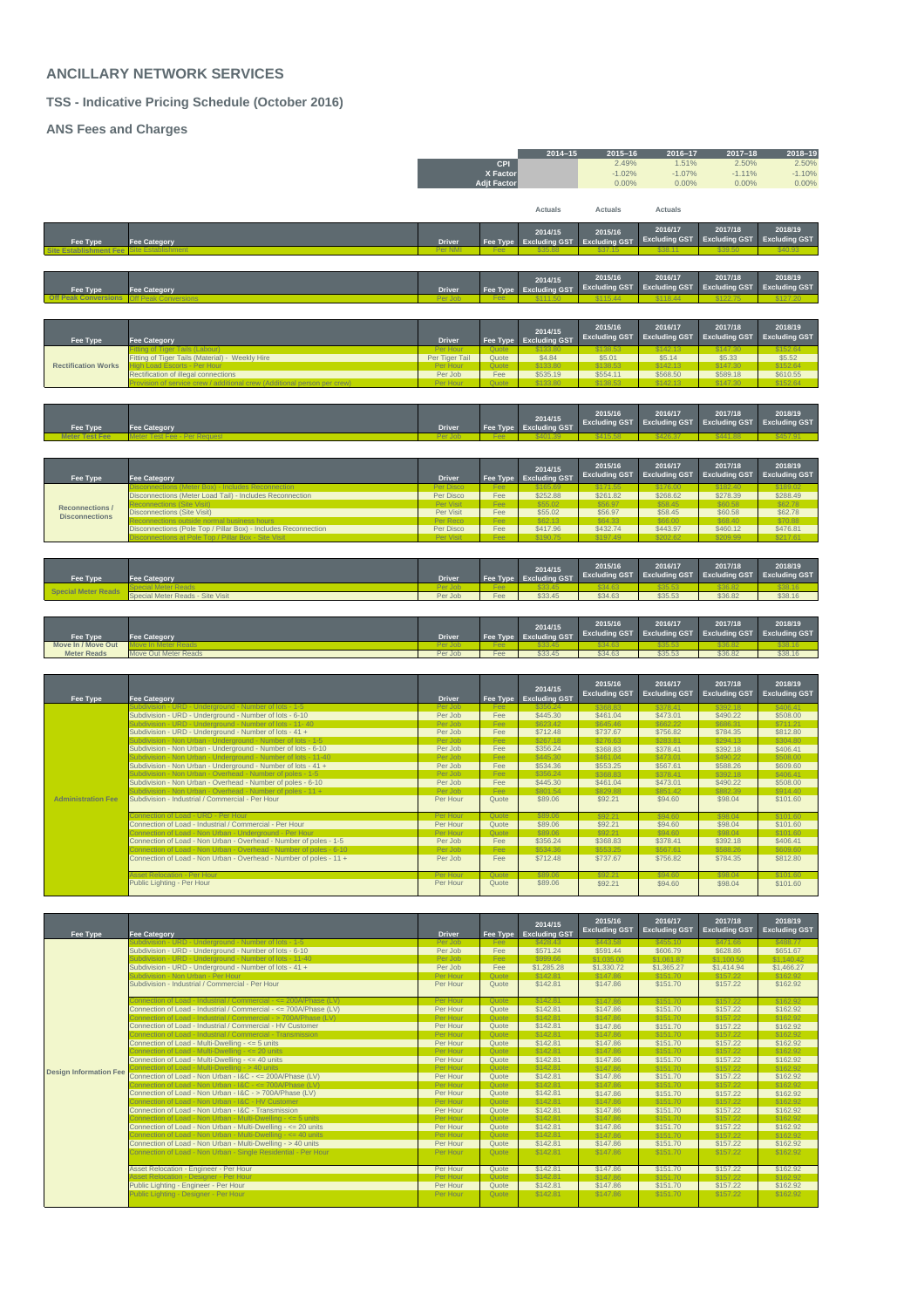| Fee Type                        | <b>Fee Category</b>                                                                                                        | <b>Driver</b>        | Fee Type       | 2014/15<br><b>Excluding GST</b> | 2015/16<br><b>Excluding GST</b>        | 2016/17<br><b>Excluding GST</b> | 2017/18<br><b>Excluding GST</b> | 2018/19<br><b>Excluding GST</b> |
|---------------------------------|----------------------------------------------------------------------------------------------------------------------------|----------------------|----------------|---------------------------------|----------------------------------------|---------------------------------|---------------------------------|---------------------------------|
|                                 | Subdivision - URD - Underground - Number of lots - 1-5                                                                     | Per Job              | Fee            | \$285.62                        | \$295.72                               | \$303.40                        | \$314.44                        | \$325.85                        |
|                                 | Subdivision - URD - Underground - Number of lots - 6-10<br>Subdivision - URD - Underground - Number of lots - 11-40        | Per Job<br>Per Job   | Fee<br>Fee     | \$428.43<br>\$714.04            | \$443.58<br>\$739.28                   | \$455.10<br>\$758.47            | \$471.66<br>\$786.06            | \$488.77<br>\$814.57            |
|                                 | Subdivision - URD - Underground - Number of lots - 41 +                                                                    | Per Job              | Fee            | \$856.85                        | <b>\$887.14</b>                        | \$910.17                        | \$943.28                        | \$977.50                        |
|                                 | Subdivision - Non Urban - Underground - Number of lots - 1-5                                                               | Per Job              | Fee            | S142.81                         | \$147.86                               | \$151.70                        | \$157.22                        | \$162.92                        |
|                                 | Subdivision - Non Urban - Underground - Number of lots - 6-10                                                              | Per Job              | Fee            | \$428.43                        | \$443.58                               | \$455.10                        | \$471.66                        | \$488.77                        |
|                                 | Subdivision - Non Urban - Underground - Number of lots - 11-40                                                             | Per Job              | Fee            | \$571.24                        | \$591.44                               | \$606,79                        | \$628.86                        | \$651.67                        |
|                                 | Subdivision - Non Urban - Underground - Number of lots - 41 +                                                              | Per Job              | Fee            | \$571.24                        | \$591.44                               | \$606.79                        | \$628.86                        | \$651.67                        |
|                                 | Subdivision - Non Urban - Overhead - Number of poles - 1-5<br>Subdivision - Non Urban - Overhead - Number of poles - 6-10  | Per Job              | Fee<br>Fee     | \$285.62<br>\$428.43            | \$295.72                               | \$303.40                        | \$314.44<br>\$471.66            | \$325.85<br>\$488.77            |
|                                 | Subdivision - Non Urban - Overhead - Number of poles - 11 +                                                                | Per Job<br>Per Job   | Fee:           | \$714.04                        | \$443.58<br><b>\$739.28</b>            | \$455.10<br><b>\$758.47</b>     | \$786.06                        | \$814.57                        |
|                                 | Subdivision - Industrial / Commercial - Underground - Number of lots - 1-10                                                | Per Job              | Fee            | \$428.43                        | \$443.58                               | \$455.10                        | \$471.66                        | \$488.77                        |
|                                 | Subdivision - Industrial / Commercial - Underground - Number of lots - 11-40                                               | Per Job              | Fee            | \$571.24                        | \$591.44                               | \$606.79                        | \$628.86                        | \$651.67                        |
|                                 | Subdivision - Industrial / Commercial - Underground - Number of lots - 41 +                                                | Per Job              | Fee            | \$856.85                        | \$887.14                               | \$910.17                        | \$943.28                        | \$977.50                        |
|                                 | Subdivision - Industrial / Commercial - Overhead - Number of poles - 1-5                                                   | Per Job              | Fee            | \$285.62                        | \$295.72                               | \$303.40                        | \$314.44                        | \$325.85                        |
|                                 | Subdivision - Industrial / Commercial - Overhead - Number of poles - 6-10                                                  | Per Job              | Fee            | \$428.43                        | \$443.58                               | \$455.10                        | \$471.66                        | \$488.77                        |
|                                 | Subdivision - Industrial / Commercial - Overhead - Number of poles - 11 +                                                  | Per Job              | Fee            | S714.04                         | <b>\$739.28</b>                        | <b>\$758.47</b>                 | \$786.06                        | \$814.57                        |
|                                 | Connection of Load - Industrial / Commercial - <= 200A/Phase (LV)                                                          | Per Hour             | Quote          | \$142.81                        | <b>\$147.86</b>                        | \$151,70                        | \$157.22                        | \$162.92                        |
| <b>Design Certification Fee</b> | Connection of Load - Industrial / Commercial - <= 700A/Phase (LV)                                                          | Per Hour             | Quote          | S142.81                         | \$147.86                               | \$151.70                        | \$157.22                        | \$162.92                        |
|                                 | Connection of Load - Industrial / Commercial - > 700A/Phase (LV)                                                           | Per Hour             | Quote          | \$142.81                        | \$147.86                               | \$151.70                        | \$157.22                        | \$162.92                        |
|                                 | Connection of Load - Industrial / Commercial - HV Customer                                                                 | Per Hour             | Quote          | \$142.81                        | \$147.86                               | \$151.70                        | \$157.22                        | \$162.92                        |
|                                 | Connection of Load - Industrial / Commercial - Transmission<br>Connection of Load - Multi-Dwelling - $\leq$ 5 units        | Per Hour<br>Per Hour | Quote<br>Quote | \$142.81<br>\$142.81            | <b>\$147.86</b><br>S <sub>147.86</sub> | \$151.70<br>\$151.70            | \$157.22<br>\$157.22            | \$162.92<br>\$162.92            |
|                                 | Connection of Load - Multi-Dwelling - <= 20 units                                                                          | Per Hour             | Quote          | <b>\$142.81</b>                 | \$147.86                               | \$151.70                        | \$157.22                        | \$162.92                        |
|                                 | Connection of Load - Multi-Dwelling - <= 40 units                                                                          | Per Hour             | Quote          | \$142.81                        | \$147.86                               | \$151.70                        | \$157.22                        | \$162.92                        |
|                                 | Connection of Load - Multi-Dwelling - > 40 units                                                                           | Per Hour             | Quote          | \$142.81                        | <b>\$147.86</b>                        | \$151.70                        | \$157.22                        | \$162.92                        |
|                                 | Connection of Load - Non Urban - Underground - Per Hour                                                                    | Per Hour             | Quote          | S142.81                         | \$147.86                               | \$151.70                        | \$157.22                        | \$162.92                        |
|                                 | Connection of Load - Non Urban - Underground - Number of poles - 1-5                                                       | Per Job              | Fee            | \$285.62                        | \$295.72                               | \$303.40                        | \$314.44                        | \$325.85                        |
|                                 | Connection of Load - Non Urban - Underground - Number of poles - 6-10                                                      | Per Job              | Fee            | \$428.43                        | \$443.58                               | \$455.10                        | \$471.66                        | \$488.77                        |
|                                 | Connection of Load - Non Urban - Underground - Number of poles - 11 +<br>Connection of Load - Indoor Substation - Per Hour | Per Job<br>Per Hour  | Fee<br>Quote   | \$714.04<br>S142.81             | \$739.28<br>S <sub>147.86</sub>        | <b>\$758.47</b><br>\$151.70     | \$786.06<br>\$157.22            | \$814.57<br>\$162.92            |
|                                 |                                                                                                                            |                      |                |                                 |                                        |                                 |                                 |                                 |
|                                 | Asset Relocation - Engineer - Per Hour                                                                                     | Per Hour             | Quote          | \$142.81                        | <b>\$147.86</b>                        | \$151.70                        | \$157.22                        | \$162.92                        |
|                                 | <b>Asset Relocation - Designer - Per Hour</b>                                                                              | Per Hour             | Quote          | S142.81                         | \$147.86                               | \$151.70                        | \$157.22                        | \$162.92                        |
|                                 | Public Lighting - Engineer - Per Hour                                                                                      | Per Hour             | Quote          | \$142.81                        | <b>\$147.86</b>                        | \$151.70                        | \$157.22                        | \$162.92                        |
|                                 | Public Lighting - Designer - Per Hour                                                                                      | Per Hour             | Quote          | S142.81                         | S <sub>147.86</sub>                    | \$151.70                        | \$157.22                        | \$162.92                        |

| Fee Type                       | <b>Fee Category</b>                                     | <b>Driver</b> | Fee Type | 2014/15<br><b>Excluding GST</b> | 2015/16<br><b>Excluding GST</b> | 2016/17<br><b>Excluding GST</b> | 2017/18<br><b>Excluding GST</b> | 2018/19<br><b>Excluding GST</b> |
|--------------------------------|---------------------------------------------------------|---------------|----------|---------------------------------|---------------------------------|---------------------------------|---------------------------------|---------------------------------|
|                                | ubdivision - Industrial & Commercial - Per Hour         | Per Hour      | Quote    | \$142.81                        | \$147.86                        | \$151.70                        | \$157.22                        | \$162.92                        |
|                                | Subdivision - Non Urban - Per Hour                      | Per Hour      | Quote    | S142.81                         | \$147.86                        | \$151.70                        | \$157.22                        | \$162.92                        |
|                                | Subdivision - URD - Per Hour                            | Per Hour      | Quote    | S142.81                         | \$147.86                        | \$151,70                        | \$157.22                        | \$162.92                        |
|                                | Connection of Load - Industrial & Commercial - Per Hour | Per Hour      | Quote    | S142.81                         | \$147.86                        | \$151.70                        | \$157.22                        | \$162.92                        |
| <b>Design Re-certification</b> | onnection of Load - Non Urban - Per Hour                | Per Hour      | Quote    | S142.81                         | \$147.86                        | \$151.70                        | \$157.22                        | \$162.92                        |
| Fee                            | Connection of Load - URD - Per Hour                     | Per Hour      | Quote    | S142.81                         | S <sub>147.86</sub>             | \$151.70                        | \$157.22                        | \$162.92                        |
|                                | ther - Asset Relocation - Engineer - Per Hour           | Per Hour      | Quote    | \$142.81                        | \$147.86                        | \$151.70                        | \$157.22                        | \$162.92                        |
|                                | Other - Asset Relocation - Designer - Per Hour          | Per Hour      | Quote    | S142.81                         | \$147.86                        | \$151.70                        | \$157.22                        | \$162.92                        |
|                                | Other - Public Lighting - Engineer - Per Hour           | Per Hour      | Quote    | \$142.81                        | \$147.86                        | \$151.70                        | \$157.22                        | \$162.92                        |
|                                | Other - Public Lighting - Designer - Per Hour           | Per Hour      | Quote    | S142.81                         | \$147.86                        | \$151.70                        | \$157.22                        | \$162.92                        |

| Fee Type        | Fee Category                                                                           | <b>Driver</b> |       | 2014/15<br>Fee Type Excluding GST | 2015/16             | 2016/17<br>Excluding GST   Excluding GST   Excluding GST   Excluding GST | 2017/18  | 2018/19  |
|-----------------|----------------------------------------------------------------------------------------|---------------|-------|-----------------------------------|---------------------|--------------------------------------------------------------------------|----------|----------|
|                 | sion - Industrial & Commercial - Per Request                                           | Per Job       | Fee   | \$178.12                          | S <sub>184.42</sub> | \$189.21                                                                 | \$196.09 | \$203.20 |
|                 | Subdivision - Non Urban - Per Request                                                  | Per Job       | Fee   | <b>\$178.12</b>                   | \$184.42            | \$189.21                                                                 | \$196.09 | \$203.20 |
| Notification of | Subdivision - URD - Per Request                                                        | Per Job       | Fee.  | S178.12                           | S184.42             | S189.21                                                                  | \$196.09 | \$203.20 |
|                 | Subdivision - Industrial & Commercial - per hour for early notification of arrangement | Per Hour      | Quote | \$89.06                           | \$92.21             | \$94.60                                                                  | \$98.04  | \$101.60 |
| Arrangement     | ubdivision - Non Urban - per hour for early notification of arrangement                | Per Hour      | Quote | \$89.06                           | \$92.21             | \$94.60                                                                  | \$98.04  | \$101.60 |
|                 | Subdivision - URD - per hour for early notification of arrangement                     | Per Hour      | Quote | \$89,06                           | \$92.21             | \$94.60                                                                  | \$98.04  | \$101.60 |

| Fee Type | <b>Fee Category</b>                                                                                             | <b>Driver</b> |       | 2014/15<br>Fee Type Excluding GST | 2015/16<br><b>Excluding GST</b> | 2016/17  | 2017/18<br>Excluding GST Excluding GST | 2018/19<br><b>Excluding GST</b> |
|----------|-----------------------------------------------------------------------------------------------------------------|---------------|-------|-----------------------------------|---------------------------------|----------|----------------------------------------|---------------------------------|
|          |                                                                                                                 | Per Job       | Fee:  | S <sub>178.12</sub>               | S <sub>184.42</sub>             | \$189.21 | \$196.09                               | \$203.20                        |
|          | Connection of Load - Non Urban - Per Request                                                                    | Per Job       | Fee   | \$267.18                          | \$276.63                        | \$283.81 | \$294.13                               | \$304.80                        |
|          | nnection of Load - URD - Per Request                                                                            | Per Job       | Fee:  | \$178.12                          | \$184.42                        | \$189.21 | \$196.09                               | \$203.20                        |
|          | Compliance Certificate Connection of Load - Industrial & Commercial - per hour for early compliance certificate | Per Hour      | Quote | \$89.06                           | \$92.21                         | \$94.60  | \$98.04                                | \$101.60                        |
|          |                                                                                                                 | Per Hour      | Quote | \$89.06                           | \$92.21                         | \$94.60  | \$98.04                                | \$101.60                        |
|          | Connection of Load - URD - per hour for early compliance certificate                                            | Per Hour      | Quote | \$89.06                           | \$92.21                         | \$94.60  | \$98.04                                | \$101.60                        |
|          |                                                                                                                 |               |       |                                   |                                 |          |                                        |                                 |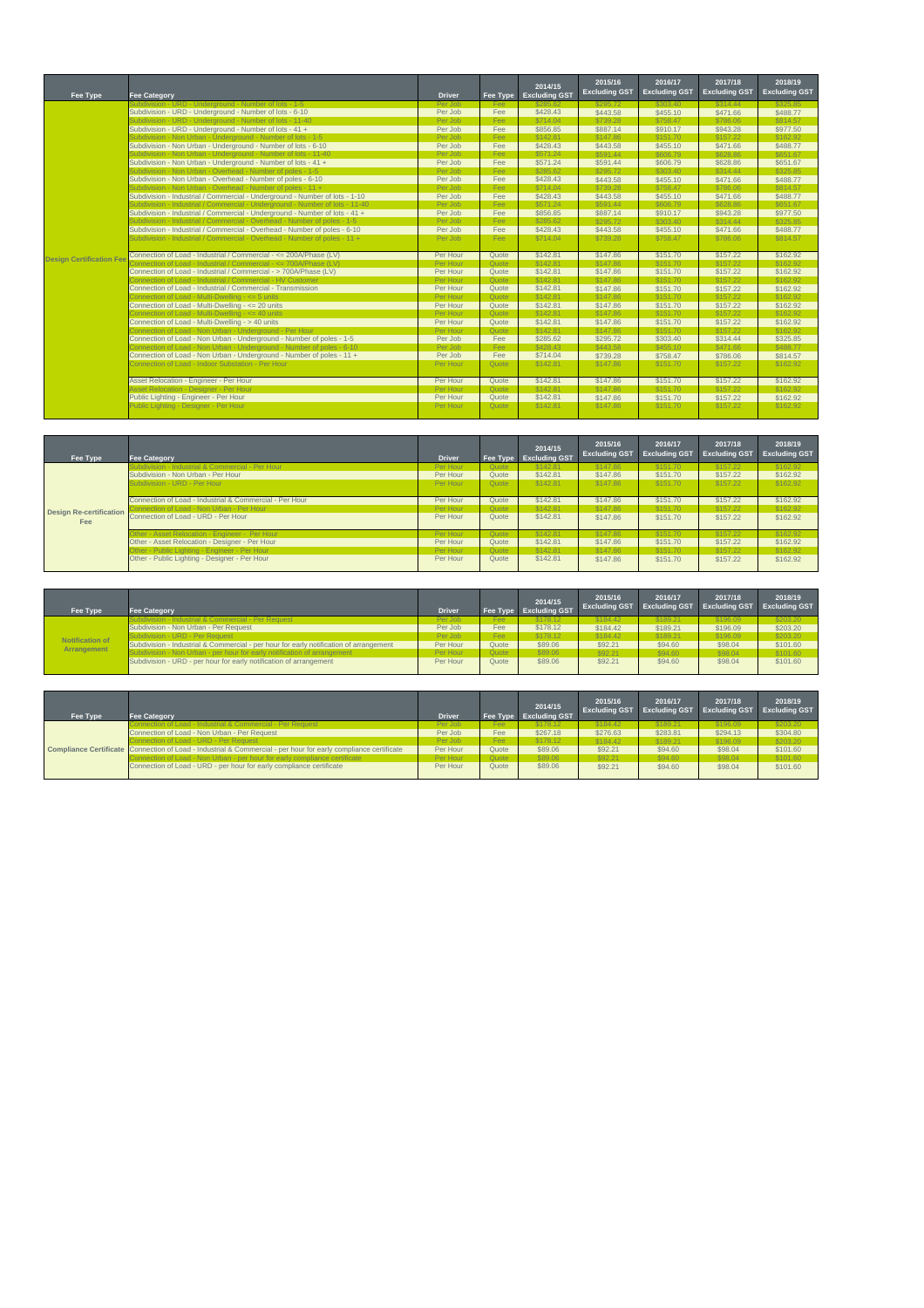| Fee Type              | <b>Fee Category</b>                                                                   | <b>Driver</b> | Fee Type | 2014/15<br><b>Excluding GST</b> | 2015/16<br><b>Excluding GST</b> | 2016/17<br><b>Excluding GST</b> | 2017/18<br><b>Excluding GST</b> | 2018/19<br><b>Excluding GST</b> |
|-----------------------|---------------------------------------------------------------------------------------|---------------|----------|---------------------------------|---------------------------------|---------------------------------|---------------------------------|---------------------------------|
|                       | Subdivision - URD - Underground - Per Lot (11 - 50) - Grade A                         | Per Job       | Fee      | \$42.84                         | \$44.35                         | \$45.50                         | \$47.16                         | \$48.87                         |
|                       | Subdivision - URD - Underground - Per Lot (1 - 10) - Grade B                          | Per Job       | Fee      | \$14.28<br>\$164.23             | \$14.78<br>\$170.04             | \$174.45                        | \$180.80                        | \$187.36                        |
|                       | Subdivision - URD - Underground - Per Lot (51 +) - Grade B                            | Per Job       | Fee      | \$57.12                         | \$59.14                         | \$60.68                         | <b>S6289</b>                    | \$65.17                         |
|                       | Subdivision - URD - Underground - Per Lot (11 - 50) - Grade C                         | Per Job       | Fee      | \$199.93                        | \$207.00                        | \$212.37                        | \$220.10                        | \$228.08                        |
|                       | Subdivision - URD - Underground - Per hour                                            | Per Hour      | Quote    | S <sub>142.81</sub>             | \$147.86                        | \$151.70                        | \$157.22                        | \$162.92                        |
|                       | Subdivision - Non Urban - Underground - Per Lot (11 - 50) - Grade A                   | Per Job       | Fee      | \$42.84                         | \$44.35                         | \$45.50                         | \$47.16                         | \$48.87                         |
|                       | Subdivision - Non Urban - Underground - Per Lot (1 - 10) - Grade B                    | Per Job       | Fee      | \$171.37                        | <b>\$177.43</b>                 | \$182.04                        | \$188,66                        | \$195.50                        |
|                       | Subdivision - Non Urban - Underground - Per Lot (51+) - Grade B                       | Per Job       | Fee      | \$57.12                         | \$59.14                         | \$60,68                         | \$62.89                         | \$65.17                         |
|                       | Subdivision - Non Urban - Underground - Per Lot (11 - 50) - Grade C                   | Per Job       | Fee      | S214.22                         | \$221.79                        | S227.55                         | \$235.83                        | \$244.38                        |
|                       | Subdivision - Non Urban - Overhead - Per Pole (1 - 5) - Grade A                       | Per Job       | Fee      | \$85.69                         | \$88.72                         | \$106.1<br>\$91.02              | \$94.33                         | \$97.75                         |
|                       | Subdivision - Non Urban - Overhead - Per Pole (11 +) - Grade A                        | Per Job       | Fee      | \$57.12                         | \$59,14                         | \$60,68                         | \$62.89                         | \$65.17                         |
|                       | Subdivision - Non Urban - Overhead - Per Pole (1 - 5) - Grade B                       | Per Job       | Fee      | <b>\$171.37</b>                 | \$177.43                        | \$182.04                        | \$188.66                        | \$195.50                        |
|                       | Subdivision - Non Urban - Overhead - Per Pole (11 +) - Grade B                        | Per Job       | Fee:     | \$92.83                         | \$96.11                         | \$98.61                         | \$102.20                        | \$105.91                        |
|                       | Subdivision - Non Urban - Overhead - Per Pole (1 - 5) - Grade C                       | Per Job       | Fee      | \$285.62                        | \$295.72                        | \$303.40                        | \$314.44                        | \$325.85                        |
|                       | Subdivision - Non Urban - Overhead - Per Pole (11 +) - Grade C                        | Per Job       | Fee      | \$199.93                        | \$207.00                        | <b>\$212.37</b>                 | \$220.10                        | \$228.08                        |
|                       | Subdivision - Industrial & Commercial - Overhead - Per Pole (1 - 5) - Grade A         | Per Job       | Fee      | \$85.69                         | \$88.72                         | \$91.02                         | \$94.33                         | 1.384S<br>\$97.75               |
|                       | Subdivision - Industrial & Commercial - Overhead - Per Pole (11 +) - Grade A          | Per Job       | Fee      | \$57.12                         | \$59.14                         | \$60,68                         | \$62.89                         | \$65.17                         |
|                       | Subdivision - Industrial & Commercial - Overhead - Per Pole (1 - 5) - Grade B         | Per Job       | Fee      | \$157.09                        | \$517.5<br>\$162.64             | \$530.9<br>\$166.86             | \$172.93                        | \$179.20                        |
|                       | Subdivision - Industrial & Commercial - Overhead - Per Pole (11 +) - Grade B          | Per Job       | Fee      | \$99.97                         | \$103.50                        | \$106.19                        | \$110.05                        | \$114.04                        |
|                       | Subdivision - Industrial & Commercial - Overhead - Per Pole (1 - 5) - Grade C         | Per Job       | Fee      | \$314.18                        | \$325.29                        | \$333.74                        | \$345.88                        | \$358.43                        |
|                       | Subdivision - Industrial & Commercial - Overhead - Per Pole (11 +) - Grade C          | Per Job       | Fee      | <b>\$214.22</b>                 | \$221.79                        | \$227.55                        | \$235.83                        | \$244.38                        |
|                       | Subdivision - Industrial & Commercial - Underground - Per Lot (1 - 10) - Grade A      | Per Job       | Fee      | \$71.41                         | 31.301<br>\$73.93               | \$75.85                         | \$78.61                         | \$81.46                         |
| <b>Inspection Fee</b> | Subdivision - Industrial & Commercial - Underground - Per Lot (51+) - Grade A         | Per Job       | Fee      | \$71.41                         | \$73.93                         | \$75.85                         | \$78.61                         | \$81.46                         |
|                       | Subdivision - Industrial & Commercial - Underground - Per Lot (11 - 50) - Grade B     | Per Job       | Fee      | \$171.37                        | \$177.43                        | \$182.04                        | \$188.66                        | \$195.50                        |
|                       | Subdivision - Industrial & Commercial - Underground - Per Lot (1 - 10) - Grade C      | Per Job       | Fee      | \$357.03                        | \$369.65                        | \$379.25                        | \$393.05                        | \$407.31                        |
|                       | Subdivision - Industrial & Commercial - Underground - Per Lot (51+) - Grade C         | Per Job       | Fee      | \$357.03                        | \$369.65                        | \$379.25                        | \$393.05                        | \$407.31                        |
|                       | Connection of Load - URD - Underground - Engineer - Per hour                          | Per Hour      | Quote    | \$142.81                        | \$147.86                        | \$151.70                        | \$157.22                        | \$162.92                        |
|                       | Connection of Load - Non Urban - Underground - Engineer - Per hour                    | Per Hour      | Quote    | <b>\$142.81</b>                 | \$147.86<br>\$147.86            | \$151.70                        | \$157.22                        | \$162.92                        |
|                       | Connection of Load - Non Urban - Overhead - Per Pole (1 - 5) - Grade B                | Per Job       | Fee      | \$171.37                        | \$177.43                        | \$182.04                        | \$188.66                        | \$195.50                        |
|                       | Connection of Load - Non Urban - Overhead - Per Pole (6 - 10) - Grade A               | Per Job       | Fee      | \$71.41                         | \$73.93                         | \$75.85                         | \$78.61                         | \$81.46                         |
|                       | Connection of Load - Non Urban - Overhead - Per Pole (6 - 10) - Grade C               | Per Job       | Fee:     | \$284.19                        | \$294.24                        | \$301.88                        | \$312.86                        | \$324.21                        |
|                       | Connection of Load - Non Urban - Overhead - Per Pole (11 +) - Grade B                 | Per Job       | Fee      | \$99.97                         | \$103.50                        | \$106.19                        | \$110.05                        | \$114.04                        |
|                       | Connection of Load - Non Urban - Overhead - Per Pole Sub - Grade A                    | Per Job       | Fee:     | \$485.55                        | \$502.72                        | \$515.77                        | \$534.53                        | \$553.92<br>1 1 1 0 1           |
|                       | Connection of Load - Non Urban - Overhead - Per Pole Sub - Grade C                    | Per Job       | Fee      | \$1,213.89                      | \$1,256.81                      | \$1,289.44                      | \$1,336.35                      | \$1,384.83                      |
|                       | Connection of Load - Industrial & Commercial - Underground - Engineer - Per hour      | Per Hour      | Quote    | <b>\$142.81</b>                 | \$147.86                        | \$151.70                        | \$157.22                        | \$162.92                        |
|                       | Connection of Load - Industrial & Commercial - Overhead - Per Pole (1 - 5) - Grade B  | Per Job       | Fee      | \$164.23                        | \$170.04                        | <b>\$174.45</b>                 | \$180.80                        | \$187.36                        |
|                       | Connection of Load - Industrial & Commercial - Overhead - Per Pole (6 - 10) - Grade A | Per Job       | Fee      | \$71.41                         | \$73.93                         | \$75.85                         | \$78.61                         | \$81,46                         |
|                       | Connection of Load - Industrial & Commercial - Overhead - Per Pole (6 - 10) - Grade C | Per Job       | Fee      | \$284.19                        | \$294.24                        | \$301.88                        | \$312.86                        | \$324.21                        |
|                       | Connection of Load - Industrial & Commercial - Overhead - Per Pole (11+) - Grade B    | Per Job       | Fee      | \$99.97                         | \$103.50                        | \$106.19                        | \$110.05                        | \$114.04                        |
|                       | Connection of Load - Industrial & Commercial - Overhead - Per Pole Sub - Grade A      | Per Job       | Fee      | \$499.84                        | \$517.51                        | \$530.95                        | \$550.26                        | \$570.22                        |
|                       | Connection of Load - Industrial & Commercial - Overhead - Per Pole Sub - Grade C      | Per Job       | Fee      | \$1,256.73                      | \$1,301.16                      | \$1,334.94                      | \$1,383.50                      | \$1,433.69                      |
|                       | Asset Relocation - Underground - Engineer - Per hour                                  | Per Hour      | Quote    | \$142.81                        | \$147.86                        | \$151.70                        | \$157.22                        | \$162.92                        |
|                       | Public Lighting - Underground - Engineer - Per hour                                   | Per Hour      | Quote    | \$142.81                        | <b>\$147.86</b>                 | \$151.70                        | \$157.22                        | \$162.92                        |

| Fee Type                        | <b>Fee Category</b> | <b>Driver</b> | 2014/15<br>Fee Type Excluding GST | 2015/16<br><b>Excluding GST</b> | 2016/17<br><b>Excluding GST</b> Excluding GST Excluding GST | 2017/18    | 2018/19    |
|---------------------------------|---------------------|---------------|-----------------------------------|---------------------------------|-------------------------------------------------------------|------------|------------|
|                                 |                     |               | \$47.61                           | \$49.29                         | \$50.57                                                     | \$52.41    | \$54.31    |
| Inspection of works             | Overtime Hours Rate |               | \$71.42                           | \$73.94                         | \$75.86                                                     | \$78.62    | \$81.47    |
| outside normal working<br>hours | ccess Permits       |               | \$2,377,81                        | \$2,461.88                      | \$2,525.79                                                  | \$2,617.67 | \$2,712.63 |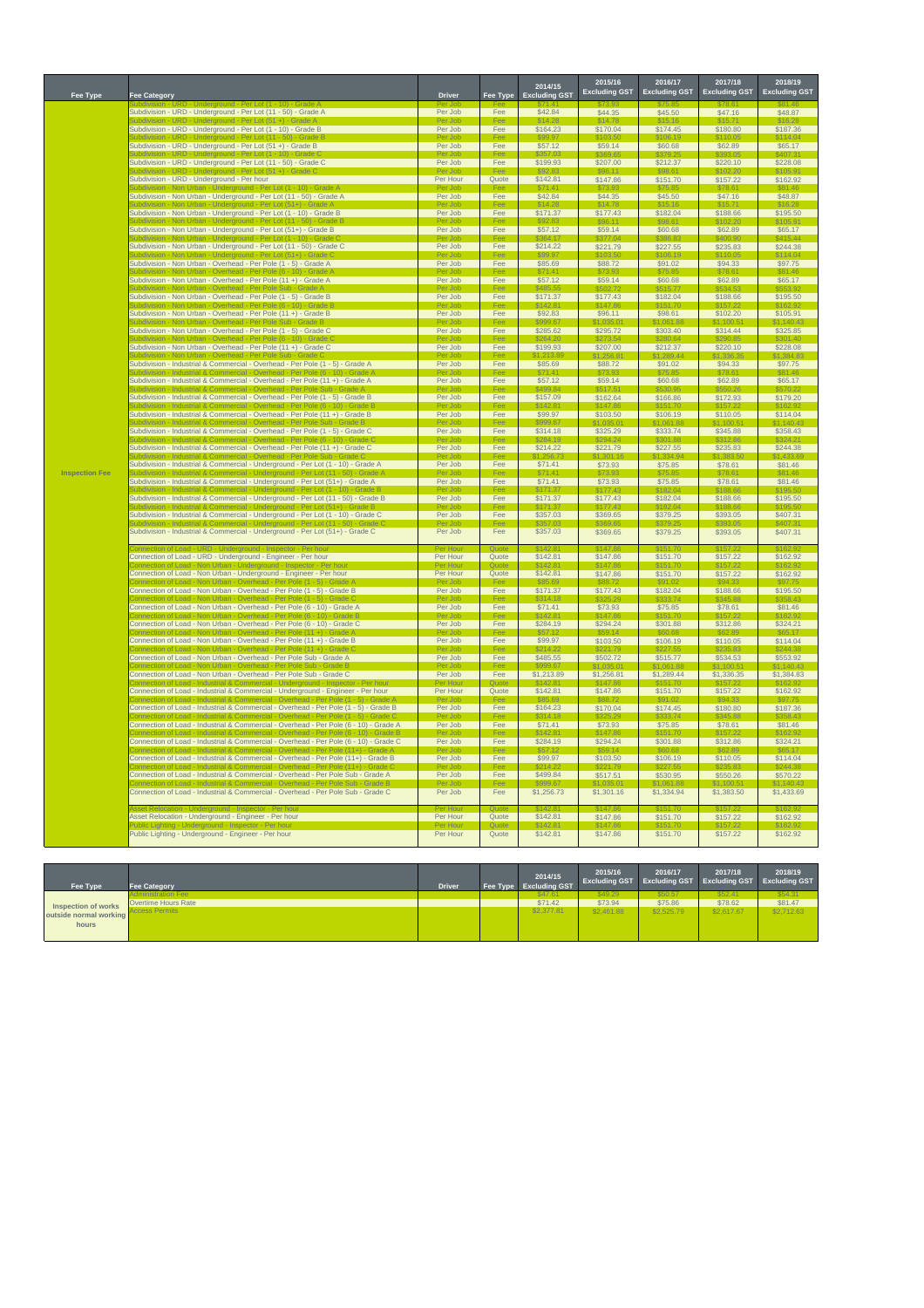| <b>Fee Type</b>                               | <b>Fee Category</b>                                    | <b>Driver</b> | 2014/15<br>Fee Type Excluding GST Excluding GST Excluding GST Excluding GST Excluding GST | 2015/16  | 2016/17  | 2017/18  | 2018/19  |
|-----------------------------------------------|--------------------------------------------------------|---------------|-------------------------------------------------------------------------------------------|----------|----------|----------|----------|
| Reinspection Fee (Level)<br>1 & Level 2 work) | <b>ENReinspection Fee (Level 1 &amp; Level 2 work)</b> | Per Hour      | S <sub>142.81</sub>                                                                       | \$147.86 | \$151.70 | \$157,22 | \$162.92 |

| Fee Type                                 | <b>Fee Category</b> | <b>Driver</b> |      | 2014/15<br>Fee Type Excluding GST | 2015/16  | 2016/17  | 2017/18<br><b>Excluding GST</b> Excluding GST Excluding GST Excluding GST | 2018/19  |
|------------------------------------------|---------------------|---------------|------|-----------------------------------|----------|----------|---------------------------------------------------------------------------|----------|
|                                          | Per NOSW - A Grade  | Per NOSW      | Fee: | \$49.98                           | \$51.75  | \$53.09  | \$55.02                                                                   | \$57.02  |
| Inspection of service Per NOSW - B Grade |                     | Per NOSW      | Fee  | \$85.69                           | \$88.72  | \$91.02  | \$94.33                                                                   | \$97.75  |
| work (Level 2 work) Per NOSW - C Grade   |                     | Per NOSW      | Fee  | \$285.62                          | \$295.72 | \$303.40 | \$314.44                                                                  | \$325.85 |

| Fee Type                   | <b>Fee Category</b>                                                        | <b>Driver</b> |      | 2014/15<br>Fee Type Excluding GST | 2015/16<br><b>Excluding GST</b> | 2016/17<br><b>Excluding GST</b> | 2017/18<br><b>Excluding GST</b> | 2018/19<br><b>Excluding GST</b> |
|----------------------------|----------------------------------------------------------------------------|---------------|------|-----------------------------------|---------------------------------|---------------------------------|---------------------------------|---------------------------------|
|                            | Jormal Time - 1 x Visit - Open / Close - 1 hour - Per Job                  | Per Job       | Fee: | \$143.06                          | \$148.12                        | \$151.97                        | \$157.50                        | \$163.21                        |
|                            | Normal Time - 1 x Visit - Open / Isolate & CSO to close - 1 hour - Per Job | Per Job       | Fee  | <b>\$295.75</b>                   | \$306.21                        | \$314.16                        | \$325.59                        | \$337.40                        |
|                            | Vormal Time - 2 x Visit - Open / Close & no isolation - 2 hours - Per Job  | Per Job       | Fee  | \$286.12                          | S296.24                         | \$303.93                        | \$314.99                        | \$326.42                        |
| <b>Provision of Access</b> | Normal Time - 2 x Visit - Open / Isolate / Close - 2 hours - Per Job       | Per Job       | Fee  | \$591.51                          | <b>\$612.42</b>                 | \$628.32                        | \$651.18                        | \$674.80                        |
|                            | Overtime - 1 x Visit - Open / Close - 1 hour - Per Job                     | Per Job       | Fee: | \$250.35                          | \$259.20                        | \$265.93                        | \$275.60                        | \$285.60                        |
| Fee (Standby)              | Overtime - 1 x Visit - Open / Isolate & CSO to close - 1 hour - Per Job    | Per Job       | Fee  | \$517.57                          | \$535.87                        | \$549.78                        | \$569.78                        | \$590.45                        |
|                            | vertime - 2 x Visit - Open / Close & no isolation - 2 hours - Per Job      | Per Job       | Fee: | \$500.71                          | \$518.41                        | \$531.87                        | \$551.22                        | \$571.22                        |
|                            | Overtime - 2 x Visit - Open / Isolate / Close - 2 hours - Per Job          | Per Job       | Fee: | \$1,035.14                        | \$1,071.74                      | \$1,099.56                      | \$1,139.56                      | \$1,180.90                      |

| Fee Type              | <b>Fee Category</b>                 | <b>Driver</b> |            | 2014/15<br>Fee Type Excluding GST | 2015/16<br><b>Excluding GST</b> | 2016/17    | 2017/18<br><b>Excluding GST</b> Excluding GST Excluding GST | 2018/19    |
|-----------------------|-------------------------------------|---------------|------------|-----------------------------------|---------------------------------|------------|-------------------------------------------------------------|------------|
|                       | division - URD - Per Lot            | Per Lot       | <b>Fee</b> | \$54.91                           | \$56.85                         | \$58.33    | \$60.45                                                     | \$62.64    |
|                       | All Other - Industrial & Commercial | Per AA or ATW | Fee        | \$2,377.81                        | \$2,461.88                      | \$2,525.79 | \$2,617.67                                                  | \$2,712.63 |
|                       | All Other - Non Urban               | Per AA or ATV | Fee        | \$2,377.81                        | \$2,461.88                      | \$2,525.79 | \$2,617.67                                                  | \$2,712.63 |
| <b>Access Permits</b> | All Other - URD                     | Per AA or ATW | Fee        | \$2,377.81                        | \$2,461.88                      | \$2,525.79 | \$2,617.67                                                  | \$2,712.63 |
|                       | <b>Other - Asset Relocation</b>     | Per AA or ATV | Fee        | \$2,377.81                        | \$2,461.88                      | \$2,525.79 | \$2,617.67                                                  | \$2,712.63 |
|                       | All Other - Public Lighting         | Per AA or ATW | Fee        | \$2,377.81                        | \$2,461.88                      | \$2,525.79 | \$2,617.67                                                  | \$2,712.63 |

|                       |                                                      |                |      | 2014/15                | 2015/16              | 2016/17    | 2017/18                                          | 2018/19    |
|-----------------------|------------------------------------------------------|----------------|------|------------------------|----------------------|------------|--------------------------------------------------|------------|
| Fee Type              | <b>Fee Category</b>                                  | <b>Driver</b>  |      | Fee Type Excluding GST | <b>Excluding GST</b> |            | <b>Excluding GST</b> Excluding GST Excluding GST |            |
|                       | I - URD - Per Lot                                    | Per Lot        | Fee: | \$57.53                | \$59.56              | \$61.11    | \$63.33                                          | \$65.63    |
|                       | All Other - Industrial & Commercial - Per Substation | Per Substation | Fee  | \$1,668.40             | \$1,727.38           | \$1,772.23 | \$1,836.70                                       | \$1,903.33 |
| <b>Substation</b>     | Dither - Non Urhan - Per Substation                  | Per Substation | Fee  | \$1,668.40             | \$1,727.38           | \$1,772.23 | \$1,836.70                                       | \$1,903.33 |
| <b>Commission Fee</b> | All Other - URD - Per Substation                     | Per Substation | Fee  | \$1,668.40             | \$1,727.38           | \$1,772.23 | \$1,836.70                                       | \$1,903.33 |
|                       | II Other - Asset Relocation - Per Substation         | Per Substation | Fee  | \$1,668.40             | \$1,727.38           | \$1,772.23 | \$1,836.70                                       | \$1,903.33 |
|                       | All Other - Public Lighting - Per Substation         | Per Substation | Fee  | \$1,668.40             | \$1,727.38           | \$1,772.23 | \$1,836.70                                       | \$1,903.33 |

| Fee Type                                        | <b>Fee Category</b>                                                                                                                                                        | <b>Driver</b>      | Fee Type   | 2014/15<br><b>Excluding GST</b> | 2015/16<br><b>Excluding GST</b> | 2016/17<br><b>Excluding GST</b> | 2017/18<br><b>Excluding GST</b> | 2018/19<br><b>Excluding GST</b> |
|-------------------------------------------------|----------------------------------------------------------------------------------------------------------------------------------------------------------------------------|--------------------|------------|---------------------------------|---------------------------------|---------------------------------|---------------------------------|---------------------------------|
|                                                 | Cost of excluded distribution services for interruption avoidance measures for<br>contestable work planned electricity supply interruptions                                |                    |            |                                 |                                 |                                 |                                 |                                 |
|                                                 | nstall & remove HV live line links - One set                                                                                                                               | Per Job            | Fee        | \$4,132.93                      | \$4,279.05                      | \$4,390.14                      | \$4,549.84                      | \$4,714.89                      |
|                                                 | Install & remove HV live line links - Each additional set<br>Break & remake HV bonds - One set                                                                             | Per Job<br>Per Job | Fee<br>Fee | \$2,644.92<br>\$3,204.71        | \$2,738.43<br>\$3,318.01        | \$2,809.52<br>\$3,404.15        | \$2,911.72<br>\$3,527.98        | \$3,017.34<br>\$3,655.96        |
|                                                 | Break & remake HV bonds - Each additional set                                                                                                                              | Per Job            | Fee        | \$1,771.80                      | \$1,834.44                      | \$1,882.06                      | \$1,950.52                      | \$2,021.28                      |
|                                                 | Break & remake LV bonds - One set                                                                                                                                          | Per Job            | Fee        | \$1,981.00                      | \$2,051.04                      | \$2,104.29                      | \$2,180.84                      | \$2,259.95                      |
|                                                 | Break & remake LV bonds - Each additional set<br>nstall & remove LV live line links - One set                                                                              | Per Job<br>Per Job | Fee<br>Fee | \$931.81<br>\$1,955.71          | \$964.75<br>\$2,024.85          | \$989.80<br>\$2,077.42          | \$1,025.81<br>\$2,152.99        | \$1,063.02<br>\$2,231.09        |
|                                                 | Install & remove LV live line links - Each additional set                                                                                                                  | Per Job            | Fee        | \$906.51                        | \$938.56                        | \$962.93                        | \$997.96                        | \$1,034.16                      |
|                                                 | Connect & disconnect generator to LV OH mains - One generator                                                                                                              | Per Job            | Fee        | \$1,907.55                      | \$1,974.99                      | \$2,026.26                      | \$2.099.97                      | \$2,176.15                      |
|                                                 | Connect & disconnect generator to LV OH mains - Each additional generator                                                                                                  | Per Job            | Fee        | \$858.35                        | \$888.70                        | \$911.77                        | \$944.94                        | \$979.22                        |
|                                                 | Connect & disconnect generator to a padmount / indoor substation - One generator<br>Connect & disconnect generator to a padmount / indoor substation - Each additional gen | Per Job<br>Per Job | Fee<br>Fee | \$1,907.55<br>\$858.35          | \$1,974.99<br>\$888.70          | \$2,026.26<br>\$911.77          | \$2,099.97<br>\$944.94          | \$2,176.15<br>\$979.22          |
| <b>Excluded Distribution</b><br><b>Services</b> | Cost of excluded distribution services to terminate cable at zone substations and<br>first joint out from the zone substation                                              |                    |            |                                 |                                 |                                 |                                 |                                 |
|                                                 | Zone substation access and supervision for installation of cable(s) for one feeder                                                                                         | Per Job            | Fee        | \$3,061.65                      | \$3,169.89                      | \$3,252.19                      | \$3,370.50                      | \$3,492.76                      |
|                                                 | Protection setting<br>Testing cable prior to commissioning                                                                                                                 | Per Job<br>Per Job | Fee<br>Fee | \$3,984.69<br>\$4,523,37        | \$4,125.56<br>\$4,683.29        | \$4,232.67<br>\$4,804.88        | \$4,386.64<br>\$4,979.67        | \$4,545.77<br>\$5,160.31        |
|                                                 | 11kV Zone substation circuit breaker cable termination                                                                                                                     | Per Job            | Fee        | \$3,593.88                      | \$3,720.94                      | \$3,817.54                      | \$3,956.41                      | \$4,099.93                      |
|                                                 | 22kV Zone substation circuit breaker cable termination                                                                                                                     | Per Job            | Fee        | \$3,718.65                      | \$3,850.12                      | \$3,950.08                      | \$4,093.77                      | \$4,242.27                      |
|                                                 | 11kV Padmount/Indoor substation cable termination                                                                                                                          | Per Job            | Fee        | \$3,877.52                      | \$4,014.61                      | \$4,118.84                      | \$4,268.67                      | \$4,423.52                      |
|                                                 | 22kV Padmount/Indoor substation cable termination<br>11kV Pole top termination (UGOH) and bonding to OH                                                                    | Per Job<br>Per Job | Fee<br>Fee | \$4,653,86<br>\$4,551.63        | \$4,818.39<br>\$4,712.55        | \$4,943.48<br>\$4,834.90        | \$5,123,31<br>\$5,010.78        | \$5,309.16<br>\$5,192.55        |
|                                                 | 22kV Pole top termination (UGOH) and bonding to OH                                                                                                                         | Per Job            | Fee        | \$5,070.39                      | \$5,249.65                      | \$5,385.94                      | \$5,581.87                      | \$5,784.35                      |
|                                                 | 11kV Straight through joint                                                                                                                                                | Per Job            | Fee        | \$3,820.64                      | \$3,955.71                      | \$4,058.41                      | \$4,206.04                      | \$4,358.61                      |
|                                                 | 22kV Straight through joint                                                                                                                                                | Per Job            | Fee        | \$3,978.96                      | \$4,119.63                      | \$4,226.58                      | \$4,380.33                      | \$4,539.23                      |
|                                                 | <b>Traffic Control</b>                                                                                                                                                     |                    |            |                                 |                                 |                                 |                                 |                                 |
|                                                 | raffic Management to install & remove, break & remake, connect & disconnect excluded<br>distribution services                                                              | Per Job            | Fee        | \$3,731.33                      | \$3,863.25                      | \$3,963.55                      | \$4,107.73                      | \$4,256.74                      |
|                                                 | Traffic Management to test, terminate and joint excluded distribution services                                                                                             | Per Job            | Fee        | \$3,420.83                      | \$3,541.77                      | \$3,633.72                      | \$3,765.91                      | \$3,902.52                      |

| Fee Type             | <b>Fee Category</b> | <b>Driver</b>     |     | 2014/15<br>Fee Type Excluding GST | 2015/16  | 2016/17 | 2017/18<br>Excluding GST   Excluding GST   Excluding GST   Excluding GST | 2018/19  |
|----------------------|---------------------|-------------------|-----|-----------------------------------|----------|---------|--------------------------------------------------------------------------|----------|
| <b>Authorisation</b> |                     |                   | Fee |                                   | \$389.44 |         | \$414.08                                                                 | \$429.10 |
|                      | Authorisation - New | Per Authorisation | Fee | \$419.06                          | \$433.88 | 445.14  | \$461.33                                                                 | \$478.06 |

| Fee Type             | <b>Fee Category</b> | <b>Driver</b> | 2014/15<br>Fee Type Excluding GST Excluding GST Excluding GST Excluding GST Excluding GST | 2015/16 | 2016/17 | 2017/18 | 2018/19 |
|----------------------|---------------------|---------------|-------------------------------------------------------------------------------------------|---------|---------|---------|---------|
| <b>'nformation's</b> |                     | Per Inquiry   | Fee \$59.27 \$61.37 \$62.96                                                               |         |         | \$65.25 |         |

| Fee Type                | <b>Fee Category</b>                                                                                                                                                   | <b>Driver</b> |       | 2014/15<br>Fee Type Excluding GST | 2015/16  | 2016/17  | 2017/18<br><b>Excluding GST</b> Excluding GST Excluding GST Excluding GST | 2018/19  |
|-------------------------|-----------------------------------------------------------------------------------------------------------------------------------------------------------------------|---------------|-------|-----------------------------------|----------|----------|---------------------------------------------------------------------------|----------|
| <b>Planning Studies</b> |                                                                                                                                                                       | Per Hour      |       | \$177.52                          | \$183,80 | S188.57  | \$195.43                                                                  | \$202.52 |
|                         | Carrying out planning studies and analysis relating to distribution (including sub<br>transmission and dual function assets) connection applications - (Complex Jobs) | Per Hour      | Quote | \$210.96                          | \$218.42 | \$224.09 | \$232.24                                                                  | \$240.66 |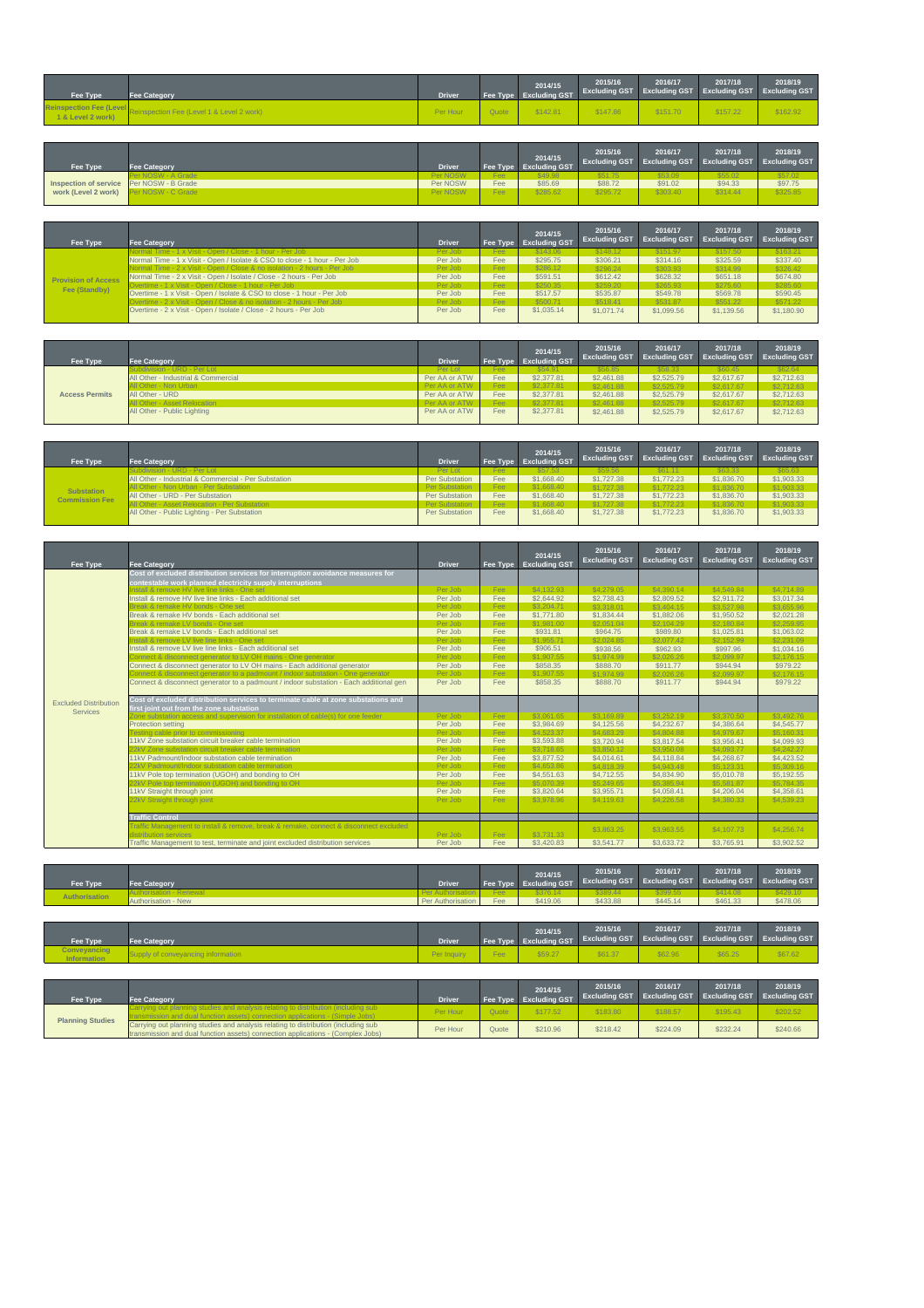| Fee Type                                                | <b>Fee Category</b>                                                                                                              | <b>Driver</b> | <b>Fee Type</b> | 2014/15<br><b>Excluding GST</b> | 2015/16<br><b>Excluding GST</b> | 2016/17<br><b>Excluding GST</b> | 2017/18<br><b>Excluding GST</b> | 2018/19<br><b>Excluding GST</b> |
|---------------------------------------------------------|----------------------------------------------------------------------------------------------------------------------------------|---------------|-----------------|---------------------------------|---------------------------------|---------------------------------|---------------------------------|---------------------------------|
| <b>Connection Offer</b><br><b>Service</b>               | <b>Connection Offer Service (Standard)</b>                                                                                       | Per Job       | Fee             | \$229.04                        | \$237.14                        | \$243.30                        | \$252.15                        | \$261.30                        |
|                                                         |                                                                                                                                  |               |                 |                                 |                                 |                                 |                                 |                                 |
| Fee Type                                                | <b>Fee Category</b>                                                                                                              | <b>Driver</b> | <b>Fee Type</b> | 2014/15<br><b>Excluding GST</b> | 2015/16<br><b>Excluding GST</b> | 2016/17<br><b>Excluding GST</b> | 2017/18<br><b>Excluding GST</b> | 2018/19<br><b>Excluding GST</b> |
| Customer Interface co-<br>ordination                    | Customer Interface co-ordination for contestable works                                                                           | Per Hour      | Quote           | \$177.52                        | \$183.80                        | \$188.57                        | \$195.43                        | \$202.52                        |
|                                                         |                                                                                                                                  |               |                 |                                 |                                 |                                 |                                 |                                 |
| Fee Type                                                | <b>Fee Category</b>                                                                                                              | <b>Driver</b> | Fee Type        | 2014/15<br><b>Excluding GST</b> | 2015/16<br><b>Excluding GST</b> | 2016/17<br><b>Excluding GST</b> | 2017/18<br><b>Excluding GST</b> | 2018/19<br><b>Excluding GST</b> |
| <b>Investigation, review &amp;</b><br>implementation of | nvestigation, review & implementation of remedial actions associated with ASP's<br>connection work                               | Per Hour      | Quote           | <b>\$142.81</b>                 | <b>\$147.86</b>                 | \$151.70                        | \$157.22                        | \$162.92                        |
|                                                         |                                                                                                                                  |               |                 |                                 |                                 |                                 |                                 |                                 |
| Fee Type                                                | <b>Fee Category</b>                                                                                                              | <b>Driver</b> | <b>Fee Type</b> | 2014/15<br><b>Excluding GST</b> | 2015/16<br><b>Excluding GST</b> | 2016/17<br><b>Excluding GST</b> | 2017/18<br><b>Excluding GST</b> | 2018/19<br><b>Excluding GST</b> |
| <b>Preliminary Enquiry</b><br><b>Service</b>            | Preliminary Enquiry Service (Complex Jobs)                                                                                       | Per Hour      | Quote           | \$210.96                        | \$218.42                        | \$224.09                        | \$232.24                        | \$240.66                        |
|                                                         |                                                                                                                                  |               |                 |                                 |                                 |                                 |                                 |                                 |
| Fee Type                                                | <b>Fee Category</b>                                                                                                              | <b>Driver</b> | Fee Type        | 2014/15<br><b>Excluding GST</b> | 2015/16<br><b>Excluding GST</b> | 2016/17<br><b>Excluding GST</b> | 2017/18<br><b>Excluding GST</b> | 2018/19<br><b>Excluding GST</b> |
| Services involved in<br>obtaining deeds of              | Services involved in obtaining deeds of agreement in relation to property rights associated<br>with contestable connections work | Per Hour      | Quote           | \$142.81                        | \$147.86                        | \$151.70                        | \$157.22                        | \$162.92                        |
| agreement                                               |                                                                                                                                  |               |                 |                                 |                                 |                                 |                                 |                                 |
|                                                         |                                                                                                                                  |               |                 |                                 | 2015/16                         | 2016/17                         | 2017/18                         | 2018/19                         |
| Fee Type                                                | <b>Fee Category</b>                                                                                                              | <b>Driver</b> | Fee Type        | 2014/15<br><b>Excluding GST</b> | <b>Excluding GST</b>            | <b>Excluding GST</b>            | <b>Excluding GST</b>            | <b>Excluding GST</b>            |
| <b>Clearance to Work</b>                                | learance to                                                                                                                      | Per Jol       | Fee             | \$1.98                          |                                 | \$2,1                           | <b>\$2,18</b>                   | \$2,26                          |
|                                                         |                                                                                                                                  |               |                 |                                 | 2015/16                         | 2016/17                         | 2017/18                         | 2018/19                         |
| Fee Type                                                | <b>Fee Category</b>                                                                                                              | <b>Driver</b> | <b>Fee Type</b> | 2014/15<br><b>Excluding GST</b> | <b>Excluding GST</b>            | <b>Excluding GST</b>            | <b>Excluding GST</b>            | <b>Excluding GST</b>            |
| Recovery of debt<br>collection costs                    | Recovery of debt collection costs - dishonoured transactions                                                                     | Per Job       | Fee             | \$16.02                         | \$16.59                         | \$17.02                         | \$17.64                         | \$18.28                         |
|                                                         |                                                                                                                                  |               |                 |                                 |                                 |                                 |                                 |                                 |
| Fee Type                                                | <b>Fee Category</b>                                                                                                              | <b>Driver</b> | <b>Fee Type</b> | 2014/15<br><b>Excluding GST</b> | 2015/16<br><b>Excluding GST</b> | 2016/17<br><b>Excluding GST</b> | 2017/18<br><b>Excluding GST</b> | 2018/19<br><b>Excluding GST</b> |
| ype 5-7 Non Standard<br>Meter data Service              | ype 5-7 Non Standard Meter data Services                                                                                         | Per Job       | Fee             | \$15.87                         | \$16.43                         | \$16.86                         | \$17.47                         | \$18.10                         |
|                                                         |                                                                                                                                  |               |                 |                                 |                                 |                                 |                                 |                                 |
| Fee Type                                                | <b>Fee Category</b>                                                                                                              | <b>Driver</b> | <b>Fee Type</b> | 2014/15<br><b>Excluding GST</b> | 2015/16<br><b>Excluding GST</b> | 2016/17<br><b>Excluding GST</b> | 2017/18<br><b>Excluding GST</b> | 2018/19<br><b>Excluding GST</b> |
| Franchise CT Meter<br>Install                           | Franchise CT Meter Install                                                                                                       | Per Job       | Fee             | \$500.71                        | \$518.41                        | \$531.87                        | \$551.22                        | \$571.22                        |
|                                                         |                                                                                                                                  |               |                 |                                 |                                 |                                 |                                 |                                 |
|                                                         |                                                                                                                                  |               |                 | 2014/15                         | 2015/16                         | 2016/17                         | 2017/18                         | 2018/19                         |
| Fee Type                                                | <b>Fee Category</b>                                                                                                              | <b>Driver</b> | Fee Type        | <b>Excluding GST</b>            | <b>Excluding GST</b>            | <b>Excluding GST</b>            | <b>Excluding GST</b>            | <b>Excluding GST</b>            |
|                                                         |                                                                                                                                  |               |                 |                                 |                                 |                                 |                                 |                                 |

| Maximum hourly labour rates (including on-costs and overhead) for quoted services |                                                                              |          |       |          |          |                                                                               |          |          |  |  |  |
|-----------------------------------------------------------------------------------|------------------------------------------------------------------------------|----------|-------|----------|----------|-------------------------------------------------------------------------------|----------|----------|--|--|--|
| <b>Classification</b>                                                             | 2014/15<br>Maximum labour rate - includes on-cost and overhead Excluding GST |          |       |          | 2015/16  | 2016/17<br><b>Excluding GST</b> Excluding GST   Excluding GST   Excluding GST | 2017/18  | 2018/19  |  |  |  |
| Admin                                                                             |                                                                              | Per Hour |       | \$89.06  | \$92.21  | \$94.60                                                                       | \$98.04  | \$101.60 |  |  |  |
| <b>Technical specialist</b>                                                       |                                                                              | Per Hour | Quote | \$142.81 | \$147.86 | \$151.70                                                                      | \$157.22 | \$162.92 |  |  |  |
| EO 7/Engineer                                                                     |                                                                              | Per Hour | Quote | \$177.52 | \$183.80 | \$188.57                                                                      | \$195.43 | \$202.52 |  |  |  |
| Field worker R4                                                                   |                                                                              | Per Hour | Quote | \$133.80 | \$138.53 | <b>\$142.13</b>                                                               | \$147.30 | \$152.64 |  |  |  |
| <b>Senior Engineer</b>                                                            |                                                                              | Per Hour | Quote | \$210.96 | S218.42  | S224.09                                                                       | \$232.24 | \$240.66 |  |  |  |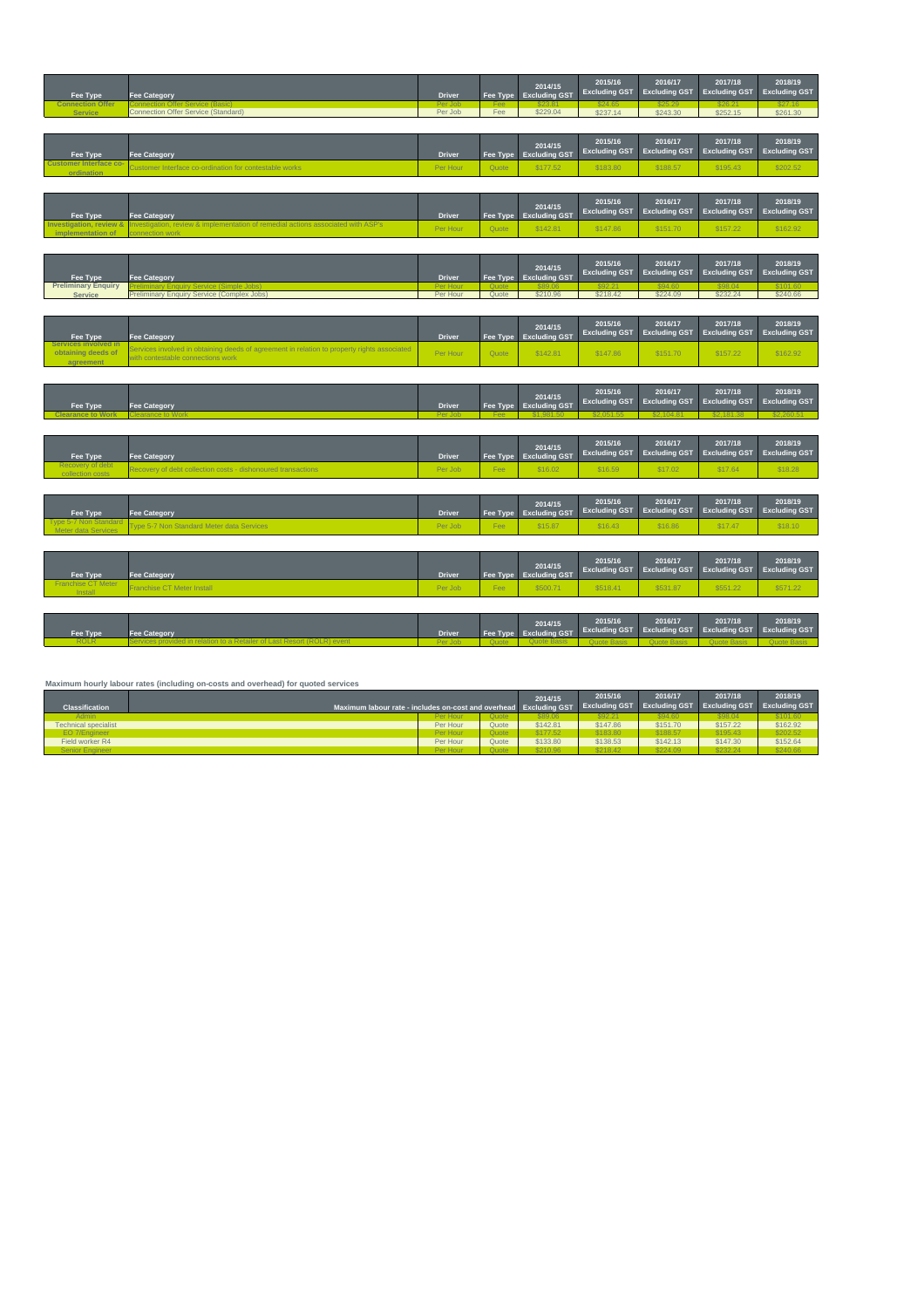#### **Endeavour Energy**

Curr

#### **TSS - Indicative Pricing Schedule (October 2016)**

#### **Metering Services Prices**

|                                    |                            |                                   | 2016-17            | $2017 - 18$        | 2018-19            |
|------------------------------------|----------------------------|-----------------------------------|--------------------|--------------------|--------------------|
|                                    |                            | <b>Estimated CPI</b>              | 1.51%              | 2.50%              | 2.50%              |
|                                    |                            | X Factor (Annual Charge)          | $-2.25%$           | $-2.25%$           | $-2.25%$           |
|                                    |                            | <b>X Factor (Upfront Capital)</b> | 0.00%              | 0.00%              | 0.00%              |
|                                    |                            |                                   |                    |                    |                    |
| <b>Annual Metering Charges</b>     |                            |                                   |                    |                    |                    |
|                                    |                            | <b>Actuals</b>                    | <b>Actuals</b>     |                    |                    |
| <b>Tariff class</b>                | Costs                      | $2015 - 16$                       | 2016-17            | $2017 - 18$        | 2018-19            |
|                                    |                            | (ex GST)                          | (ex GST)           | (ex GST)           | (ex GST)           |
| Residential anytime                | Non-capital                | 13.35                             | 13.86              | 14.53              | 15.23              |
|                                    | Capital                    | 1.45                              | 1.51               | 1.58               | 1.66               |
| Residential TOU - Type 6 meter     | Non-capital                | 29.12                             | 30.22              | 31.67              | 33.19              |
|                                    | Capital                    | 1.45                              | 1.51               | 1.58               | 1.66               |
| Residential TOU - Type 5 meter     | Non-capital                | 122.11                            | 126.74             | 132.83             | 139.21             |
|                                    | Capital                    | 1.45                              | 1.51               | 1.58               | 1.66               |
| Small business anytime             | Non-capital                | 20.24                             | 21.01              | 22.02              | 23.08              |
|                                    | Capital                    | 1.45                              | 1.51               | 1.58               | 1.66               |
| Small business TOU - Type 6 meter  | Non-capital                | 49.77                             | 51.66              | 54.14              | 56.74              |
|                                    | Capital                    | 1.45                              | 1.51               | 1.58               | 1.66               |
| Small business TOU - Type 5 meter  | Non-capital                | 142.75                            | 148.17             | 155.29             | 162.75             |
|                                    | Capital                    | 1.45                              | 1.51               | 1.58               | 1.66               |
| Controlled load                    | Non-capital                | 3.40                              | 3.53               | 3.70               | 3.88               |
|                                    | Capital                    | 1.45                              | 1.51               | 1.58               | 1.66               |
| Solar                              | Non-capital                | 3.40                              | 3.53               | 3.70               | 3.88               |
|                                    | Capital                    | 1.45                              | 1.51               | 1.58               | 1.66               |
| <b>Upfront Capital Charge</b>      |                            |                                   |                    |                    |                    |
|                                    |                            | <b>Actuals</b>                    | <b>Actuals</b>     |                    |                    |
|                                    |                            | Interval                          | Interval           | <b>Interval</b>    | <b>Interval</b>    |
|                                    |                            | (3G modem)                        | (3G modem)         | (3G modem)         | (3G modem)         |
|                                    |                            | 2015-16                           | 2016-17            | 2017-18            | 2018-19            |
|                                    |                            | ex GST                            | ex GST             | ex GST             | ex GST             |
|                                    | Single phase               | 659.42                            | 669.38             | 686.11             | 703.26             |
|                                    | Single phase import/export | 659.42                            | 669.38             | 686.11             | 703.26             |
| Whole current single element meter | Poly phase                 | 469.33                            | 476.42             | 488.33             | 500.54             |
|                                    | Poly phase import/export   | 469.33                            | 476.42             | 488.33             | 500.54             |
|                                    | Single phase               | N/A                               | N/A                | N/A                | N/A                |
|                                    | Single phase import/export | N/A                               | N/A                | N/A                | N/A                |
| <b>Current transformer meter</b>   | Poly phase                 | 567.98                            | 576.56             | 590.97             | 605.74             |
|                                    | Poly phase import/export   | 567.98                            | 576.56             | 590.97             | 605.74             |
|                                    | Single phase               | 751.68                            | 763.03             | 782.11             | 801.66             |
|                                    | Single phase import/export | 751.68                            | 763.03             | 782.11             | 801.66             |
| Whole current dual element meter   | Poly phase                 | N/A                               | N/A                | N/A                | N/A                |
|                                    | Poly phase import/export   | N/A                               | N/A                | N/A                | N/A                |
|                                    |                            | <b>Interval</b>                   | <b>Interval</b>    | Interval           | <b>Interval</b>    |
|                                    |                            | (without 3G modem)                | (without 3G modem) | (without 3G modem) | (without 3G modem) |

|                                    |                            | (WILHOUL JO HIUGHI)<br>2015-16 | <b>TWILLIOUL 30 ILIOUEIII</b><br>2016-17 | <b>INITIOUL 30 INDUCTIL</b><br>2017-18 | <b>(WILHOUT SO HIDGEIN)</b><br>2018-19 |
|------------------------------------|----------------------------|--------------------------------|------------------------------------------|----------------------------------------|----------------------------------------|
|                                    |                            | ex GST                         | ex GST                                   | ex GST                                 | ex GST                                 |
|                                    | Single phase               | 87.38                          | 88.70                                    | 90.92                                  | 93.19                                  |
| Whole current single element meter | Single phase import/export | 87.38                          | 88.70                                    | 90.92                                  | 93.19                                  |
|                                    | Poly phase                 | 269.91                         | 273.98                                   | 280.83                                 | 287.85                                 |
|                                    | Poly phase import/export   | 269.91                         | 273.98                                   | 280.83                                 | 287.85                                 |
|                                    | Single phase               | N/A                            | N/A                                      | N/A                                    | N/A                                    |
| <b>Current transformer meter</b>   | Single phase import/export | N/A                            | N/A                                      | N/A                                    | N/A                                    |
|                                    | Poly phase                 | 368.55                         | 374.12                                   | 383.47                                 | 393.06                                 |
|                                    | Poly phase import/export   | 368.55                         | 374.12                                   | 383.47                                 | 393.06                                 |
|                                    | Single phase               | 179.64                         | 182.36                                   | 186.92                                 | 191.59                                 |
| Whole current dual element meter   | Single phase import/export | 179.64                         | 182.36                                   | 186.92                                 | 191.59                                 |
|                                    | Poly phase                 | N/A                            | N/A                                      | N/A                                    | N/A                                    |
|                                    | Poly phase import/export   | N/A                            | N/A                                      | N/A                                    | N/A                                    |
|                                    |                            |                                |                                          |                                        |                                        |
|                                    |                            | <b>Accumulation</b>            | <b>Accumulation</b>                      | <b>Accumulation</b>                    | <b>Accumulation</b>                    |
|                                    |                            | 2015-16                        | 2016-17                                  | 2017-18                                | 2018-19                                |
|                                    |                            | ex GST                         | ex GST                                   | ex GST                                 | ex GST                                 |
|                                    | Single phase               | 41.62                          | 42.25                                    | 43.31                                  | 44.39                                  |
| Whole current single element meter | Single phase import/export | 87.38                          | 88.70                                    | 90.92                                  | 93.19                                  |
|                                    | Poly phase                 | 112.14                         | 113.84                                   | 116.69                                 | 119.61                                 |

| Whole current single element meter | Single phase import/export | 87.38  | 88.70  | 90.92  | 93.19  |
|------------------------------------|----------------------------|--------|--------|--------|--------|
|                                    | Poly phase                 | 112.14 | 113.84 | 116.69 | 119.61 |
|                                    | Poly phase import/export   | 113.89 | 115.61 | 118.50 | 121.46 |
|                                    | Single phase               | N/A    | N/A    | N/A    | N/A    |
| <b>Current transformer meter</b>   | Single phase import/export | N/A    | N/A    | N/A    | N/A    |
|                                    | Poly phase                 | 368.55 | 374.12 | 383.47 | 393.06 |
|                                    | Poly phase import/export   | 368.55 | 374.12 | 383.47 | 393.06 |
|                                    | Single phase               | 179.64 | 182.36 | 186.92 | 191.59 |
| Whole current dual element meter   | Single phase import/export | 179.64 | 182.36 | 186.92 | 191.59 |
|                                    | Poly phase                 | N/A    | N/A    | N/A    | N/A    |
|                                    | Poly phase import/export   | N/A    | N/A    | N/A    | N/A    |
|                                    |                            |        |        |        |        |